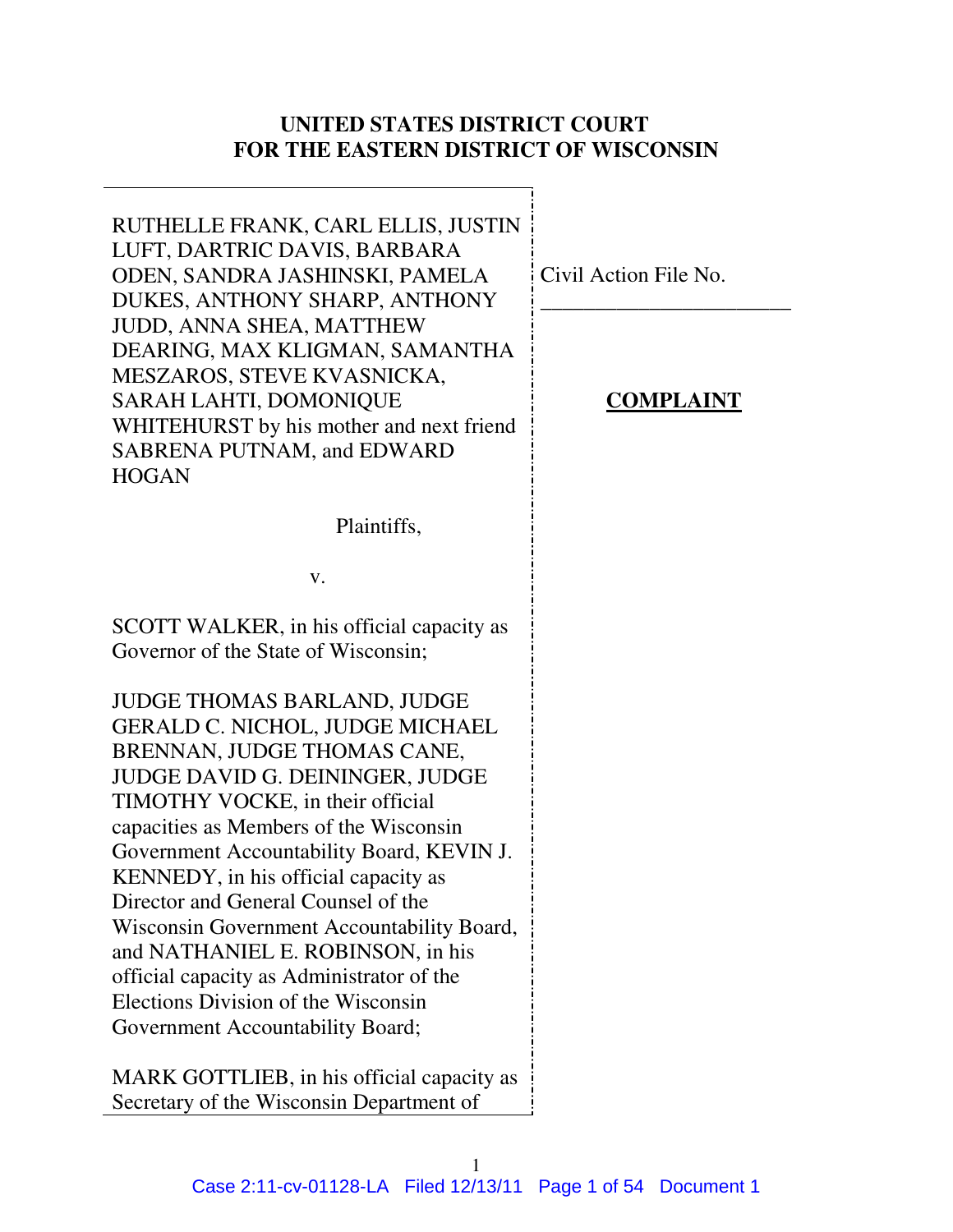Transportation; LYNNE JUDD, in her official capacity, as Administrator of the Division of Motor Vehicles; KRISTINA BOARDMAN, in her official capacity as Director of the Bureau of Field Services at the Division of Motor Vehicles; DONALD D. REINCKE his official capacity as Region Manager of the DMV Bureau of Field Services office for the Southwest Region; TRACY JO HOWARD, in her official capacity as Region Operational Manager of the DMV Bureau of Field Services office for the Southwest Region; SANDRA M. BRISCO in her official capacity as Region Manager of the DMV Bureau of Field Services office for the Southeast Region; BARNEY L. HALL, in his official capacity as Region Operational Manager of the DMV Bureau of Field Services office for the Southeast Region; DONALD J. GENIN, in his official capacity as Region Manager of the DMV Bureau of Field Services office for the Northeast Region; JILL LOUIS GEOFFROY, in her official capacity as Region Manager of the DMV Bureau of Field Services office for the North Central Region; PATRICIA A. NELSON, in her official capacity as Region Manager of the DMV Bureau of Field Services office for the Northwest Region;

Defendants.

## **COMPLAINT FOR DECLARATORY AND INJUNCTIVE RELIEF**

Plaintiffs Ruthelle Frank, Carl Ellis, Justin Luft, Dartric Davis, Barbara

Oden, Sandra Jashinski, Pamela Dukes, Anthony Sharp, Anthony Judd, Anna

Shea, Matthew Dearing, Max Kligman, Samantha Meszaros, Steve Kvasnicka,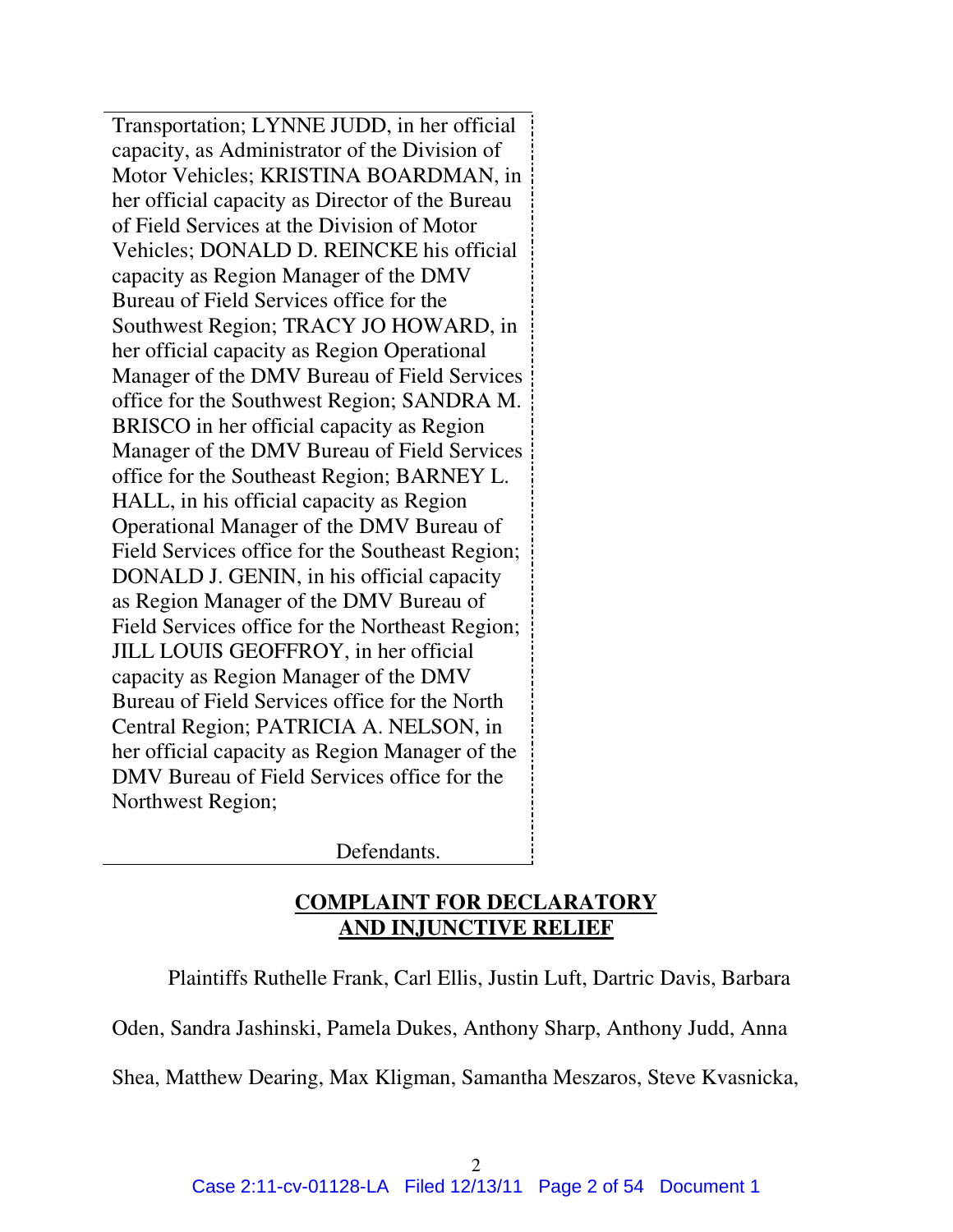Sarah Lahti, Domonique Whitehurst by his mother and next friend Sabrena Putnam, and Edward Hogan (collectively, "Plaintiffs"), who are eligible Wisconsin voters, bring this action to protect their right to vote under the United States Constitution and federal law. Wisconsin's voter identification law, 2011 Wisconsin Act 23 ("the photo ID law"), will—as applied to these voters and the classes of voters they represent—deprive them of their fundamental right to vote.

Plaintiffs, through their undersigned counsel, bring this Complaint against Defendant Scott Walker, in his official capacity as Governor of the State of Wisconsin ("Governor Walker"); Judge Thomas Barland, in his official capacity as Chair of the Wisconsin Government Accountability Board ("GAB"); Judge Gerald C. Nichol, in his official capacity as Vice Chair of the GAB; Judge Michael Brennan, in his official capacity as a member of the GAB; Judge Thomas Cane, in his official capacity as a member of the GAB; Judge David G. Deininger, in his official capacity as a member of the GAB; Judge Timothy Vocke, in his official capacity as a member of the GAB; Kevin J. Kennedy, in his official capacity as Director and General Counsel of the GAB; Nathaniel E. Robinson, in his official capacity as Administrator of the Elections Division of the GAB ("the GAB Defendants"); Defendant Mark Gottlieb, in his official capacity as Secretary of the Wisconsin Department of Transportation ("WisDOT") ("Secretary Gottlieb"); Defendant Lynne Judd, in her official capacity as the Administrator of the Division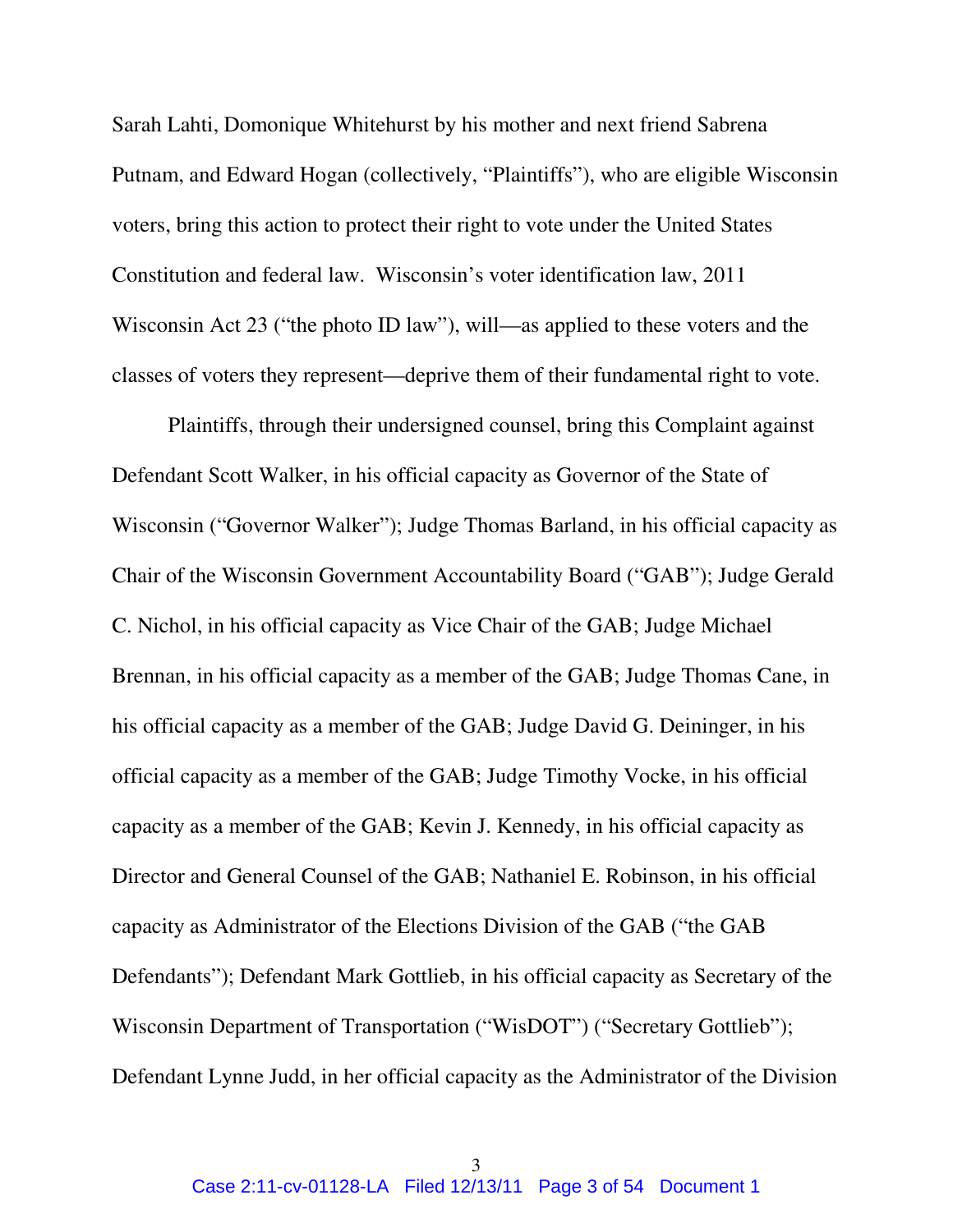of Motor Vehicles ("DMV") at WisDOT; Defendant Kristina Boardman, in her official capacity as the Director of the Bureau of Field Services at the DMV; Defendants Donald D. Reincke and Tracy Jo Howard, in their respective official capacities as Region Manager and Region Operational Manager of the DMV Bureau of Field Services office for the Southwest Region; Defendants Sandra M. Brisco and Barney L. Hall in their respective official capacities as Region Manager and Region Operational Manager of the DMV Bureau of Field Services office for the Southeast Region; Defendant Donald J. Genin in his official capacity as Region Manager of the DMV Bureau of Field Services office for the Northeast Region; Defendant Jill Louis Geoffroy in her official capacity as Region Manager of the DMV Bureau of Field Services office for the North Central Region; and Defendant Patricia A. Nelson in her official capacity as Region Manager of the DMV Bureau of Field Services office for the Northwest Region ("the WisDOT/DMV Defendants") (collectively, "Defendants"). Plaintiffs allege upon knowledge as to their own conduct and observations and upon information and belief as to the conduct of others:

#### **NATURE OF THE ACTION**

1. This action seeks declaratory and injunctive relief against Wisconsin state officials' enforcement of 2011 Wisconsin Act 23 (the "photo ID law"), which requires voters in Wisconsin to present photo identification in order to cast their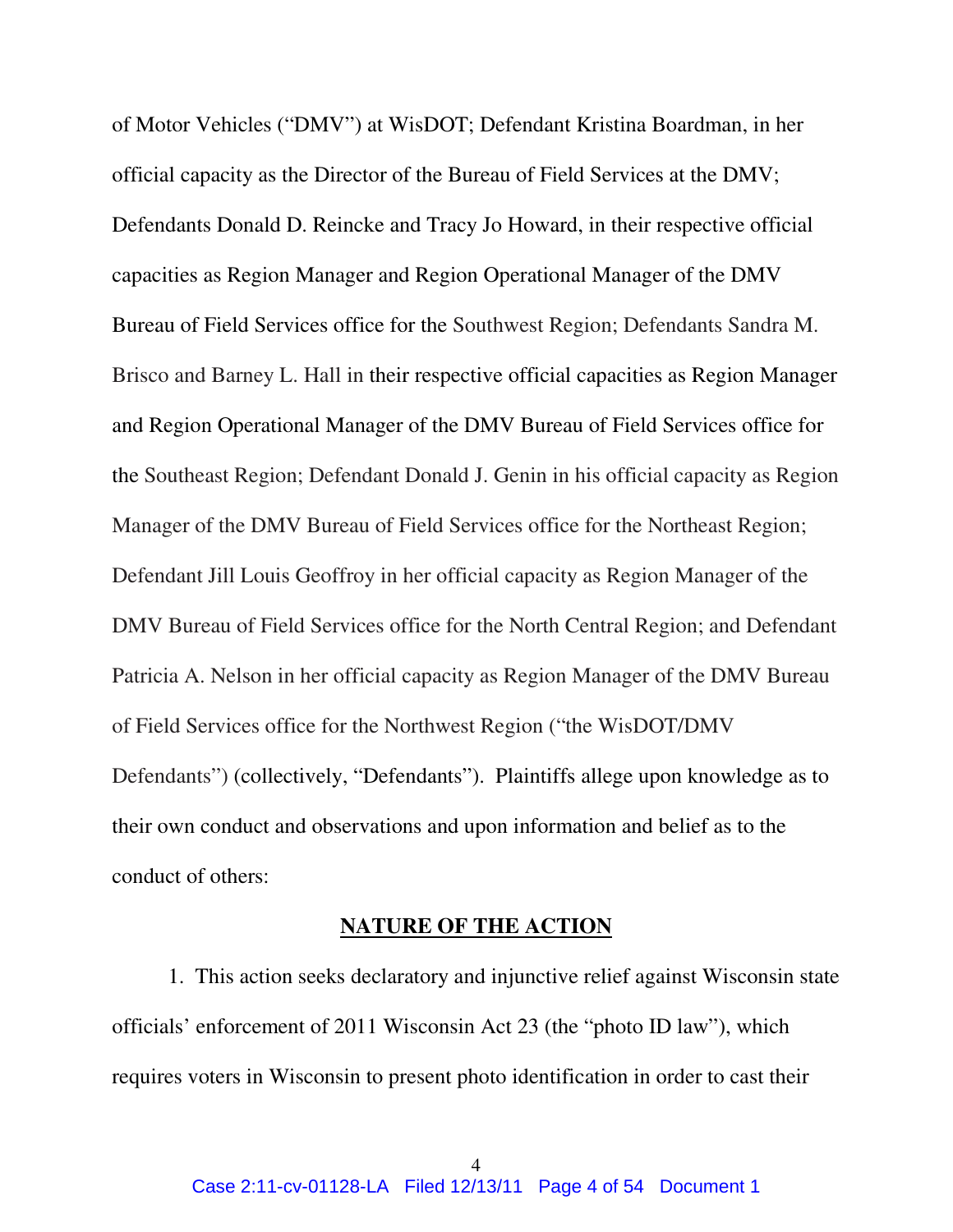votes either in person at a polling place or by absentee ballot. This requirement will be effective as of Wisconsin's spring primary on February 21, 2012.

2. This lawsuit seeks a declaratory judgment that the photo ID law is unconstitutional as applied to certain classes of eligible Wisconsin voters, and to enjoin its enforcement with respect to these classes. The photo ID law imposes a severe and undue burden on the fundamental right to vote under the Equal Protection Clause of the Fourteenth Amendment of the United States Constitution; violates the Twenty-Fourth and Fourteenth Amendments to the United States Constitution as an unconstitutional poll tax; and violates the Equal Protection Clause of the Fourteenth Amendment in arbitrarily refusing to accept certain identification documents.

#### **PARTIES**

3. Each of the plaintiffs named in this Complaint is a citizen of the United States, a resident of the State of Wisconsin, and is, or will be on or before February 21, 2012, a duly qualified elector eligible to vote in local, state, and federal elections in Wisconsin. Every United States citizen age 18 or older who has resided in an election district or ward in the State of Wisconsin for 28 consecutive days before any election where the citizen offers to vote is an eligible elector (hereinafter, "eligible Wisconsin voter"). Wis. Stat. § 6.02(1).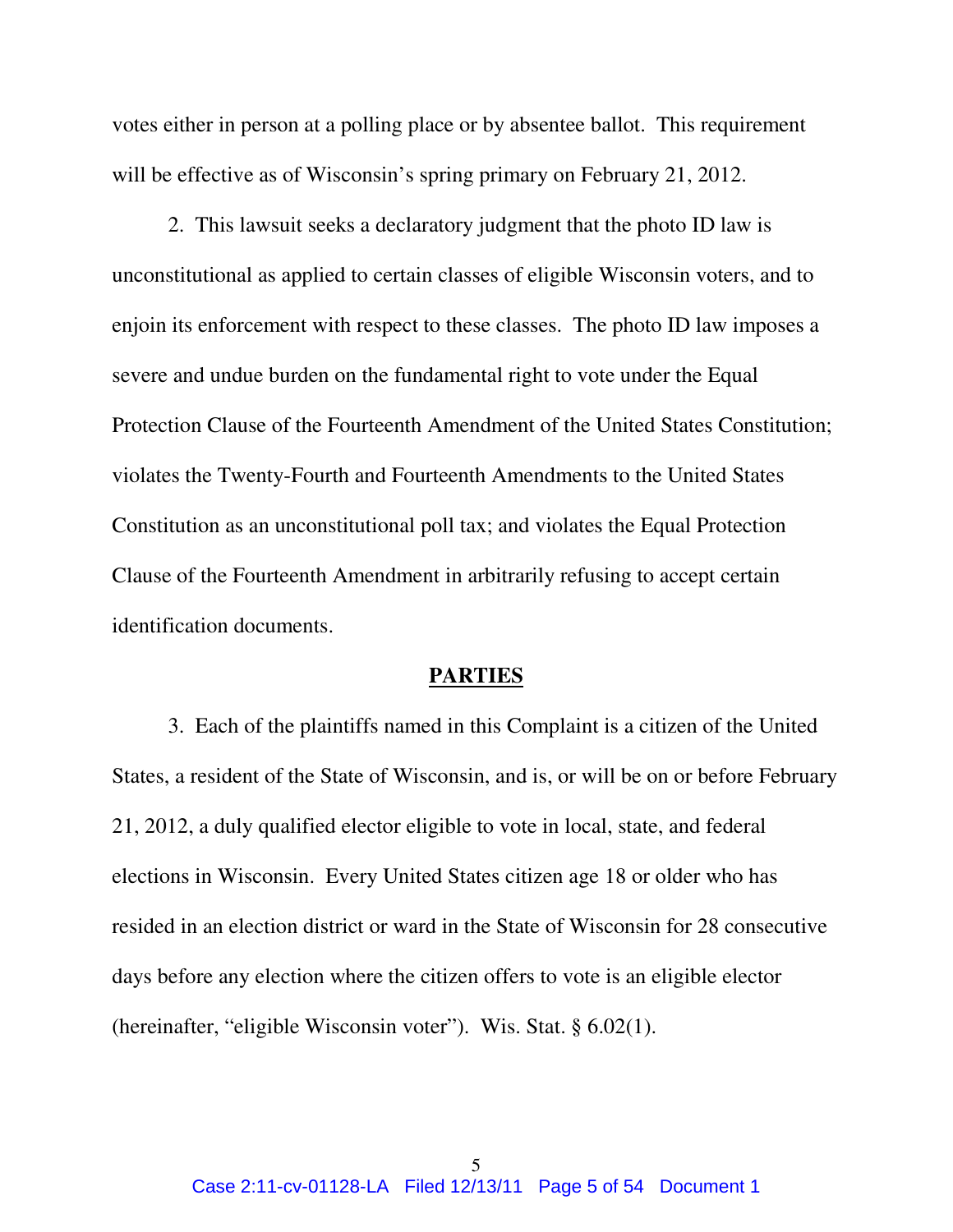4. Plaintiff Ruthelle Frank is an 84-year-old Caucasian resident of Brokaw, Wisconsin, where she has served on the Village Board since 1996, and an eligible voter registered to vote in Wisconsin. She has no accepted form of photo ID under the photo ID law and lacks a certified copy of her birth certificate, which she needs to prove citizenship to the Wisconsin DMV. Ms. Frank was born at her home in Brokaw in 1927. Though she has never possessed a birth certificate, upon information and belief, the state Register of Deeds has a record of her birth and could produce a certified copy of her birth certificate at a charge. However, that record bears an incorrect spelling of her maiden name: Wedepohl. The process to amend a birth certificate is lengthy and costly, with some reports suggesting it might require \$200 or more. She has voted in every election since 1948 and intends to vote in Wisconsin again next year.

5. Plaintiff Carl Ellis is a 52-year-old African-American/Caucasian resident of Milwaukee, Wisconsin and an eligible voter. A veteran of the United States Army, Mr. Ellis is currently living in a homeless shelter for veterans and has no income or savings. Mr. Ellis has no accepted form of photo ID under the photo ID law and lacks a certified copy of his birth certificate from the Illinois Department of Public Health's Vital Records Office. Given his financial circumstances, Mr. Ellis cannot afford to pay for a certified copy of his Illinois birth certificate. He does, however, possess a Veterans Identification Card ("VIC"), which is issued by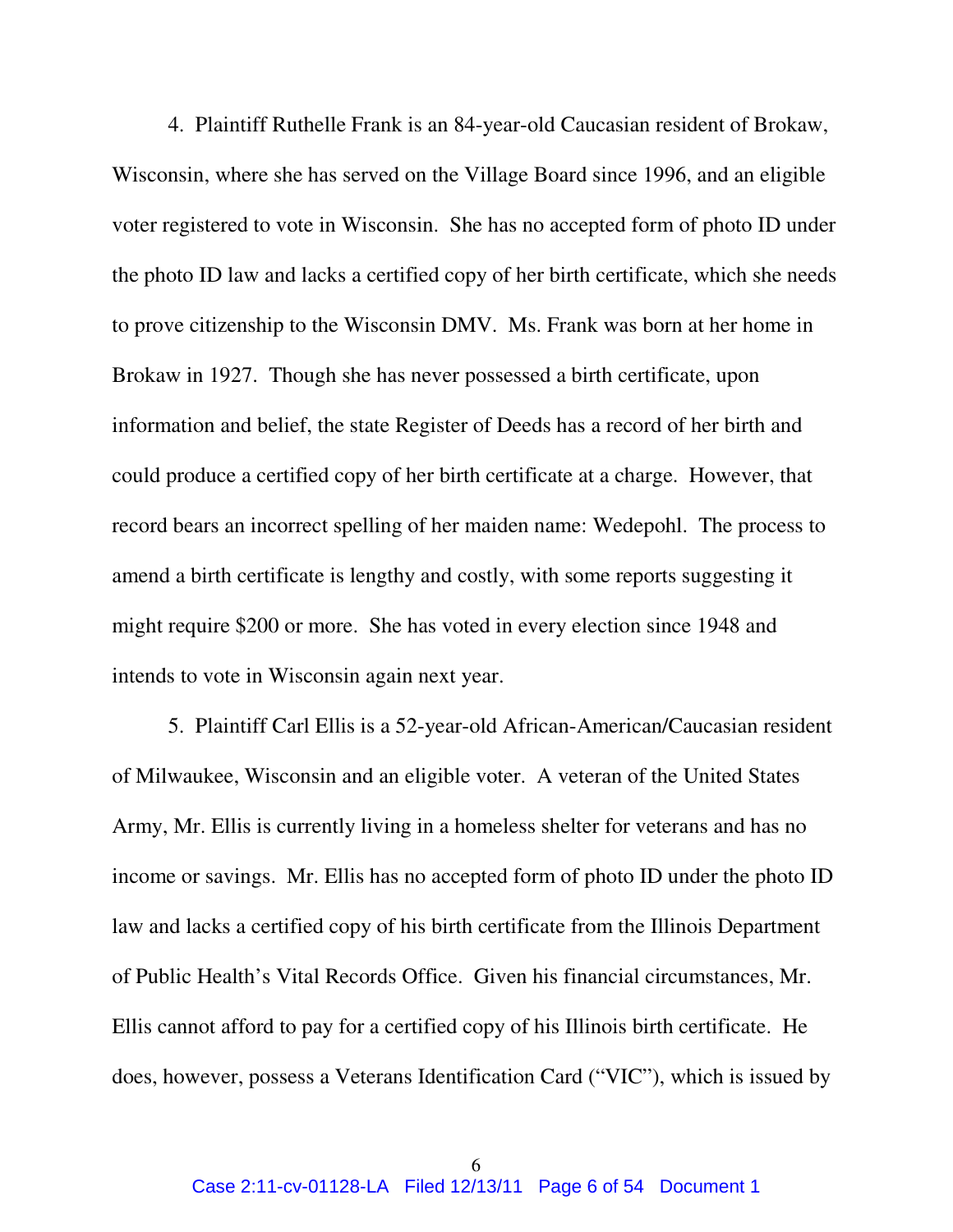the U.S. Department of Veterans Affairs and contains his name and photograph. He intends to vote in Wisconsin next year.

6. Plaintiff Justin Luft is a 20-year-old Caucasian resident of Milwaukee, Wisconsin and an eligible voter. He has no accepted form of photo ID under the photo ID law. He has traveled twice to the Wisconsin DMV office to obtain a state ID card, but was unable to do so due to the lack of a Social Security Card ("SSC") or any other accepted form of proof of identity. Mr. Luft has visited the Social Security Administration ("SSA") office five times with his mother in a reasonable, but unsuccessful, effort to obtain a duplicate of his SSC. He does not have a car, and thus, all the trips he has made to try to obtain an SSC and state ID card have been by bus. He intends to vote in Wisconsin next year.

7. Plaintiff Dartric Davis is a 21-year-old African-American resident of Milwaukee, Wisconsin and an eligible voter. Mr. Davis has no accepted form of photo ID under the photo ID law and lacks a certified copy of his birth certificate from the Illinois Department of Public Health's Vital Records Office. He moved to Wisconsin in 2011 and has never held a Wisconsin driver's license or Wisconsin state ID card. Mr. Davis has made several attempts to acquire a certified copy of his birth certificate from Illinois, but has so far been unable to do so. He intends to vote in Wisconsin next year.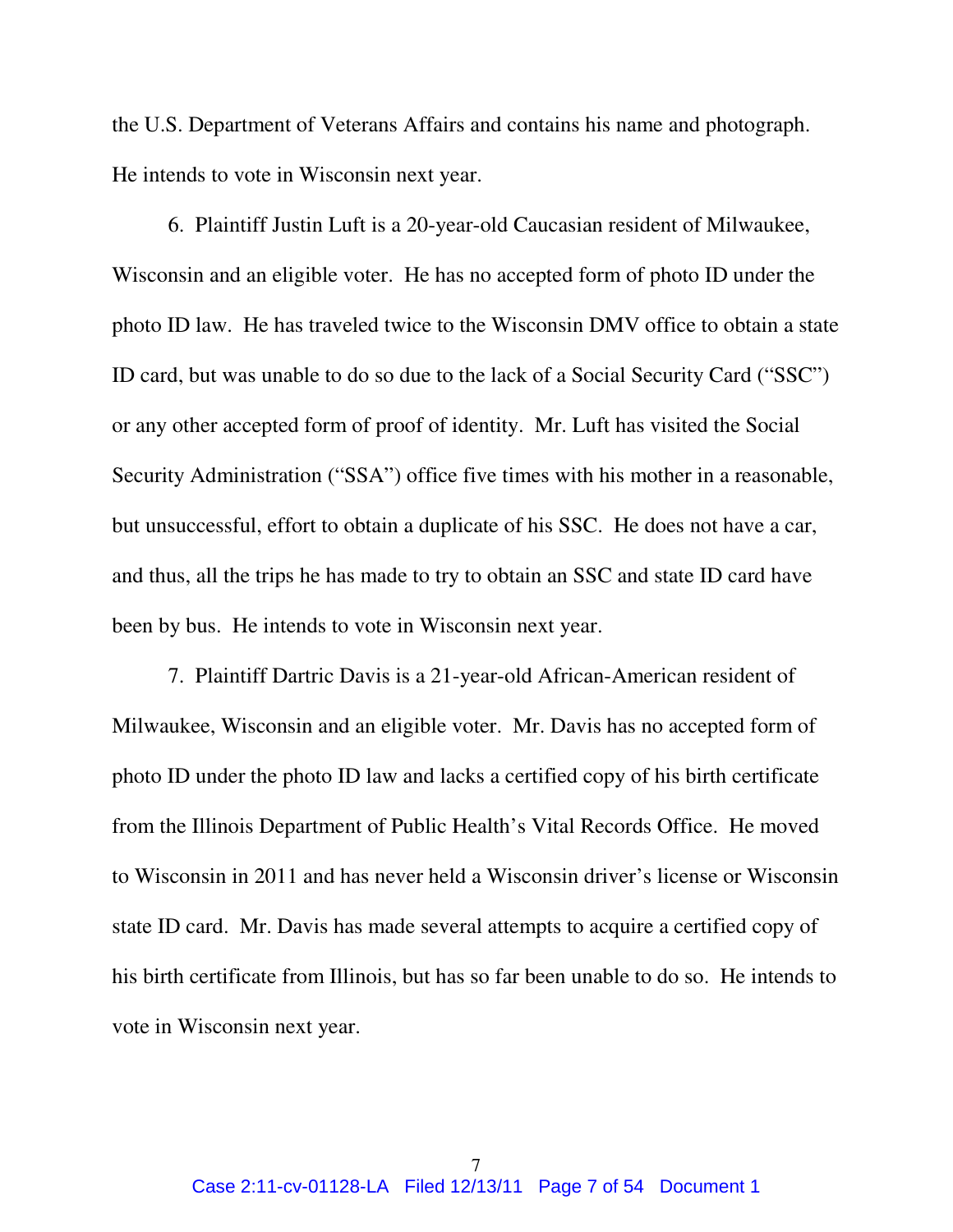8. Plaintiff Barbara Oden is a 57-year-old, African-American resident of Milwaukee, Wisconsin and an eligible voter. Ms. Oden has no accepted form of photo ID under the photo ID law and lacks a certified copy of her birth certificate and a Social Security Card ("SSC"). She needs these documents to prove citizenship and identity, respectively, to the Wisconsin DMV in order to obtain a free state ID card. She was denied a SSC by an employee at the Social Security Administration office, who informed her that she must present a photo ID in order to obtain an SSC. Ms. Oden has no income or savings. She intends to vote in Wisconsin next year.

9. Plaintiff Sandra Jashinski is a 48-year-old, Caucasian and Native American (Cherokee) resident of Milwaukee, Wisconsin and an eligible voter. Ms. Jashinski has no accepted form of photo ID under the photo ID law and lacks a Social Security Card ("SSC"), which she requires to prove her identity to the Wisconsin DMV and obtain a free state ID card. An employee at the Social Security Administration office informed Ms. Jashinski that she must present a photo ID in order to obtain an SSC and then denied her an SSC when she could not present a photo ID. As a homeless person, Ms. Jashinski also has no way to prove a current Wisconsin residence street address. She intends to vote in Wisconsin next year.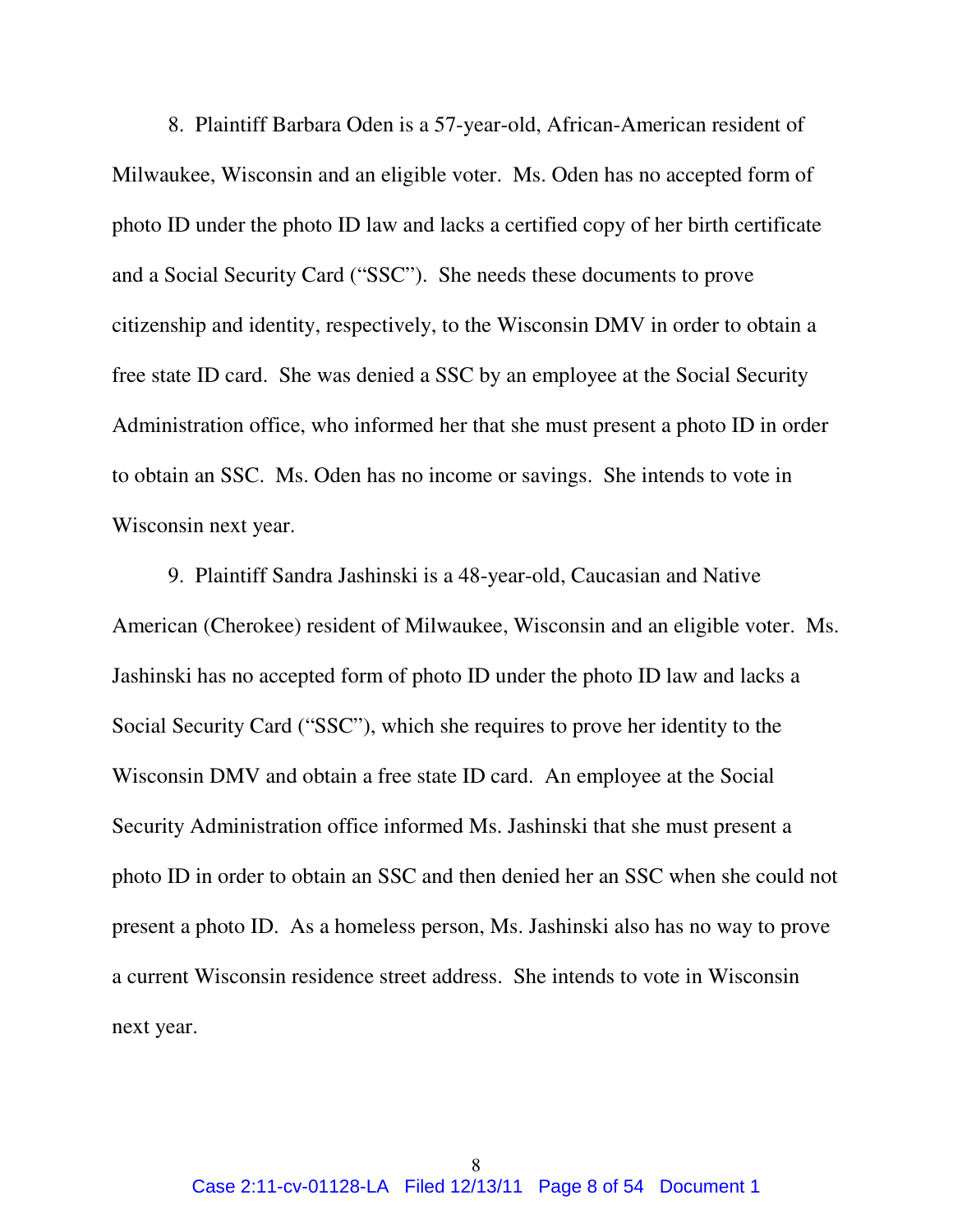10. Plaintiff Pamela Dukes is a 51-year-old African-American resident of Milwaukee, Wisconsin and an eligible voter. She has none of the accepted forms of photo ID under the photo ID law and lacks a certified copy of her birth certificate from Cook County, Illinois, which she needs to prove citizenship to the Wisconsin DMV. Ms. Dukes receives monthly Supplemental Security Income ("SSI") disability benefits, but has no other income or savings. She spends the overwhelming majority of her SSI income on rent, and the remainder is devoted to utility bills and other necessary living expenses. She is therefore unable to afford a certified copy of her Illinois birth certificate. She intends to vote in Wisconsin next year.

11. Plaintiff Anthony Sharp is a 19-year-old, African-American resident of Milwaukee, Wisconsin and an eligible voter. He is living with his mother, possesses none of the accepted forms of photo ID under the photo ID law, and lacks a certified copy of his birth certificate, which he requires to prove citizenship to the Wisconsin DMV. Mr. Sharp has no income or savings and is therefore unable to afford a certified copy of his Wisconsin birth certificate. He intends to vote in Wisconsin next year.

12. Plaintiff Anthony Judd is a 46-year-old, Caucasian resident of Milwaukee, Wisconsin and an eligible voter. He has none of the accepted forms of photo ID under the photo ID law and lacks a certified copy of his New York birth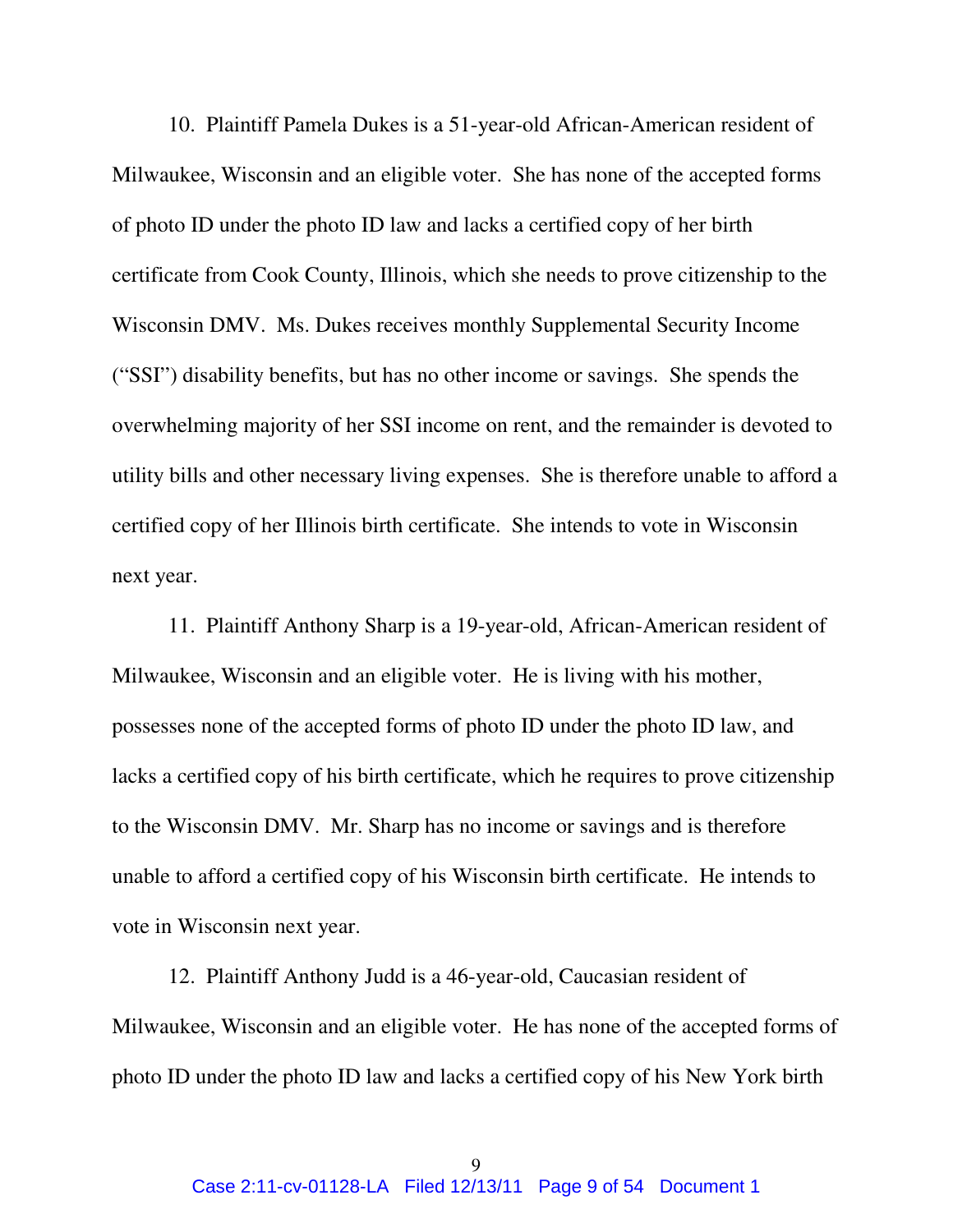certificate, which he needs to prove citizenship to the Wisconsin DMV. Mr. Judd has no regular income whatsoever, receives no government benefits, and has no savings. He is therefore unable to afford a certified copy of his New York birth certificate. He intends to vote in Wisconsin next year.

13. Plaintiff Anna Shea is a 20-year-old Caucasian junior at Lawrence University, an accredited four-year private university in Appleton, Wisconsin, and an eligible voter. She lacks all the accepted forms of photo ID under the photo ID law, including a compliant student ID card. She currently holds an unexpired driver's license from the State of Colorado which she does not want to surrender. Ms. Shea voted in the November 2010 general election and intends to vote in Wisconsin next year.

14. Plaintiff Matthew Dearing is an 18-year-old African-American freshman at Lawrence University, an accredited four-year private university in Appleton, Wisconsin, and an eligible voter. He lacks all the accepted forms of photo ID under the photo ID law, including a compliant student ID card. He currently holds an unexpired driver's license from the State of New York which he does not want to surrender. Mr. Dearing intends to vote in Wisconsin next year and will vote for the first time in 2012.

15. Plaintiff Max Kligman is a 19-year-old Caucasian freshman at Lawrence University, an accredited four-year private university in Appleton,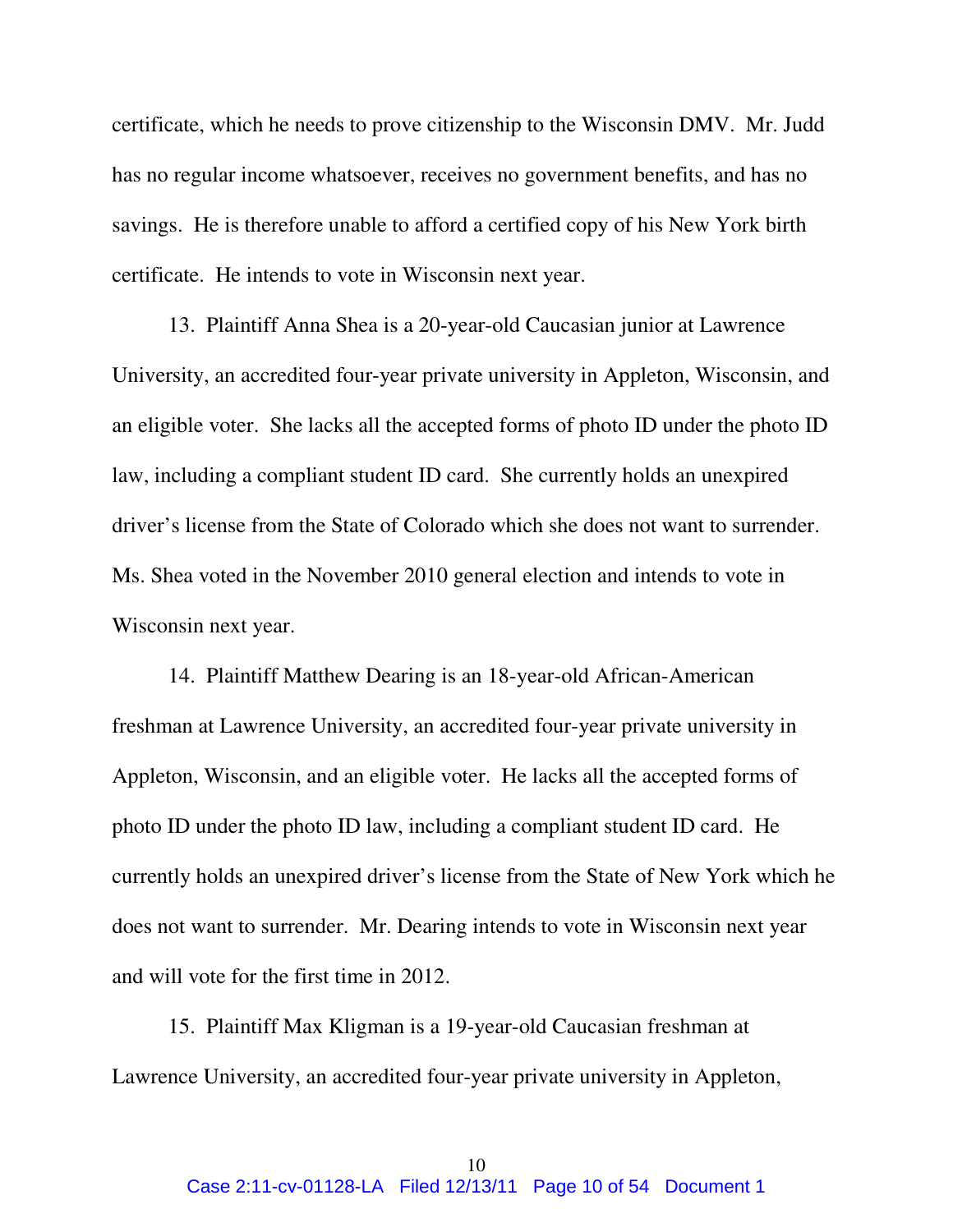Wisconsin, and an eligible voter. He lacks all the accepted forms of photo ID under the photo ID law, including a compliant student ID card. He currently holds an unexpired driver's license from the State of California which he does not want to surrender. Mr. Kligman intends to vote in Wisconsin next year and will vote for the first time in 2012.

16. Plaintiff Samantha Meszaros is an 18-year-old Caucasian freshman at Carthage College, an accredited four-year private college in Kenosha, Wisconsin, and an eligible voter. She lacks all the accepted forms of photo ID under the photo ID law, including a compliant student ID card. She currently holds an unexpired driver's license from the State of Illinois which she does not want to surrender. Ms. Meszaros intends to vote in Wisconsin next year and will vote for the first time in 2012.

17. Plaintiff Steve Kvasnicka is a 20-year-old Caucasian junior at Carthage College, an accredited 4-year private college in Kenosha, Wisconsin, and an eligible voter. He lacks all the accepted forms of photo ID under the photo ID law, including a compliant student ID card. He currently holds an unexpired driver's license from the State of Illinois which he does not want to surrender. Mr. Kvasnicka intends to vote in Wisconsin next year.

18. Plaintiff Sarah Lahti is an 18-year-old Caucasian resident of Milwaukee, Wisconsin, and a student at Milwaukee Area Technical College ("MATC"), where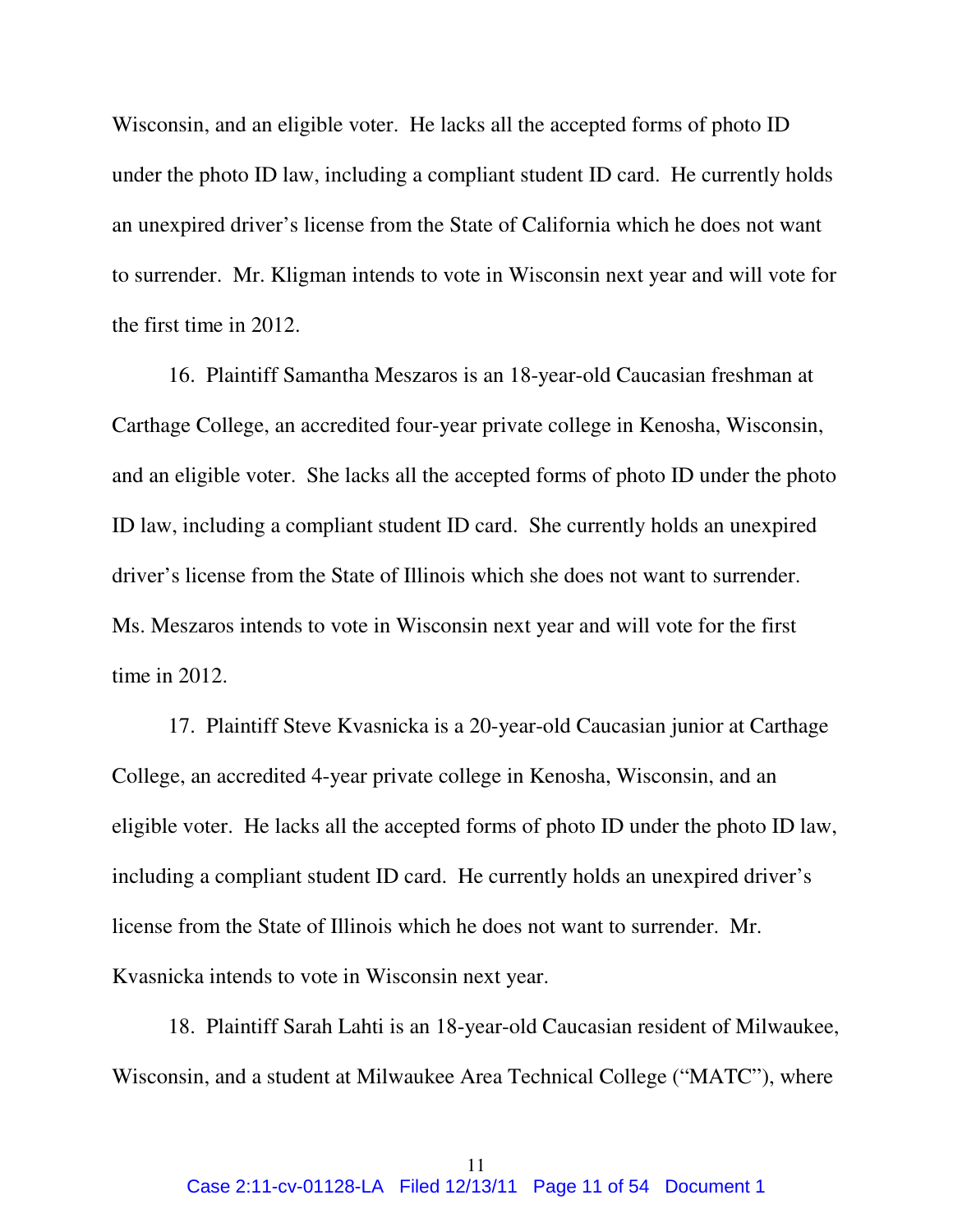she is studying for her GED. She lacks all the accepted forms of photo ID under the photo ID law, including a compliant student ID card. She currently holds an unexpired driver's license from the State of Tennessee which she does not want to surrender. Ms. Lahti has an MATC student ID card with her name and photo. She intends to vote in Wisconsin next year and will vote for the first time in 2012.

19. Plaintiff Domonique Whitehurst, by his mother and next friend Sabrena Putnam, is a 17-year-old African-American and Native American (Blackfoot) student at Milwaukee Area Technical College. He will turn 18 on February 4, 2012, prior to the spring primary. Mr. Whitehurst has an MATC ID card with his name and photo. He has no other accepted form of photo ID under the photo ID law. Mr. Whitehurst intends to vote in Wisconsin next year and will vote for the first time in 2012.

20. Plaintiff Edward Hogan is a 21-year-old Caucasian resident of Milwaukee, Wisconsin, and a student at Milwaukee Area Technical College ("MATC"), where he is studying towards an associate's degree. He lacks all the accepted forms of photo ID under the photo ID law, including a compliant student ID card. Mr. Hogan has an MATC student ID card with his name and photo. He intends to vote in Wisconsin next year.

21. Defendant Scott Walker is the Governor of the State of Wisconsin. He is sued in his official capacity only.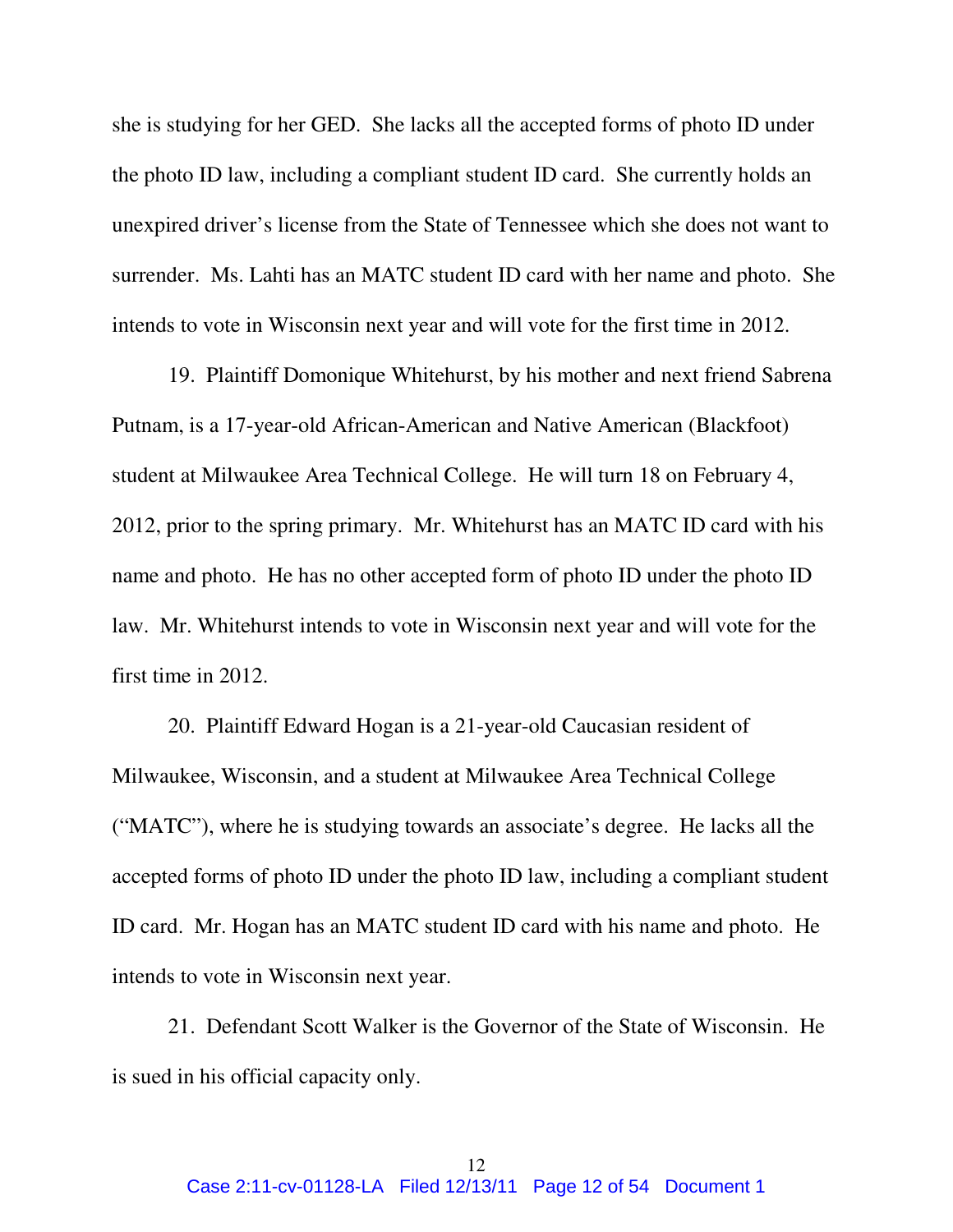22. Defendant Judge Thomas Barland is the Chair of the Wisconsin Government Accountability Board ("GAB"). Defendant Judge Gerald C. Nichol is the Vice Chair of the GAB. Defendants Judge Michael Brennan, Judge Thomas Cane, Judge David G. Deininger, and Judge Timothy Vocke are the four remaining members of the GAB. The GAB is charged with administering Wisconsin's election laws and has the authority to promulgate rules applicable to all jurisdictions within the state for the purpose of interpreting or implementing the laws regulating the conduct of elections or ensuring their proper administration. Each of the GAB members listed above is sued in his official capacity only.

23. Defendant Kevin J. Kennedy is the Director and General Counsel of the GAB, and Defendant Nathaniel E. Robinson is the Administrator of the Elections Division of the GAB. They are sued in their official capacities only.

24. Defendant Mark Gottlieb is the Secretary of the Wisconsin Department of Transportation ("WisDOT"), which includes the DMV. He is sued in his official capacity only.

25. Defendant Lynne Judd is the Administrator of the Wisconsin DMV. She is sued in her official capacity only.

26. Defendant Kristina Boardman is the Director of the Bureau of Field Services at the Wisconsin DMV. She is sued in her official capacity only.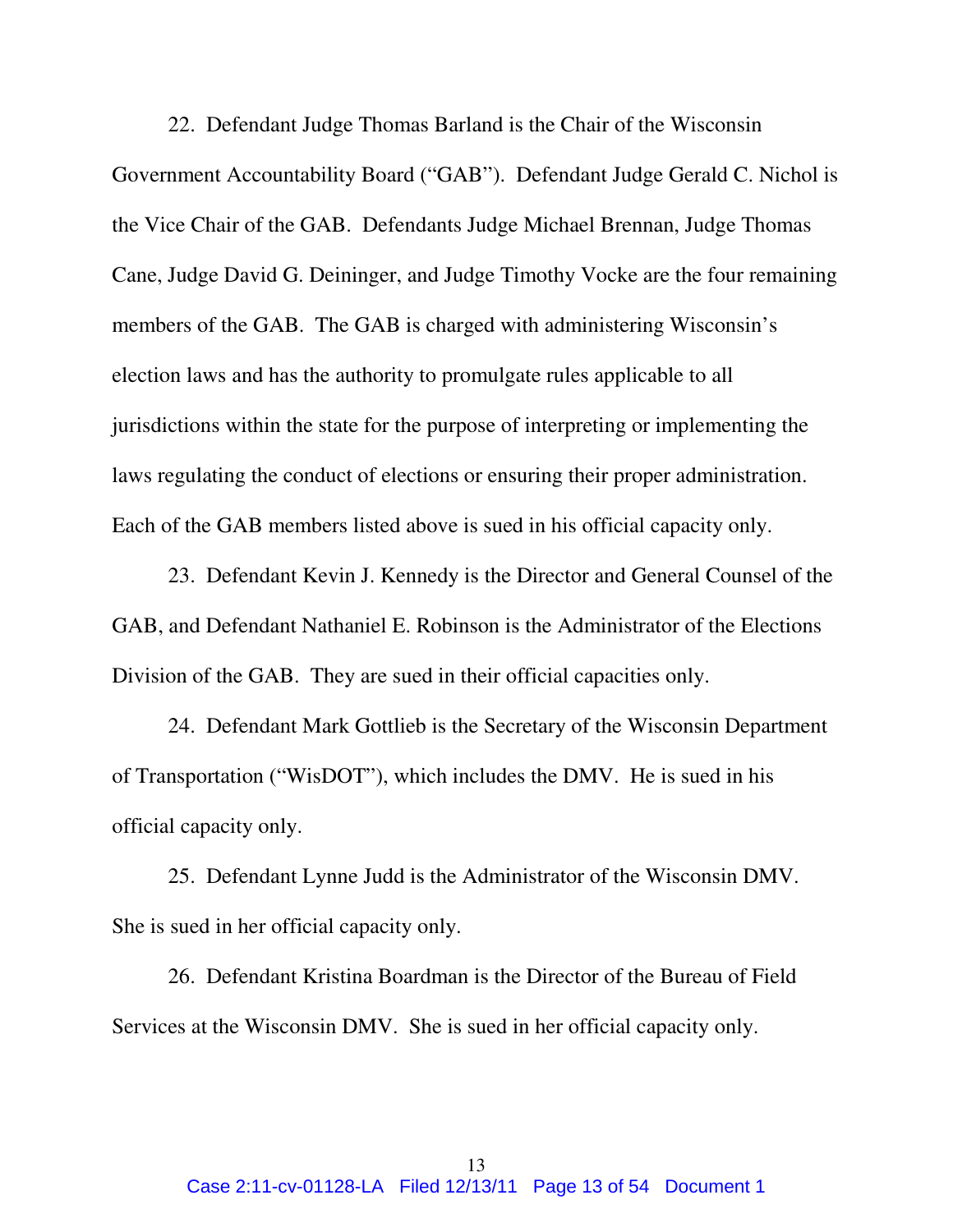27. Defendants Donald D. Reincke and Tracy Jo Howard are, respectively, the Region Manager and Region Operational Manager of the DMV Bureau of Field Services office for the Southwest Region. Defendants Sandra M. Brisco and Barney L. Hall are, respectively, the Region Manager and Region Operational Manager of the DMV Bureau of Field Services office for the Southeast Region. Defendant Donald J. Genin is the Region Manager of the DMV Bureau of Field Services office for the Northeast Region. Defendant Jill Louis Geoffroy is the Region Manager of the DMV Bureau of Field Services office for the North Central Region. Defendant Patricia A. Nelson is the Region Manager of the DMV Bureau of Field Services office for the Northwest Region. The Bureau of Field Services is the entity within DMV responsible for issuing driver's licenses and identification cards. They are sued in their official capacities only.

### **JURISDICTION AND VENUE**

28. This case arises under the Constitution and laws of the United States. This Court has subject matter jurisdiction of this action under 28 U.S.C. §§ 1331, 1343(3) & (4) and 42 U.S.C. § 1983.

29. Venue in this district is proper under 28 U.S.C. § 1391(b)(1), because at least two of the Defendants reside in the Eastern District of Wisconsin and all the Defendants reside in Wisconsin, as well as 28 U.S.C. § 1391(b)(2), because a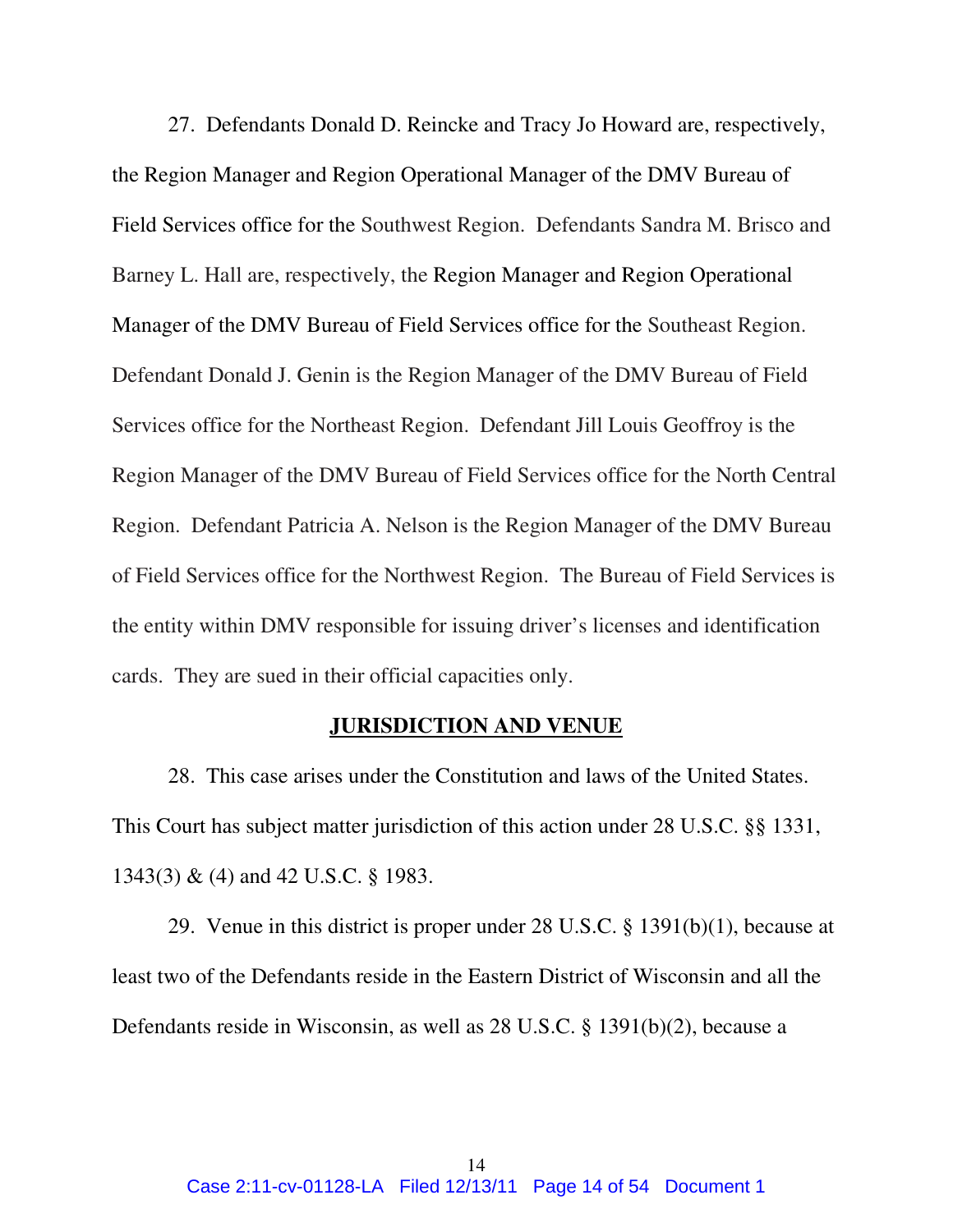substantial part of the events or omissions giving rise to the claims asserted herein have occurred—and continue to occur—in the Eastern District of Wisconsin.

### **FACTS RELATED TO THE PHOTO ID LAW**

 30. Prior to the enactment of the photo ID law, no voter in any situation was required to provide any form of proof of identity in order to cast a ballot, much less one of a specified, limited number of photo IDs. Wisconsin voters only needed to provide proof of residence to register to vote in certain situations, but never to cast a ballot. When required, a range of documentation is accepted by Wisconsin election officials to prove residency, including both photo and non-photo forms of identification such as ID cards or licenses of any kind issued by any Wisconsin governmental unit, utility bills, bank account statements, paycheck stubs, any government-issued document, and residential leases.

31. The photo ID law, 2011 Wisconsin Act 23, was signed into law on May 25, 2011 and will be effective for all elections beginning in February 2012. Under the new photo ID law, Wisconsin voters must present one form of photo identification from a limited statutory list in order to cast a ballot.<sup>1</sup> Unlike voter ID laws in other states such as Indiana's photo ID law, which was upheld against a facial challenge in *Crawford v. Marion County Election Board*, 553 U.S. 181

 $<sup>1</sup>$  This is in addition to, not instead of, the requirement to register to vote.</sup>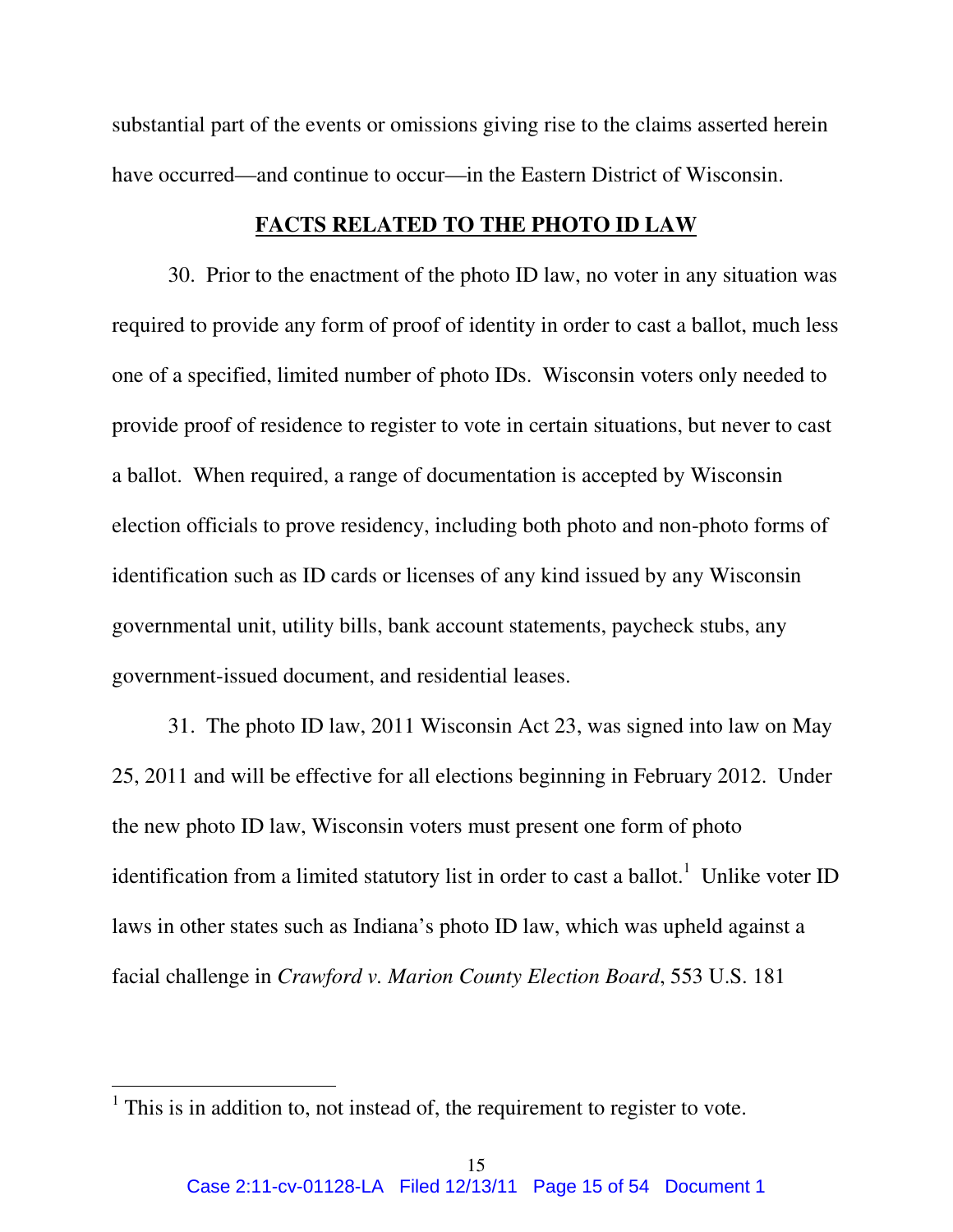(2008), Wisconsin's photo ID law applies to both in-person voting and most absentee voting.

32. The list of accepted photo IDs in Wisconsin is restricted to only the following: (1) a Wisconsin driver's license; (2) a Wisconsin state ID card issued by the Wisconsin DMV; (3) an identification card issued by a U.S. uniformed service; (4) a U.S. passport; (5) a certificate of U.S. naturalization that was issued not earlier than 2 years before the date of an election at which it is presented; (6) an unexpired receipt issued at the time of application for a Wisconsin driver's license or state ID card; (7) an identification card issued by a federally recognized Indian tribe in Wisconsin<sup>2</sup>; and (8) an unexpired identification card issued by a Wisconsin university or college accredited as defined in Wis. Stat. § 39.30(1)(d), which contains the signature of the individual to whom it is issued, the issuance date, and an expiration date not later than 2 years after the date of issuance (collectively, "accepted photo ID"). Wis. Stat.  $\S 5.02(6m)$ .<sup>3</sup> The first four accepted photo IDs

 $2$  Upon information and belief, the federally recognized tribes in Wisconsin are: Bad River Band of Lake Superior Chippewa, Forest County Potawatomi, Ho-Chunk Nation, Lac Court Oreilles Band of Lake Superior Chippewa, Lac du Flambeau Band of Lake Superior Chippewa, Menominee Indian Tribe, Oneida Tribe of Indians, Red Cliff Band of Lake Superior Chippewa, St. Croix Chippewa Indians, Sokaogan Mole Lake Community, and Stockbridge Munsee Community.

<sup>&</sup>lt;sup>3</sup> A voter using a college or university ID card must also present separate proof of current enrollment. A discussion of the proof-of-enrollment requirement appears in a September 12th GAB Memorandum. *See* GAB Memorandum, "Photo ID Implementation Issues – Student ID Cards," Sept. 12, 2011, at 3-4.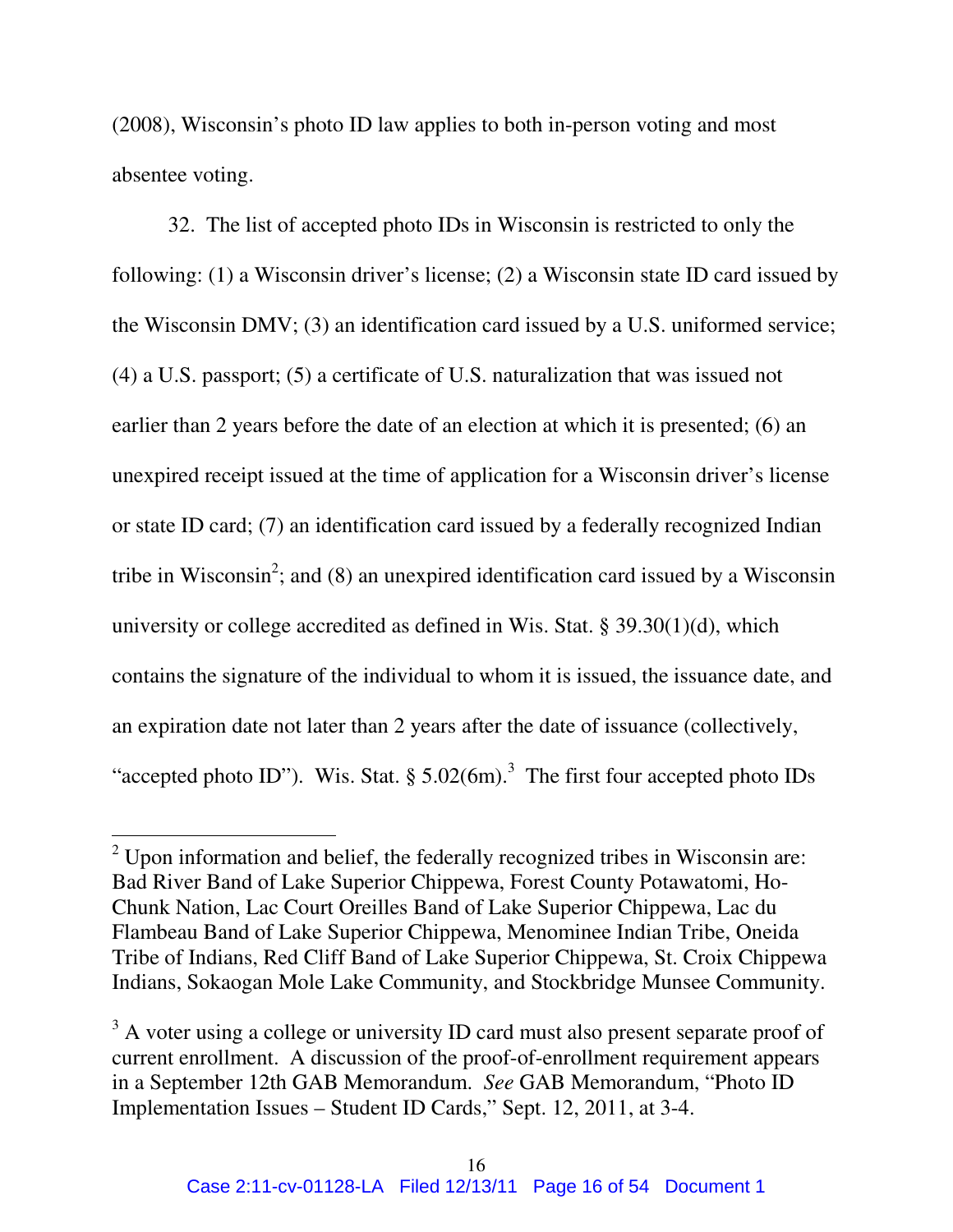must be unexpired or, if expired, must have expired after the date of the most recent general election. Wis. Stat. § 5.02(6m)(a). A voter who is required to surrender his or her operator's license or driving receipt by a law enforcement officer within 60 days of the date of an election may present an original copy of the citation or notice in lieu of the license or receipt for a license, and this too constitutes "accepted photo ID." Wis. Stat. § 6.79(7).

 33. The following is a non-exhaustive list of forms of identification that will not be accepted for in-person or absentee voting: (1) any federal photo identification not specifically listed, and thus excluding, among others, Veterans Identification Cards ("VICs"); (2) any Wisconsin government-issued card, license, or document other than a driver's license or state ID card; (3) driver's licenses and state ID cards issued by another state government; (4) any local government-issued card, license, or document; (5) technical college identification cards;<sup>4</sup> (6) any public or medical assistance benefit cards issued by any unit of government; and (7) any governmental or non-governmental employer photo identification cards.

34. The only voters exempt from showing photo ID when voting in person are electors with proof of confidential elector status due to the existence of a protective order. Wis. Stat. § 6.79(6).

<sup>&</sup>lt;sup>4</sup> Certain Wisconsin legislators continue to oppose the use of technical college ID cards and to threaten their valid use as accepted photo ID. *See infra*.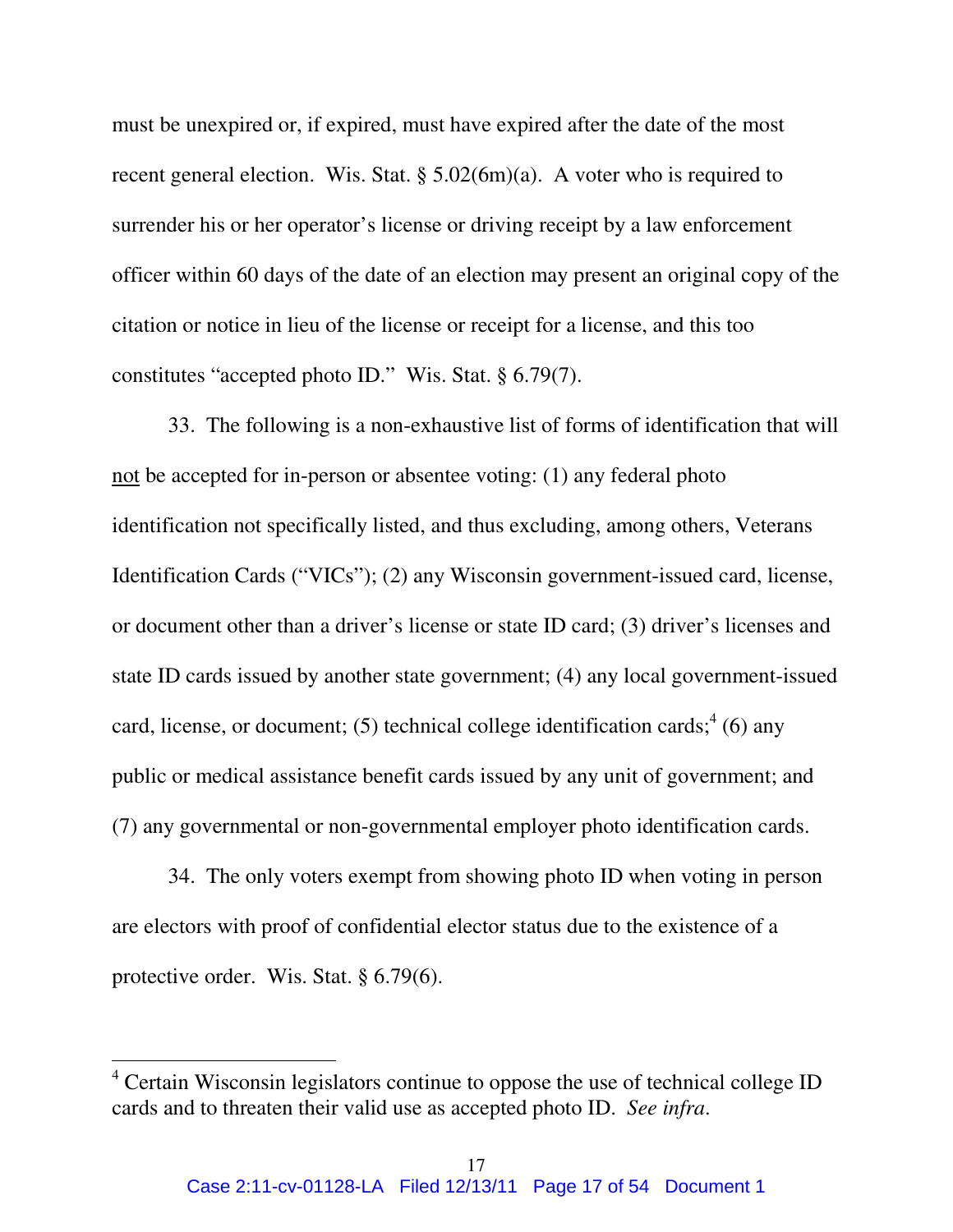35. The only voters exempt from providing photo identification when voting absentee are military, overseas, or confidential voters, Wis. Stat. §§ 6.34(1), 6.87(4)(b)1; voters in nursing homes, qualified community based residential facilities, qualified adult family homes, and qualified residential care apartment complexes who vote with special voting deputies, Wis. Stat.  $\S 6.875(6)(c)$ , or who live in such a facility but special voting deputies are not sent, and who "submit[] with [their] absentee ballot[s] a statement signed by the same individual who witnesses voting of the ballot that contains the certification of an authorized representative of the complex, facility, or home that the elector resides in the complex, facility, or home and the complex, facility, or home is certified or registered as required by law, that contains the name and address of the elector, and that verifies that the name and address are correct," Wis. Stat. § 6.87(4)(b)5; voters who are indefinitely confined because of age, physical illness, or infirmity or are disabled for an indefinite period and who, by signing a statement to that effect, require that an absentee ballot be sent to the voter automatically for every election,<sup>5</sup> Wis. Stat. §§ 6.86(2)(a), 6.87(4)(b)2; and absentee voters who have not changed their names or addresses since the prior time they voted absentee and who previously provided proof of photo identification. Wis. Stat. § 6.87(4)(b)3.

 $<sup>5</sup>$  In these situations, the elector must submit "with his or her absentee ballot a</sup> statement signed by the same individual who witnesses voting of the ballot which contains the name and address of the elector and verifies that the name and address are correct." Wis. Stat. § 6.87(4)(b)2**.**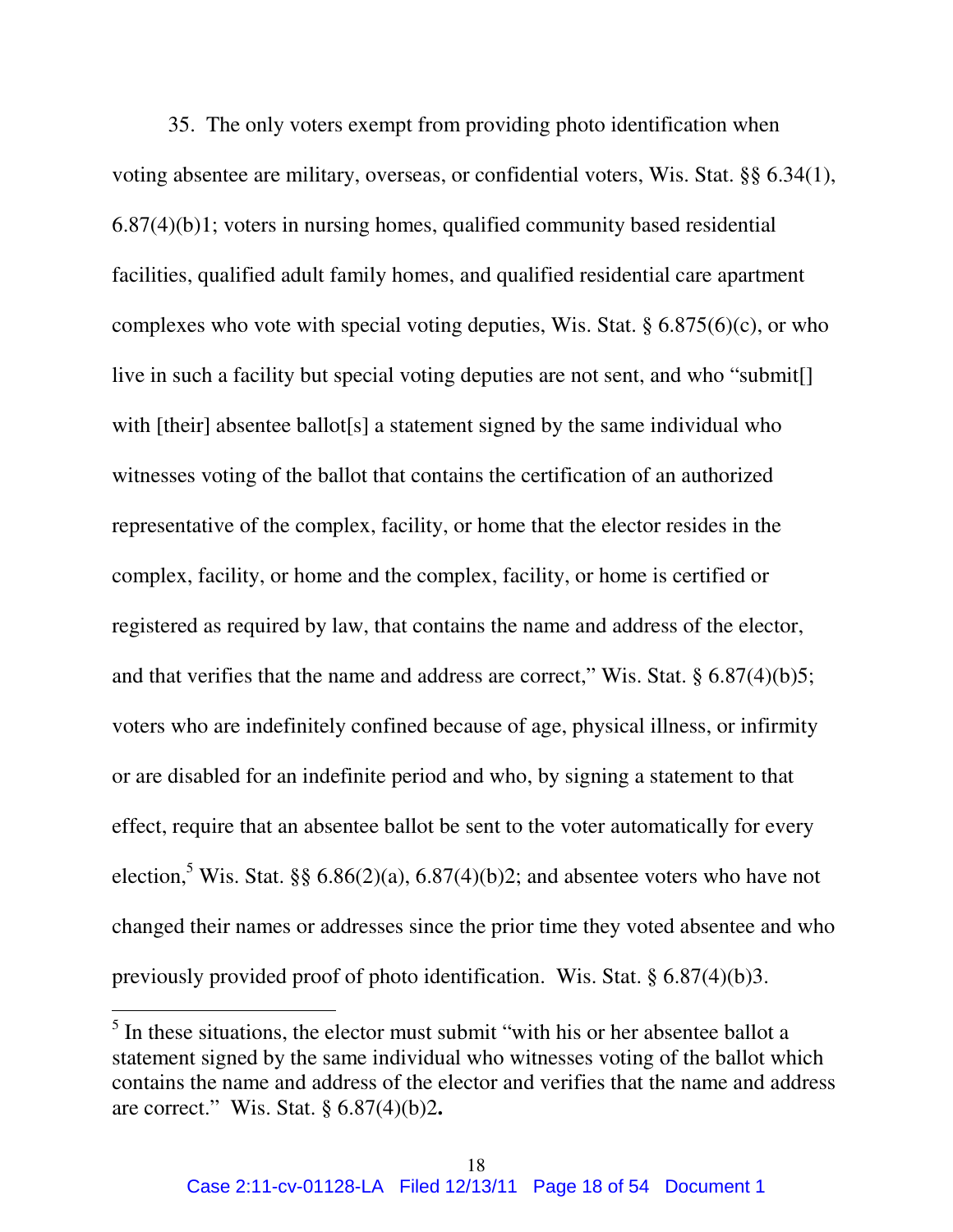36. Under Wis. Stat. § 227.24, *as affected by* 2011 Wis. Act 21 *and as amended by* 2001 Wis. Act 32, an agency's proposed emergency administrative rule in final draft form is subject to gubernatorial review before it can be submitted for review by the relevant Standing Committee and the Joint Committee for the Review of Administrative Rules ("JCRAR") and—barring a legislative override ultimately promulgated. Wis. Stat.  $\S 227.24(1)(e)1g$  ("An agency may not file an emergency rule with the legislative reference bureau . . . and an emergency rule may not be published until the governor approves the emergency rule in writing."); *see also* Wis. Stat. § 227.185 (gubernatorial approval required for non-emergency administrative rules); *see also* Executive Order No. 50. If JCRAR determines a statement of policy or an interpretation of a statute is a rule, it may compel an agency to issue an emergency rule and submit it to the Governor under Act 21. Wis. Stat. § 227.26(2)(b). If the agency is so directed, then it must submit a Statement of Scope for Governor Walker's review and approval or rejection. Wis. Stat. § 227.24(1)(e)1d. There is no binding statutory deadline by which the Governor must respond to the submitting agency. Even if the Governor approves the Statement of Scope, he/she may still reject an emergency rule when it is subsequently submitted in final draft form. Wis. Stat. § 227.24(1)(e)1g.

37. Initially, the GAB interpreted the photo ID law as not permitting the use of technical college ID cards at the polls. *See* GAB Memorandum, "Photo ID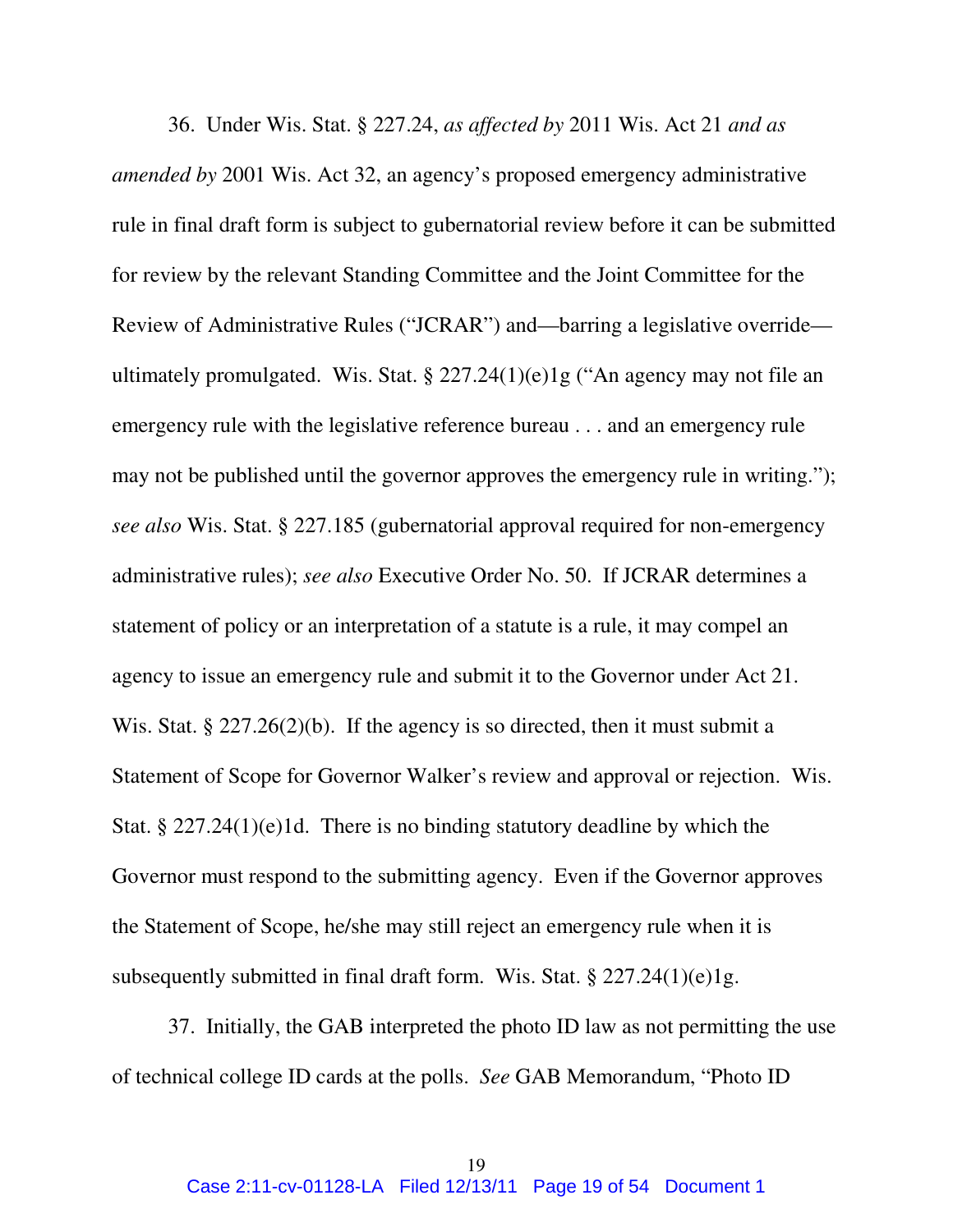Implementation Issues – Student ID Cards," Sept. 12, 2011, at 1-3. At its November 9, 2011 meeting, the GAB reversed course and voted unanimously to find that technical colleges are embraced by the photo ID law's phrase "a... college in this state that is accredited." Wis. Stat. § 5.02(6m)(f). However, on November 15, 2011, the JCRAR voted 6-4 to force the GAB to issue an emergency rule codifying its interpretation of the photo ID law, a rule that must be submitted to Governor Walker under Act 21 before the legislative review process. The Statement of Scope for an emergency rule addressing the use of technical college ID cards was submitted to Governor Walker on November 22, 2011, and Governor Walker approved it on December 2, 2011. *See* GAB Memorandum, "Promulgation of 3 Emergency Rules as Directed by JCRAR," for Dec. 13, 2011 Meeting, at 1-3. Ten days after the statement's publication in the administrative register, GAB may approve the proposed emergency rule and then draft the rule. Wis. Stat. §  $227.24(1)(e)1d$ . However, it must then submit the emergency rule in final draft form to Governor Walker, who may approve or reject it. Wis. Stat. §  $227.24(1)(e)1g.$ 

38. Governor Walker therefore exercises direct control over the implementation of the photo ID law and the scope and degree of the burdens it imposes on eligible Wisconsin voters, particularly technical college student voters in Class 4 (*see infra*). Governor Walker also exercises veto power over any bill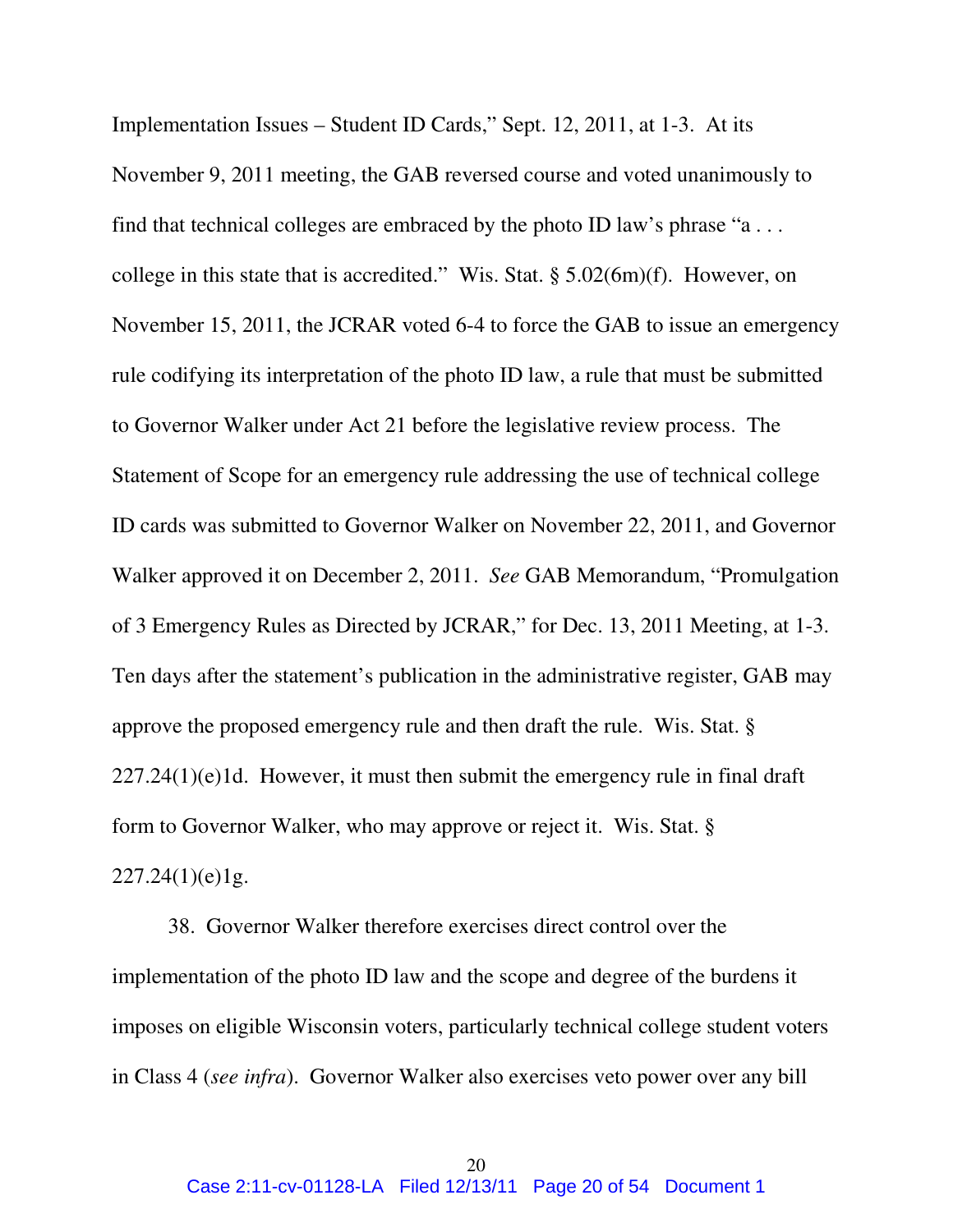introduced to prevent the promulgation of an emergency rule. Wis. Stat. §  $227.26(2)(i)$ .

39. Even if Governor Walker approves the emergency rule concerning the use of technical college ID cards, the Legislature may still block the emergency rule by enacting a statute. During the November 15th meeting, several of the JCRAR members who voted with the majority expressed their belief that the Legislature did not intend to include technical college ID cards, because an amendment designed to expressly authorize their use as accepted photo ID (in addition to the statutory standard above) was defeated. At this time, the JCRAR's actions threaten to exclude technical college ID cards from the list of accepted photo ID. Furthermore, even assuming Governor Walker and the Legislature do not block the emergency rule, given publication and notice requirements, Defendant Kennedy believes it is "unlikely" the rule will be effective before the February 2012 primary election. *See* GAB Memorandum, "Promulgation of 3 Emergency Rules as Directed by JCRAR," for Dec. 13, 2011 Meeting, at 2-3.

 40. There were 382,006 students enrolled in the technical college system in the 2009-2010 academic year, which constitutes 8.8% of Wisconsin's total votingage population. $6$  Of these technical college students, 59,323 were minority students. By sharp contrast, there were only 18,000 minority students in the entire

<sup>&</sup>lt;sup>6</sup> The 2010 Census dataset labeled "2010 Redistricting Data SF (PL 94-171)" was used to calculate this percentage.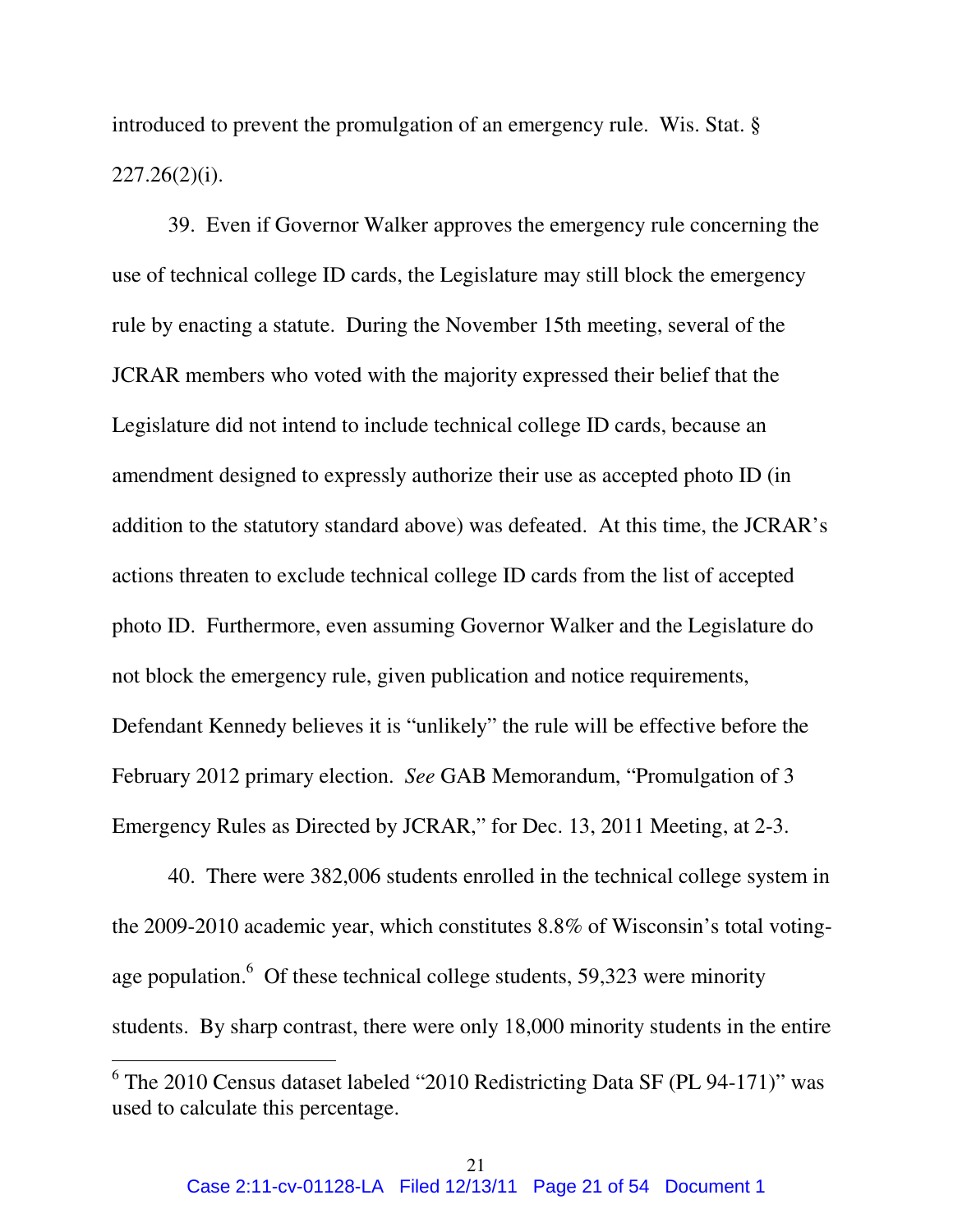University of Wisconsin ("UW") System in the same academic year. Indeed, there were more minority students (20,916) at Milwaukee Area Technical College alone than in the entire UW System.

41. Student voters at colleges or universities outside the technical college system face their own challenges in casting a ballot. As the GAB's Director and General Counsel, Defendant Kennedy, has stated, no college or university student ID cards in Wisconsin were in compliance with the specifications of the photo ID law at the time of its passage. Many college and university ID cards lacked one or more of the following required elements: the signature of the individual to whom the ID card is issued, the issuance date, and an expiration date not later than 2 years after the date of issuance. In early September, the GAB voted to permit the use of stickers to supply the missing required information and thereby bring noncomplaint student ID cards into compliance. *See* GAB Memorandum, "Photo ID Implementation Issues – Student ID Cards," Sept. 12, 2011, at 4-5. At its September 27, 2011 meeting, members of the Wisconsin State Legislature's JCRAR expressed concerns about the use of stickers and communicated their belief that the GAB could only lawfully implement this policy by adopting an administrative rule. Following that meeting, Defendant Kennedy submitted a memo to the GAB, urging it to reverse course. *See* GAB Memorandum, "Administrative Rulemaking Process and Timeline," Oct. 6, 2011, at 1-2. At its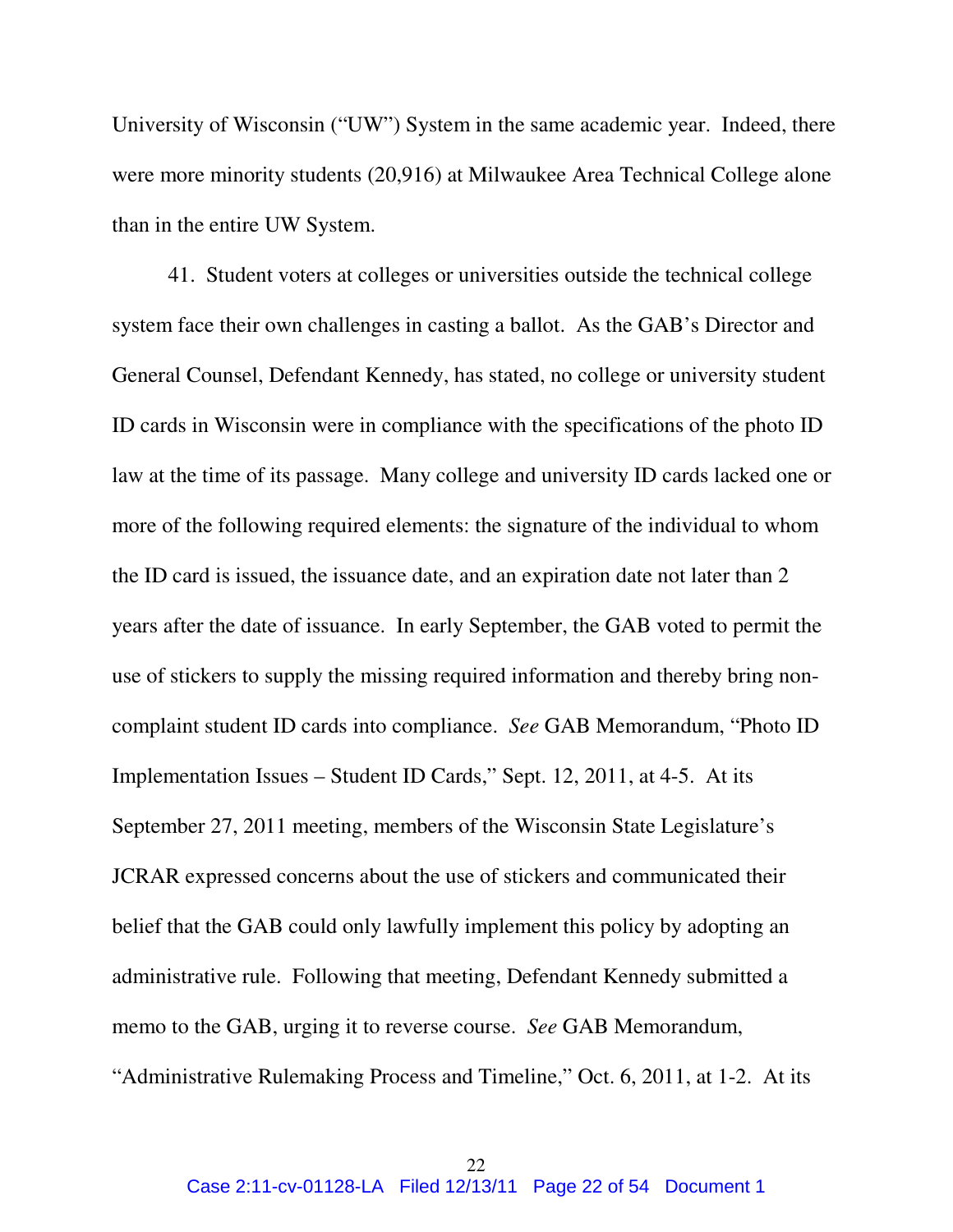November 9, 2011 meeting, the GAB reaffirmed that colleges and universities could bring their ID cards into compliance with stickers that included the missing information. However, on November 15, 2011, the JCRAR voted 6-4 to force the GAB to issue an emergency rule codifying the sticker supplementation policy, a rule that will first be submitted to Governor Walker under 2011 Wis. Act 21. *See infra*. Therefore, the JCRAR's actions threaten to block the use of stickers to bring student ID cards into compliance with the photo ID law.

42. In order to promulgate an emergency rule allowing colleges and universities to take advantage of stickers as a cost-efficient fix for the problem, the GAB must first submit a Statement of Scope for Governor Walker's review and approval or rejection. Wis. Stat. § 227.24(1)(e)1d. The GAB has not yet submitted a Statement of Scope concerning this emergency rule to Governor Walker. *See* GAB Memorandum, "Promulgation of 3 Emergency Rules as Directed by JCRAR," for Dec. 13, 2011 Meeting, at 2. As explained in detail by Defendant Kennedy in his October 6, 2011 Memorandum, given certain notice and publication timing requirements, as well as the lack of any binding deadline by which the Governor must respond to the submitting agency, it will be impossible to obtain legal clarity in a timely manner on the validity of using stickers to bring student ID cards into compliance with the photo ID law. Wisconsin colleges and universities require clarity on this issue, and the GAB needs to begin training poll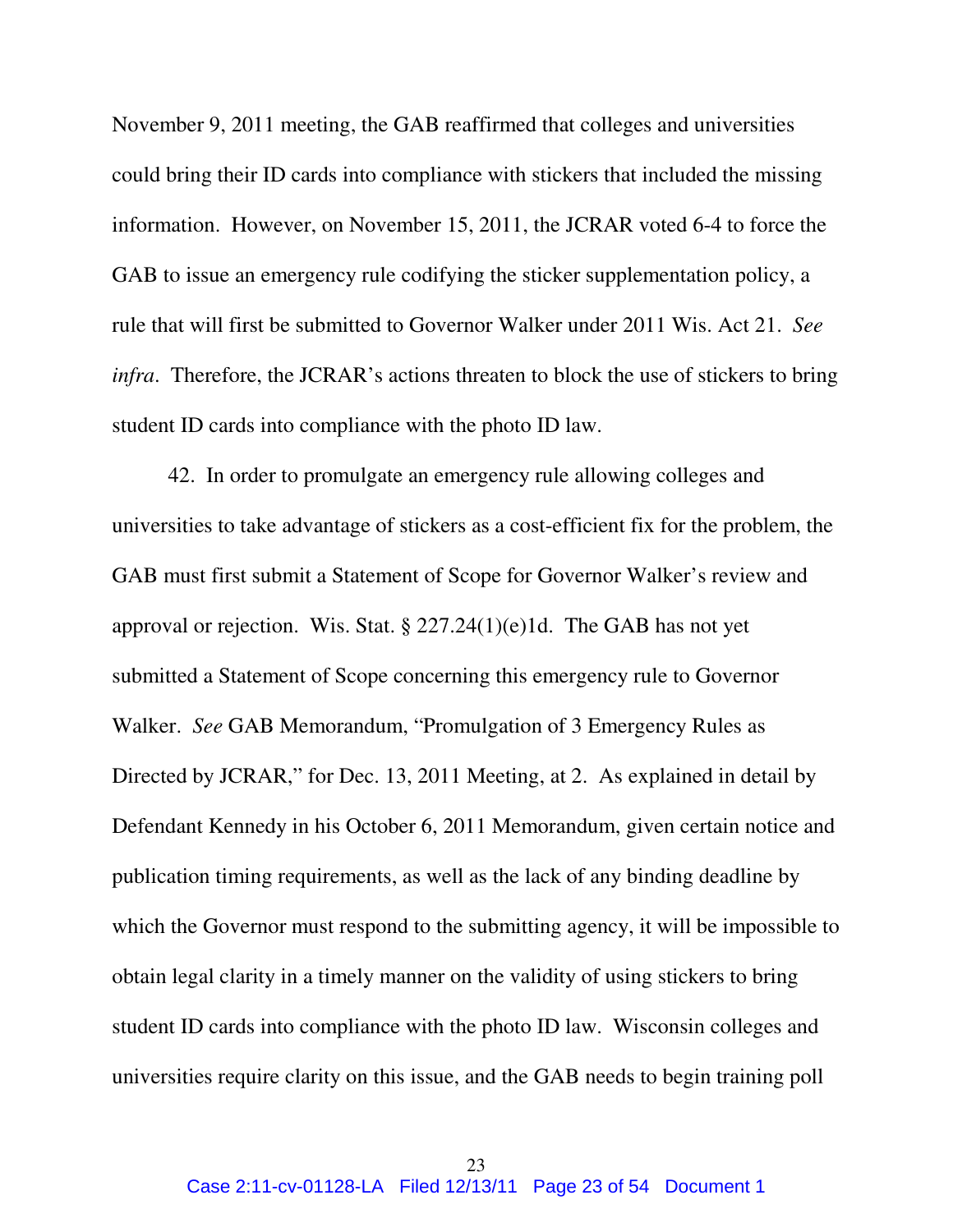workers well in advance of the February 21, 2012 Spring Primary. *See* GAB Memorandum, "Administrative Rulemaking Process and Timeline," Oct. 6, 2011, at 2-4.<sup>7</sup> Defendant Kennedy clarified in a recent memo to the GAB that it is virtually certain that the rule will not be effect until after the February 2012 primary election. *See* GAB Memorandum, "Promulgation of 3 Emergency Rules as Directed by JCRAR," for Dec. 13, 2011 Meeting, at 3. In this manner, Governor Walker exercises direct control over the implementation of the photo ID law and the scope and degree of the burdens it imposes on eligible Wisconsin voters, particularly student voters with out-of-state drivers' licenses who are members of Class 3 (*see infra*).

43. Forcing the GAB to issue administrative rules to implement a less expensive fix for student ID cards and to ensure that technical college student ID cards will be accepted has already resulted in an increased probability that numerous colleges and universities will fail to issue compliant student ID cards by the time of the February 21, 2012 Spring Primary.

 $<sup>7</sup>$  In a memorandum for the GAB's December 13, 2011 meeting, Defendant</sup> Kennedy wrote: "Staff remains concerned that JCRAR's actions on these three matters, and the general exercise of §227.26(2), Wis. Stats., authority for day-today election administration issues, affect the ability of the G.A.B. to provide timely and uniform advice for the proper administration of elections, particularly with sufficient notice such that proper training of election officials may be conducted. As a result of 2011 Act 21, the process to complete promulgation of an emergency rule is more complicated and lengthy." *See* GAB Memorandum, "Promulgation of 3 Emergency Rules as Directed by JCRAR," for Dec. 13, 2011 Meeting, at 2.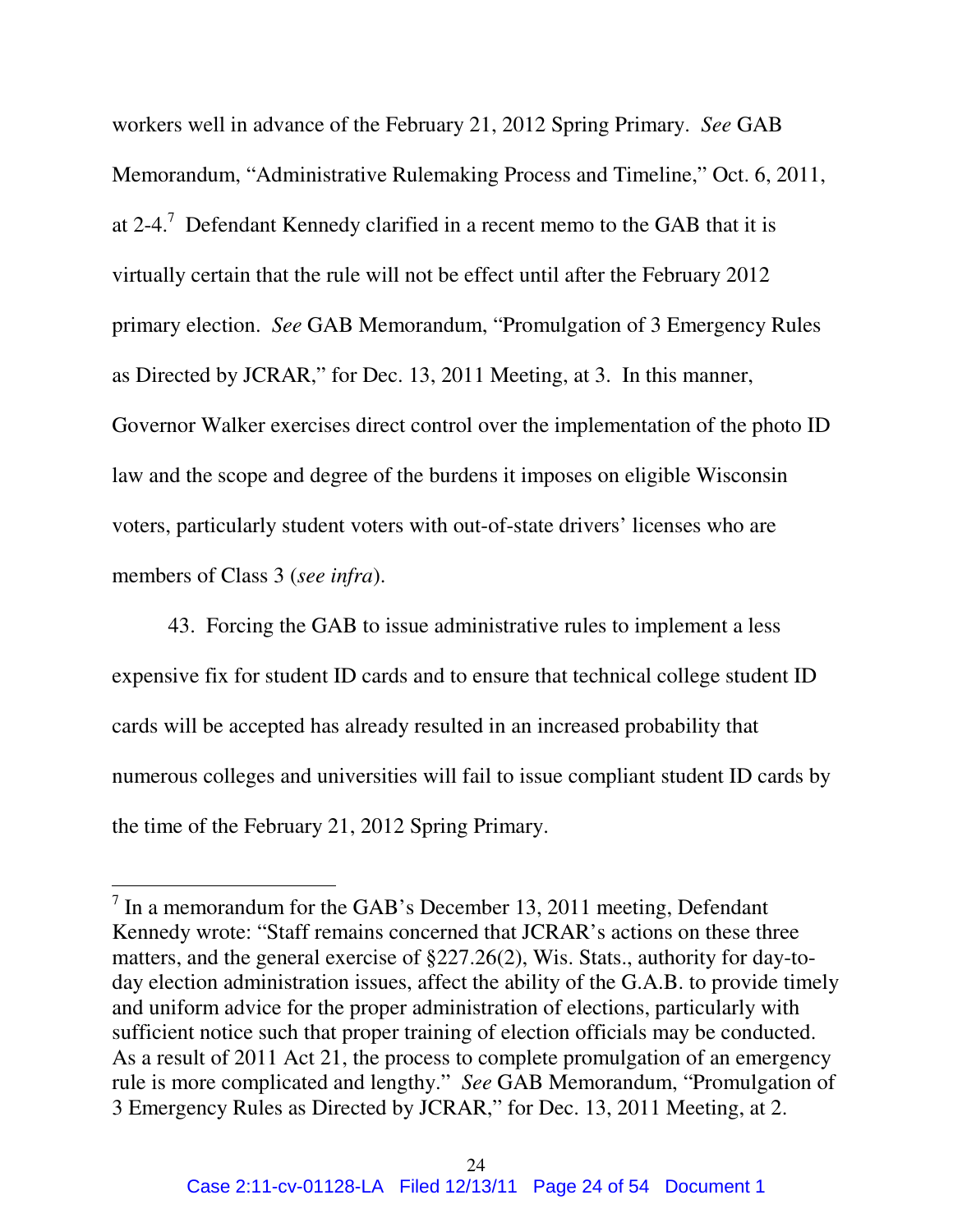44. Technical college ID cards will need to conform to the same statutory specifications, but these schools have no incentive to begin this time-consuming and costly process without an assurance that such cards will in fact be usable for voting purposes.

45. Upon information and belief, at least two Wisconsin private colleges and one University of Wisconsin campus have started to issue, or stated they will issue, student ID cards that comply with the photo ID law's specifications. Upon information and belief, one Wisconsin technical college has also said it will issue student ID cards that comply with the photo ID law's specifications, but as discussed in paragraph \_\_\_, it is unclear whether any technical college ID cards will be considered valid for voting,

46. Upon information and belief, a number of Wisconsin private colleges and UW System campuses have either started to issue, or stated they will issue, separate voting-only ID cards.

47. At the November 9, 2011 hearing, Defendant Kevin Kennedy stated that the GAB will be reviewing every Wisconsin college or university ID card for its conformity to the photo ID law and for its security. The GAB will then inform municipal clerks and poll workers throughout Wisconsin as to which college or university ID cards may be accepted at the polls and which may not be accepted. Therefore, the validity of each voting-only ID card issued by a college or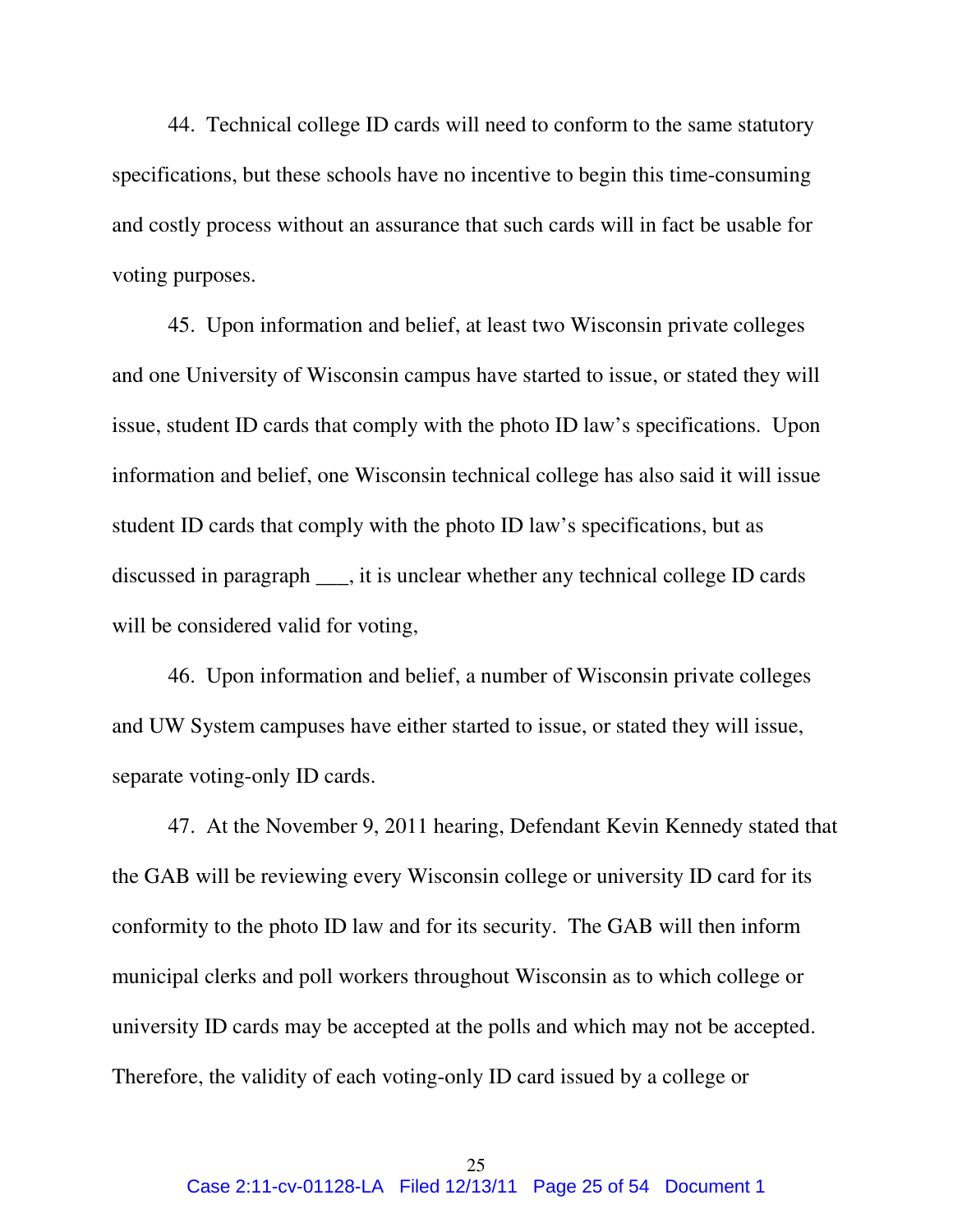university will be determined by the GAB. Until the GAB approves a particular college or university's ID, given the uncertainty and policy reversals surrounding the use of student ID cards to vote in Wisconsin, students at that school will have no assurance that these separate voting-only ID cards will in fact be treated as accepted photo ID for voting purposes in 2012.

48. Upon information and belief, other Wisconsin colleges and universities, including but not limited to Carthage College, have expressed no plans to issue any kind of voting-compliant student ID cards.

## **FACTS RELATED TO OBTAINING WISCONSIN PHOTO ID AND THE UNDERLYING DOCUMENTS REQUIRED BY WISCONSIN DMV**

 49. The Wisconsin DMV, a division within WisDOT, is required to issue state ID cards free of charge if the applicant is a U.S. citizen, will be at least 18 years old by the next election, and requests that the card be provided free for voting purposes. Wis. Stat. § 343.50(5)(a), *as amended by* 2011 Wis. Act 23 § 138.

50. There are 88 DMV offices currently operating in the State of Wisconsin, and 3 new offices are scheduled to open in 2012 for a total of 91.

51. Upon information and belief, only one DMV office in Wisconsin has any weekend hours, and the Madison Odana Renewal Center only processes renewal license and ID card applications. It is open on Saturday from 8:00 a.m. to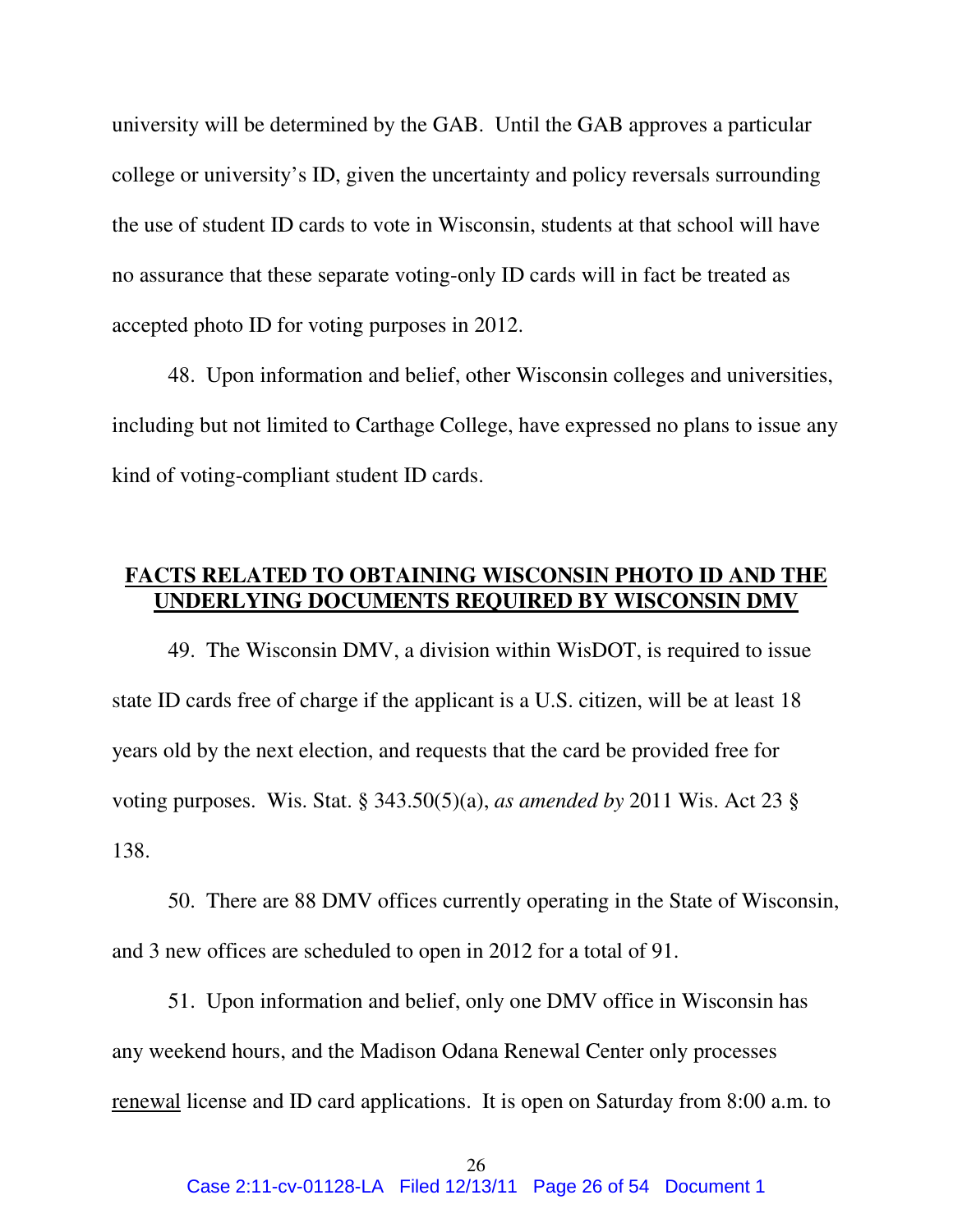4:00 p.m. Upon information and belief, there is no DMV office in Wisconsin that will process an original driver's license or state ID card application on the weekend.

 52. Upon information and belief, no DMV office in Wisconsin stays open later than 5:30 p.m.

 53. There are no mobile DMV units in Wisconsin, capable of traveling to and issuing driver's licenses and state ID cards in remote areas of the state. Upon information and belief, WisDOT has no plans to establish and deploy such mobile units.

54. An individual who resides in Wisconsin and wishes to obtain a free Wisconsin ID card for voting purposes must surrender any valid out-of-state driver's license he/she possesses. Wis. Stat. § 343.50(1)(b), *as amended by* 2011 Wis. Act 23 § 130.

55. A person with a driver's license from another state who wishes to obtain a Wisconsin driver's license must pay a fee. Wis. Stat. § 343.21. There is no fee waiver for obtaining a driver's license even if that license will constitute the individual's sole form of accepted photo ID for voting purposes.

 56. Wisconsin DMV offices require first-time applicants for state ID cards and driver's licenses to present: (1) proof of name and date of birth, (2) proof of identity, (3) proof of citizenship, legal permanent resident or conditional resident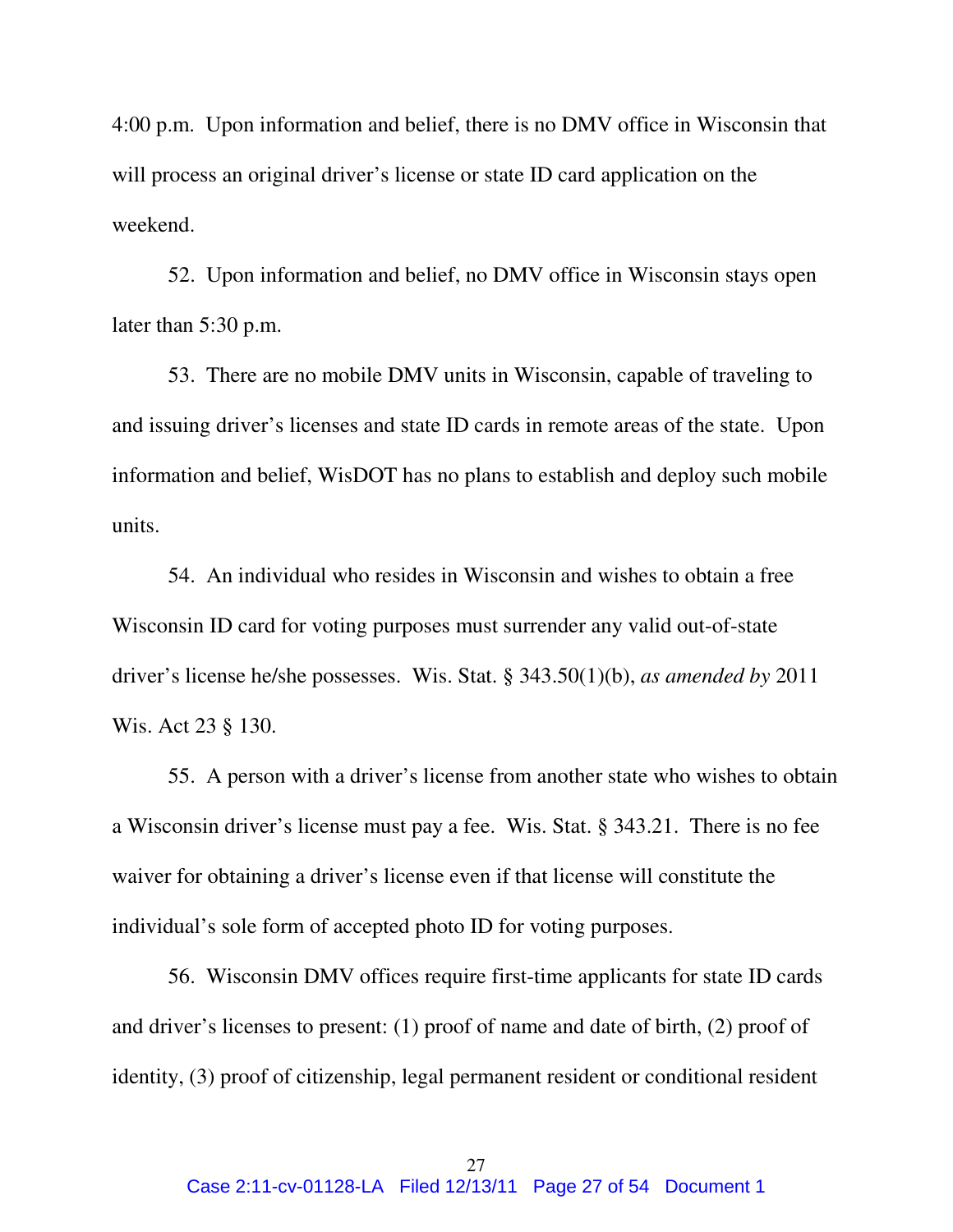status of the United States, or legal presence in the United States, (4) proof of Wisconsin residency, and (5) a Social Security Number. Wis. Admin. Code Trans. § 102.15(2). "First-time applicants" encompass all persons who have not previously held a Wisconsin driver's license or ID card, even if they have such licenses or cards from other states.

57. Applicants for a renewal, reinstatement, reissue, or duplicate<sup>8</sup> Wisconsin driver's license or state ID card must present proof of identity, Wis. Admin. Code Trans. § 102.15(2)(b), and may be required to present proof of citizenship, legal permanent resident or conditional resident status of the United Status, or legal presence in the United States. *Id.* § 102.15(2)(bm)2. Applicants for a renewal, reinstatement, reissue, or duplicate Wisconsin driver's license or state ID card following certain actions, such as suspension, revocation, or cancellation of the prior license or ID card, must also provide proof of name and date of birth and proof of residency. *Id*. § 102.15(2)(c). Applicants for an original, renewal, reinstatement, reissue, or duplicate driver's license or state ID card may be required to provide proof of residency if the applicant uses certain documents to prove name and date of birth or identity, or if the documents do not have a current residential address or do not include a current acceptable Wisconsin residential address. *Id*. § 102.15(4m).

<sup>&</sup>lt;sup>8</sup> A replacement for a lost or stolen identification card (or drivers' license) is called a "duplicate."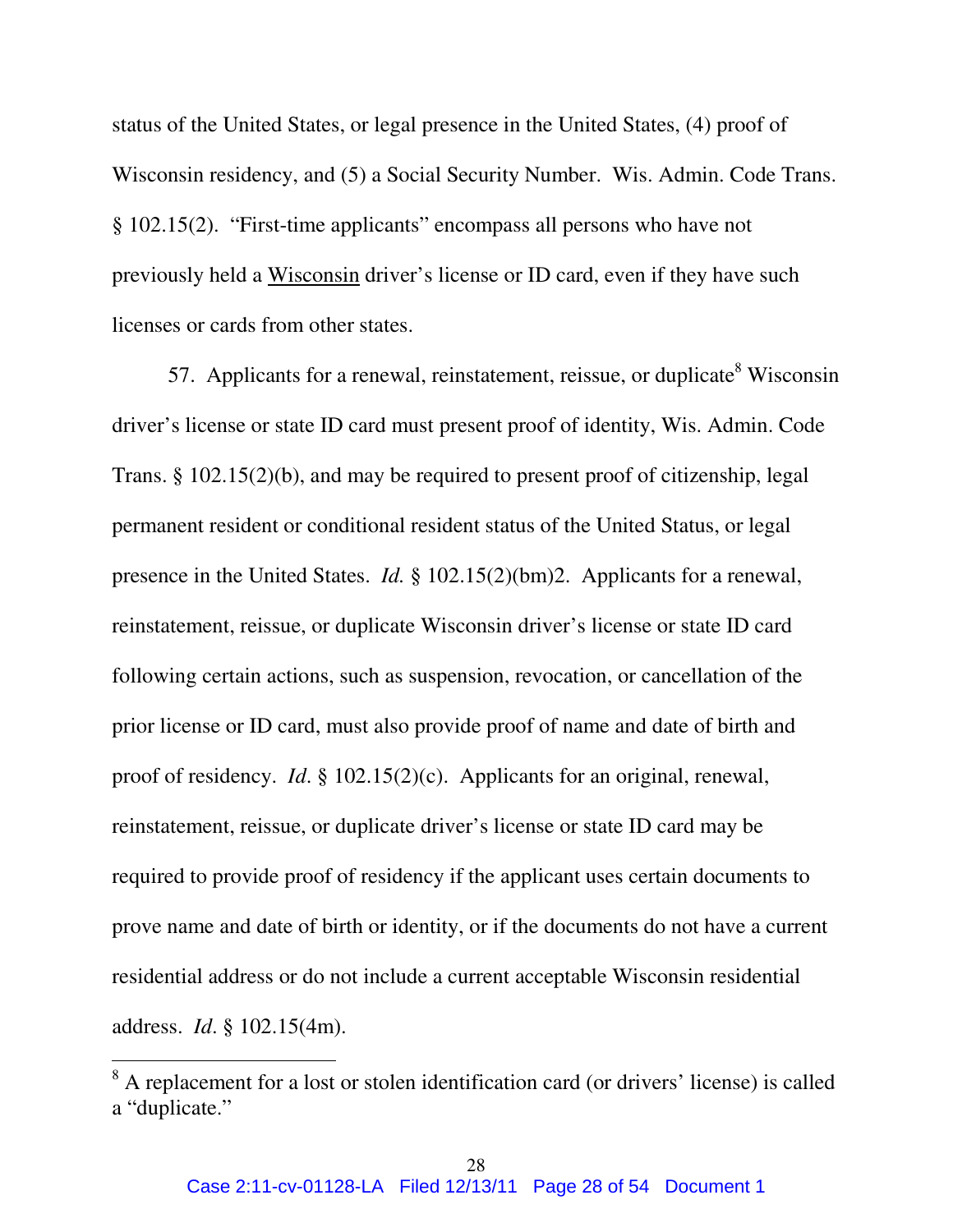58. Voters who lack the necessary primary documents for an original, renewal, or duplicate driver's license or ID card often must travel to and interact with multiple government offices and entities, such as the vital records office of their birth state and the Social Security Administration, in order to obtain the underlying documents needed to secure a state ID card. The process to obtain documents required in order to obtain a photo ID card can be extremely complex, particularly for individuals with lower levels of education and/or literacy, and difficult for those without access to reliable transportation.

59. If voters lack one or more of the documents required in order to obtain a Wisconsin state ID card, Defendants do not provide direct or individualized assistance to the voters to obtain those documents.

60. Rules promulgated by WisDOT provide that for a driver's license or state ID card application satisfactory proof of name and date of birth includes the following: (a) for a person born in Wisconsin, a certified copy of the person's Wisconsin birth certificate; (b) for a person born in another jurisdiction, other than a Canadian province, a certified copy of his or her birth certificate or the equivalent document from that other jurisdiction or a certificate of birth abroad issued by the U.S. Department of State; (c) a U.S. passport; (d) an expired Wisconsin driver's license; (e) an expired Wisconsin ID card; (f) a U.S. certificate of naturalization (which costs \$345.00); (g) a certificate of U.S. citizenship (which costs \$600.00);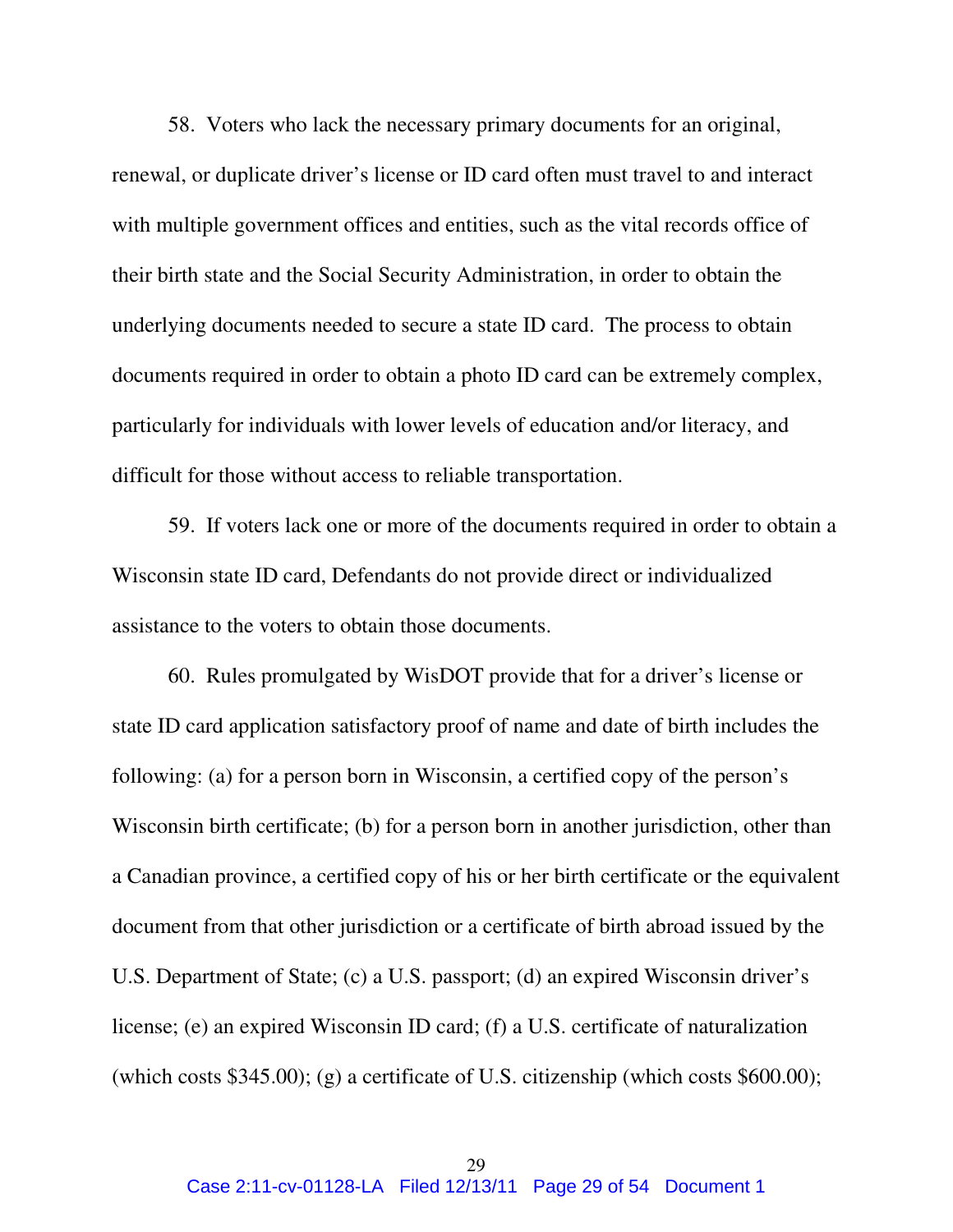(h) a Native American ID card which was issued by a federally recognized tribe or a band of a federally recognized tribe, issued in Wisconsin, which includes a photograph and signature and has been approved by the Secretary of WisDOT; (i) a court order under seal related to the adoption or divorce or to a name or gender change that includes the person's current full legal name, date of birth and in the case of a name change or divorce order, the person's prior name; (j) an armed forces of the United States common access card or DD Form 2 ID card issued to military personnel; (k) a Department of Homeland Security/Transportation Security Administration ("DHS/TSA") transportation worker identification credential; or various immigration documents. *Id*. § 102.15(3).

61. If the applicant is unable to provide accepted proof of name and date of birth and the documents are "unavailable" (defined in Wis. Admin. Code Trans. § 102.15(1) to exclude documents the applicant merely forgot to bring, as well as lost or destroyed documents where a replacement original or certified copy may be obtained upon request), then the applicant may petition the DMV Administrator, Defendant Judd, to consider alternative documentation, or "extraordinary proof," of name and date of birth. Wis. Admin. Code Trans. § 102.15(3)(b). Defendant Judd may delegate to her subordinates the authority to accept or reject such extraordinary proof of name and date of birth, but there are no rules guiding that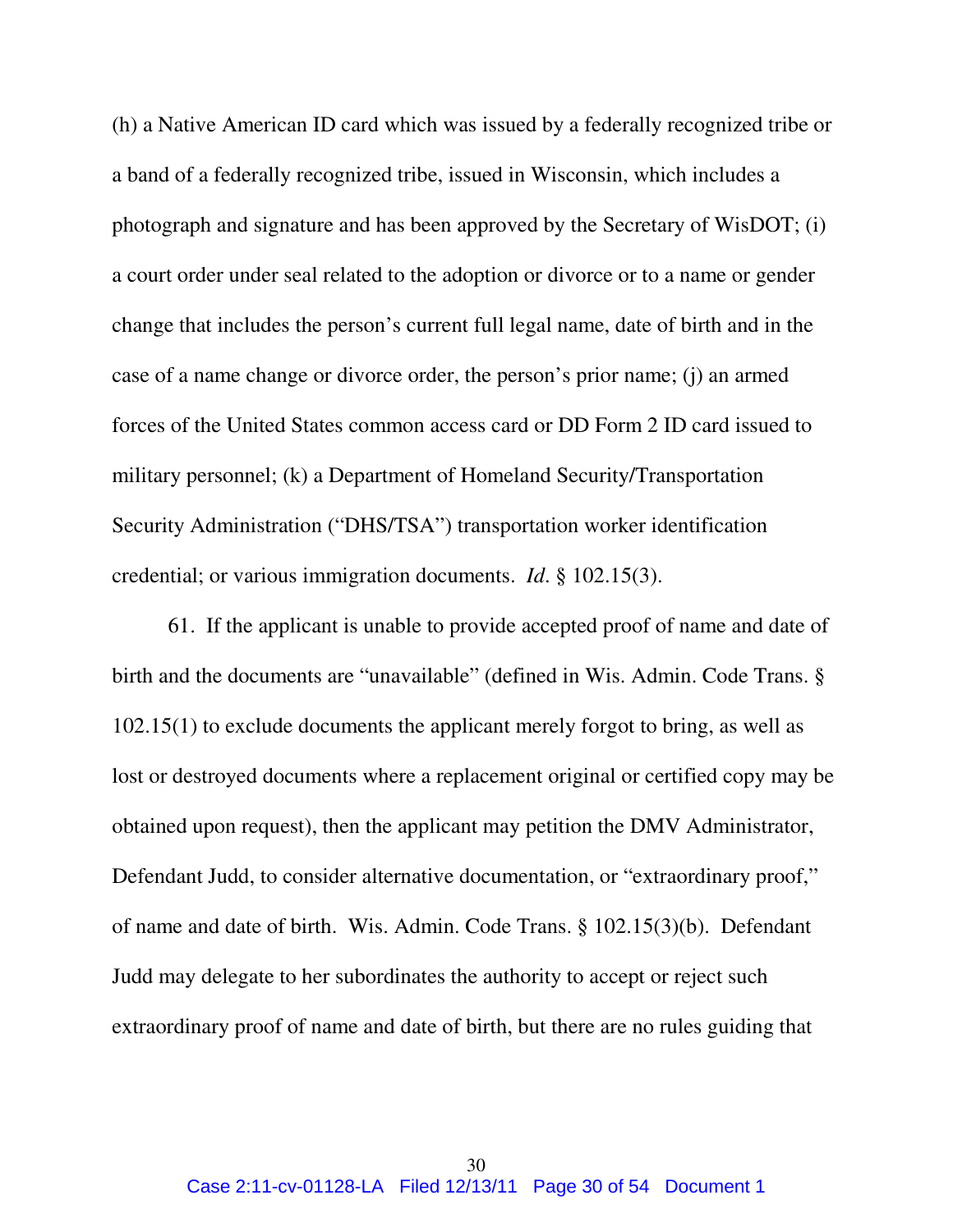determination. *Id*. § 102.15(3)(c). Upon information and belief, no signage or other readily visible notice announces that this alternative procedure even exists.

62. WisDOT rules provide that for a driver's license or state ID card application, satisfactory proof of citizenship, legal permanent resident status, conditional resident status or legal presence includes a U.S. state or local government-issued birth certificate, a valid U.S. passport, a certificate of U.S. citizenship (which costs \$600.00), a U.S. Certificate of naturalization (which costs \$345.00), a DHS/TSA transportation worker identification credential, and a variety of immigration-related documents. Wis. Admin. Code Trans. § 102.15(3m). Therefore, a first-time applicant for a Wisconsin ID card who lacks a U.S. passport, has no immigration and naturalization history, and does not work for DHS/TSA, must either produce a certified copy of his/her birth certificate to obtain a Wisconsin photo ID card or pay \$135.00 to obtain a U.S. passport. No alternative procedure is available for persons unable to obtain this documentation.

63. Persons born in Wisconsin can obtain certified copies of their birth certificates from the Wisconsin Vital Records Office in the Wisconsin Department of Health Services or local registrars. Wisconsin charges \$20.00 to locate and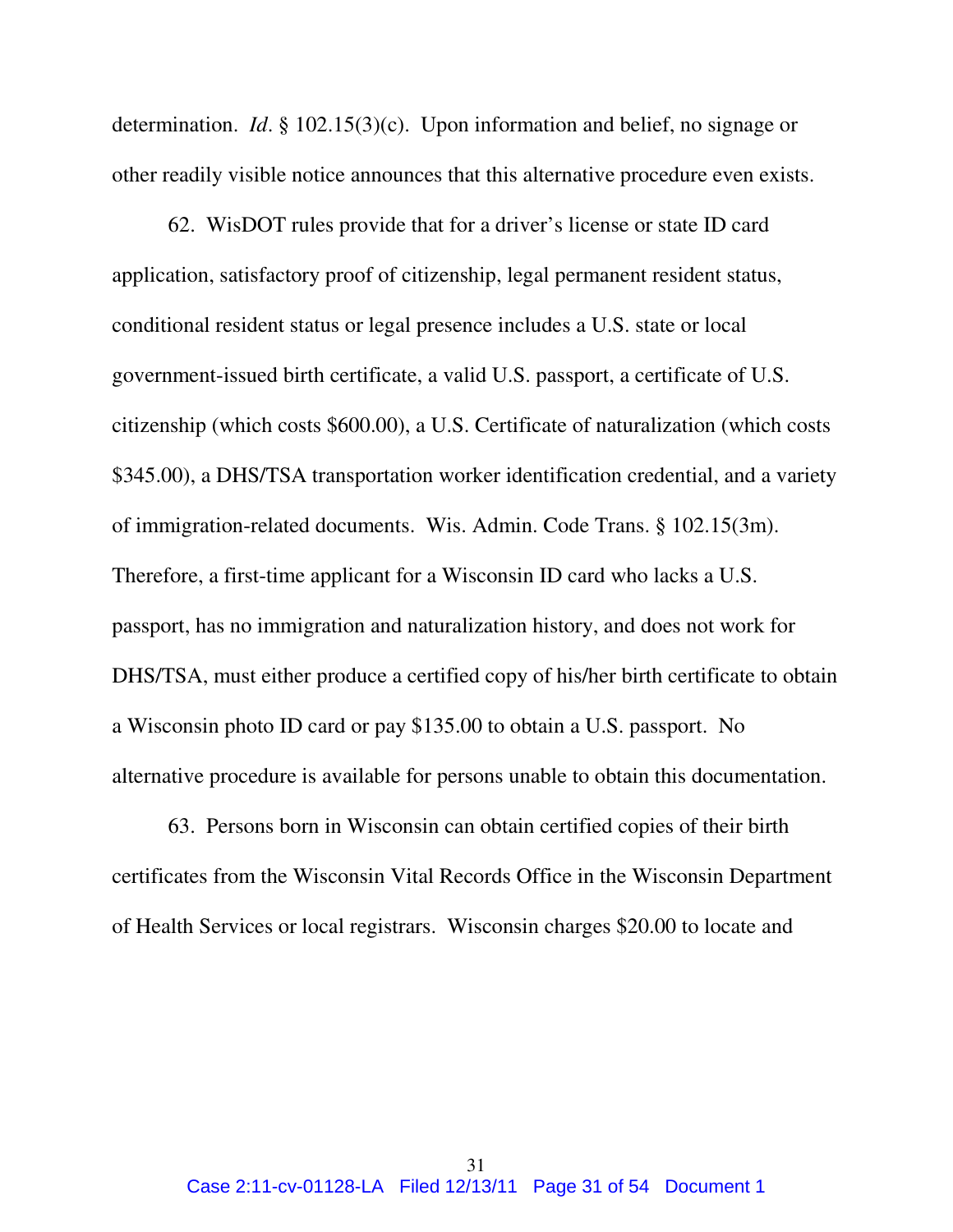make a certified copy of a birth certificate, and the voter generally must bear his or her own costs in obtaining the birth certificate. $9$ 

64. Fees to obtain birth certificates for persons born outside Wisconsin vary and can be even higher than Wisconsin fees. Minnesota, for example, charges \$26.00 for a certified copy of a birth certificate.

65. Certain states' and counties' vital records offices require a governmentissued photo ID to obtain a certified copy of one's birth certificate or otherwise set forth a restrictive list of documents that must be shown in order to obtain a certified copy of a birth certificate.

66. In many states, including Wisconsin, identification requirements imposed on individuals differ in practice from the official statutory or regulatory requirements. These requirements are often inconsistently or misleadingly stated in publicly available documents, including on official websites. For example, Wisconsin state law, Wis. Stat. § 69.21, states that state and local registrars "shall" issue a certified copy of a birth certificate to a person "with a direct and tangible interest" in the matter, who pays the required fee. Administrative rules confirm that the "state registrar and local registrars shall provide certified documentary

<sup>&</sup>lt;sup>9</sup> The Milwaukee County Board of Supervisors included in its recently-adopted budget funding to provide a limited number of birth certificates free to county residents. Upon information and belief, that plan has not yet been implemented, and will not be adequate to provide free birth certificates for all county residents who need them.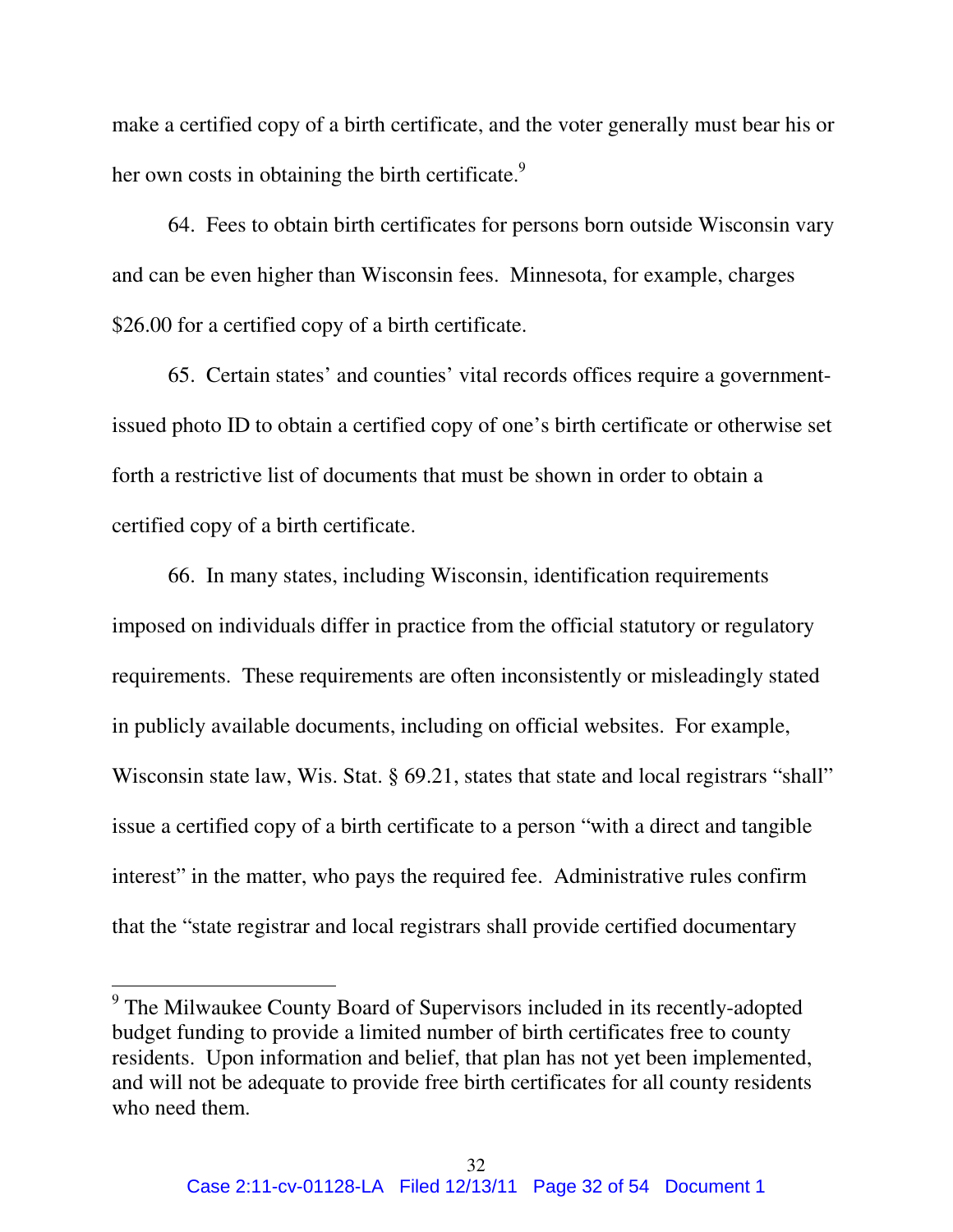proof of a vital event for individual use to any person who requests that proof and has a direct and tangible interest as defined in s. 69.20 (1), Stats." Wis. Admin. Code DHS § 142.04. However, the birth certificate application form requires that the person requesting a certified copy of a birth certificate provide "acceptable identification," in the form of either a "current valid photo ID," *i.e.*, a Wisconsin or out-of-state driver's license or state photo ID card, or two forms of a limited list of types of secondary identification documents. The secondary list includes only the following: a government-issued employee I.D. card or badge with photo, a U.S. passport, a checkbook or bankbook, a "major" credit card, a health insurance card, a "recent" dated, signed lease, a "recent" utility bill, or "recent" traffic ticket. The application available on the Wisconsin Department of Health Services' ("DHS") website states that the identification requirement applies to both in-person and mail-in applications. However, at the time of this filing, the DHS website and numerous county registrar websites continued to state that that no identification is required if the certificate copies are mailed. For instance, the birth certificate application on the Dane County Register of Deeds website calls for "valid photo ID," but makes clear that this is only "required to pick up [the certificate] in person."

 67. WisDOT rules provide that for a driver's license or state ID card application, satisfactory proof of identity includes only the following: (a) a valid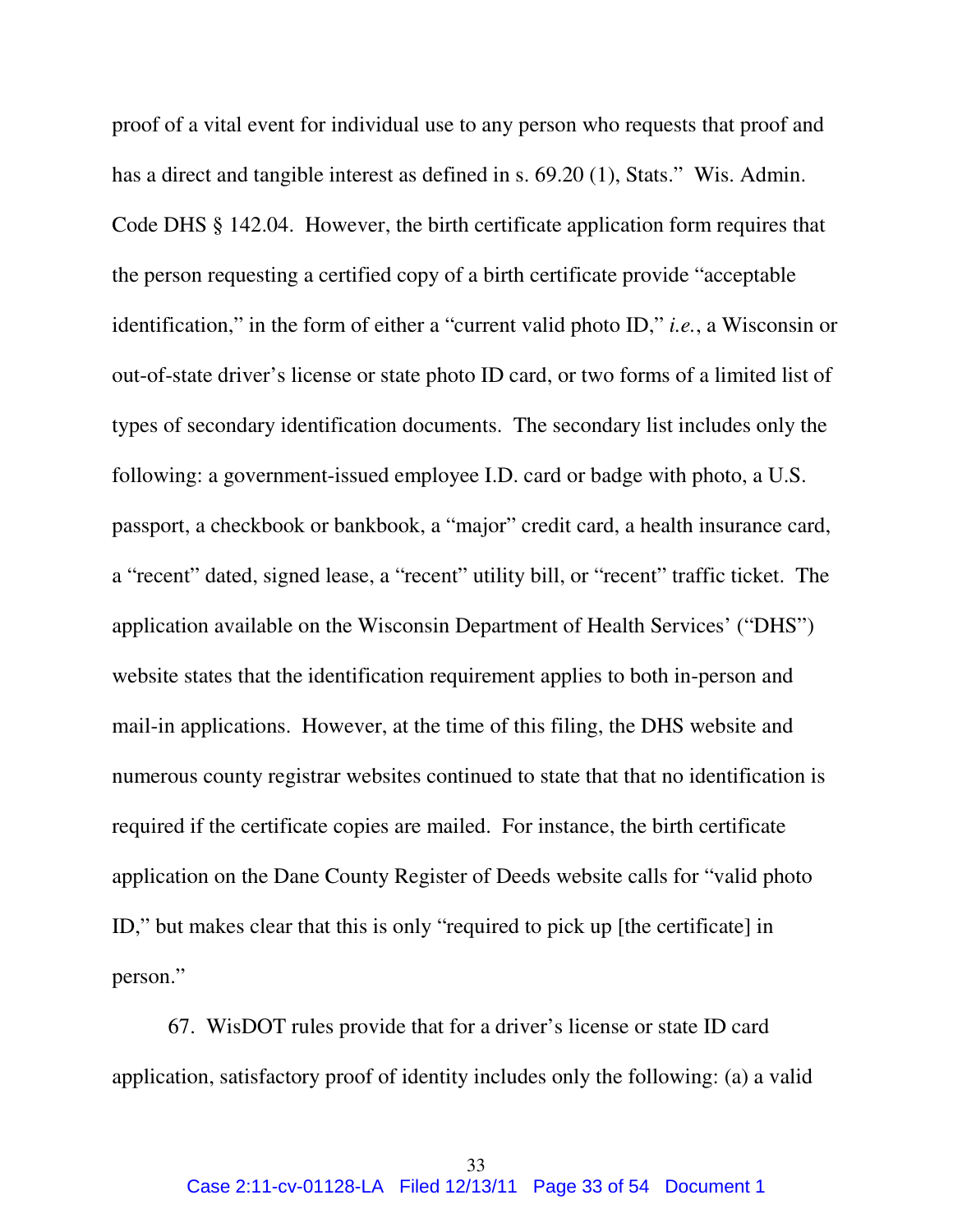driver's license, including a license from another jurisdiction, except a Canadian province; (b) military discharge papers; (c) a U.S. government and military dependent ID card; (d) a valid photo identification card issued by Wisconsin or another jurisdiction, except a Canadian province; (e) a marriage certificate or certified copy of judgment of divorce; (f) a Social Security Card; (g) an additional document listed in paragraph \_\_ above that would be sufficient to prove name and date of birth, but was not used to prove name and date of birth; or (h) a DHS/TSA transportation worker identification credential. Wis. Admin. Code Trans. § 102.15(4). No alternative procedure is available for persons unable to obtain this documentation.

68. For many low-income eligible Wisconsin voters, presenting a Social Security Card ("SSC") is the only method to prove identity to the Wisconsin DMV. However, the Social Security Administration generally requires an individual to provide evidence of identity in order to obtain an SSC. To obtain an original SSC, the applicant must establish his/her U.S. citizenship, age, and identity. For a replacement SSC, the applicant must provide documents to establish his/her U.S. citizenship and identity. Identification requirements that SSC applicants are told they must satisfy often differ in practice from the requirements set forth in law.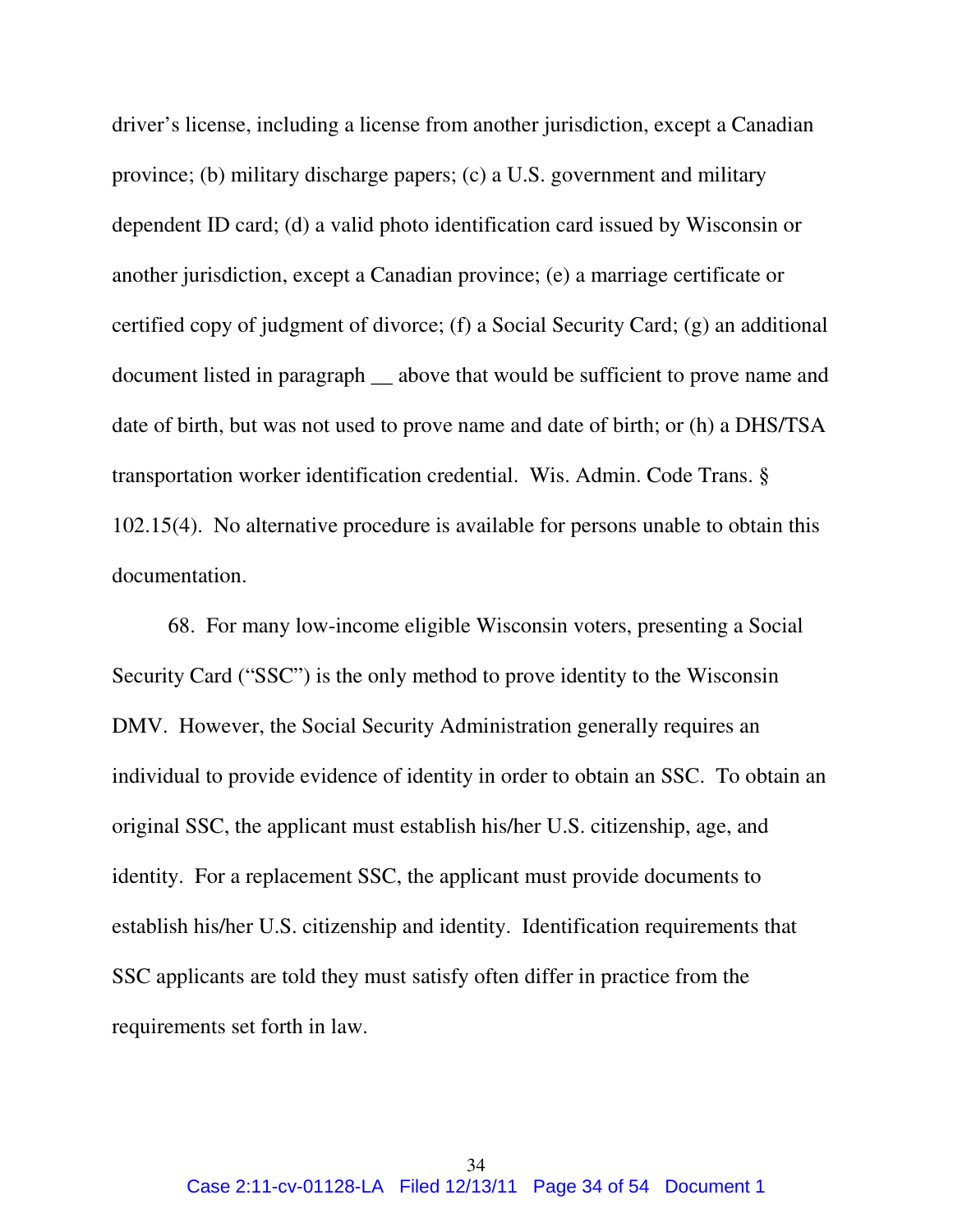69. WisDOT rules provide that to obtain a driver's license or state ID card, an individual may be required to provide a form of proof that contains "a current acceptable Wisconsin residence street address." *Id.* § 102.15(4m).<sup>10</sup> A document listing a post office box or commercial mail receiving agency as the mailing address is not acceptable. No alternative procedure is available for persons unable to obtain this documentation.

70. Under official state regulations, satisfactory proof of residency includes only the following: (a) a utility bill for water, gas, electric or landline phone service which is at least 30 days old; (b) a paycheck or stub with the customer's name and address, and the employer's name and address; (c) an account statement at least 30 days old from a Wisconsin financial institution; or (d) mortgage documents for a residential real property located in Wisconsin. *Id*. § 102.15(4m)(b), (c), (d),  $(f)$ .<sup>11</sup>

71. The Wisconsin DMV's website sets out a broader list of purportedly acceptable documents to prove residency. The policy authorizing the use of such documents has not, however, been promulgated as an official administrative rule and, for the reasons discussed in Paragraph \_\_\_, may not be legally binding and could be blocked or overridden by the actions of Governor Walker or the

 $10$  The Wisconsin DMV website states that this is mandatory for all first-time applicants aged 18 years or older.

 $11$  So numbered in original; no (a) or (e) are listed in the regulations.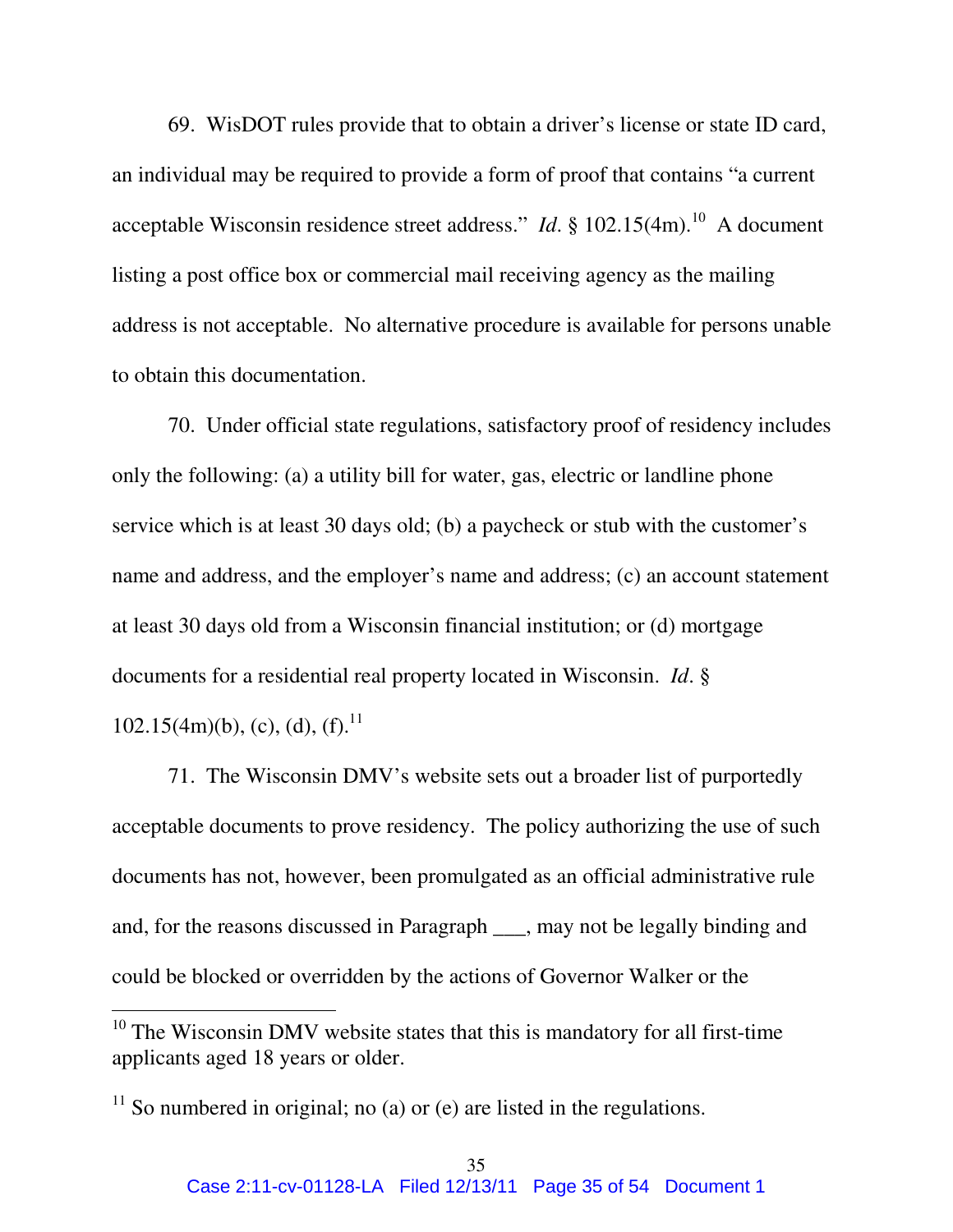Legislature. Moreover, even the unofficial broader list fails to include such documents as residential leases, homeless shelter verifications, and Internet bills.

### **PLAINTIFF CLASS ALLEGATIONS**

#### **CLASS 1**

72. Class 1 is defined as: all eligible Wisconsin voters who lack accepted photo ID and are unable for legal and/or practical reasons to obtain one or more of the primary, underlying documents required to obtain a Wisconsin ID card for voting purposes. These individuals are either legally barred from obtaining one or more of the primary documents needed to obtain a Wisconsin ID card or have made a reasonable but unsuccessful attempt to acquire one or more of the necessary documents.

73. This class of eligible Wisconsin voters who lack accepted photo ID includes—but is not limited to—individuals who must prove citizenship to the Wisconsin DMV with a birth certificate, lack certified copies of their birth certificates, and are unable to obtain birth certificates due to their birth-state's identification requirements; individuals who must prove citizenship to the DMV with a birth certificate, but who were never issued birth certificates; individuals who lack, and cannot obtain, proof of Wisconsin residency under Wis. Admin. Code Trans. § 102.15(4m); and individuals who lack and cannot obtain any of the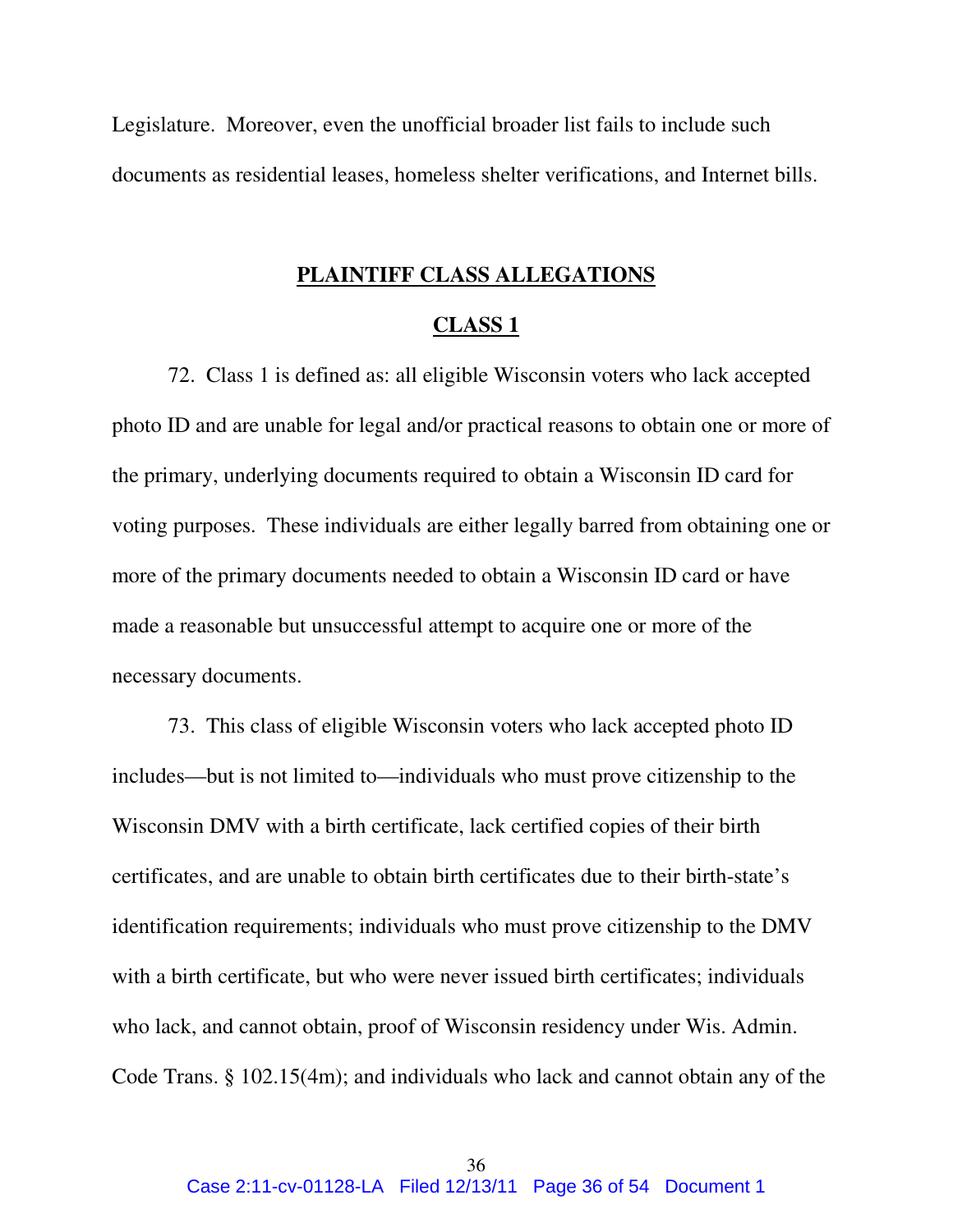forms of proof of identity accepted by the Wisconsin DMV, such as a Social Security Card. This class also includes eligible Wisconsin voters who are unable to obtain a free Wisconsin ID card due to the misapplication of applicable laws and regulations or the imposition of incorrect or excessive documentary requirements upon individuals by the Wisconsin DMV and/or by the local, state, or federal entity responsible for issuing a document required to obtain a Wisconsin state ID card or driver's license.

 74. This class is sufficiently numerous such that joinder of all members is impracticable. There are questions of law and questions of fact that are common to the class. Class 1 Representatives Ruthelle Frank, Justin Luft, Dartric Davis, Barbara Oden, and Sandra Jashinski's claims are typical of the claims of the class, and the representatives will fairly and adequately protect the interests of the class.

75. Prosecuting separate actions by individual class members would create a risk of: (a) inconsistent or varying adjudications with respect to individual class members that would establish incompatible standards of conduct for Defendants; or (b) adjudications with respect to individual class members that, as a practical matter, would be dispositive of the interests of the other members not parties to the individual adjudications or would substantially impair or impede their ability to protect their interests. Additionally, by denying the right to vote to eligible Wisconsin voters who have been unable to obtain one or more of the primary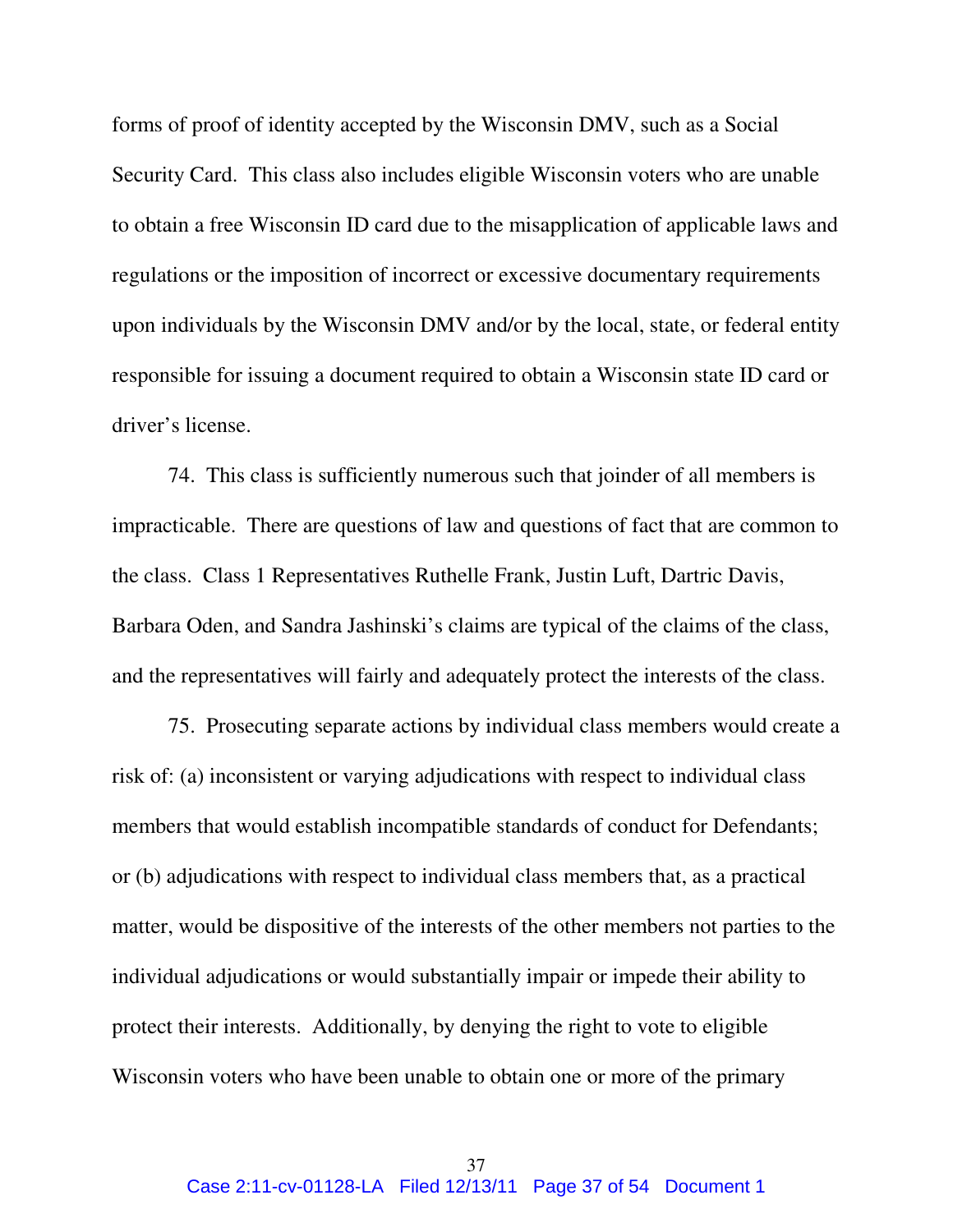documents needed for a Wisconsin state ID card, Defendants have acted or refused to act on grounds that apply generally to the class, so that final injunctive relief or corresponding declaratory relief is appropriate respecting the class as a whole.

#### **CLASS 2**

76. Class 2 is defined as: all eligible Wisconsin voters who lack accepted photo ID and for whom the costs incurred in obtaining a Wisconsin state ID card, such as obtaining a certified and accurate copy of a birth certificate to prove citizenship to the Wisconsin DMV and in traveling to the nearest Wisconsin DMV office, would constitute a severe financial burden.

77. According to the 2005-2009 American Community Survey ("ACS") 5- Year Estimates, 357,912 Wisconsin residents ages 18 to 64 and 57,900 Wisconsin residents ages 65 years and older had incomes below 100 percent of the federal poverty level ("FPL"), and 161,664 Wisconsin residents ages 18 to 64 and 16,183 Wisconsin residents ages 65 years and older had incomes below 50 percent of the  $FPI<sub>12</sub>$ <sup>12</sup>

78. According to a study conducted by the Wisconsin Department of Children and Families, in November 2008 there were 12,608 families who were receiving food stamps in the State of Wisconsin but had zero earned or unearned income.

<sup>&</sup>lt;sup>12</sup> These figures are estimates with the following margins of error:  $+/-0.1\%$ ,  $+/-$ 0.1%,  $+/- 0.1\%$ , and  $+/- 0.3\%$ , respectively.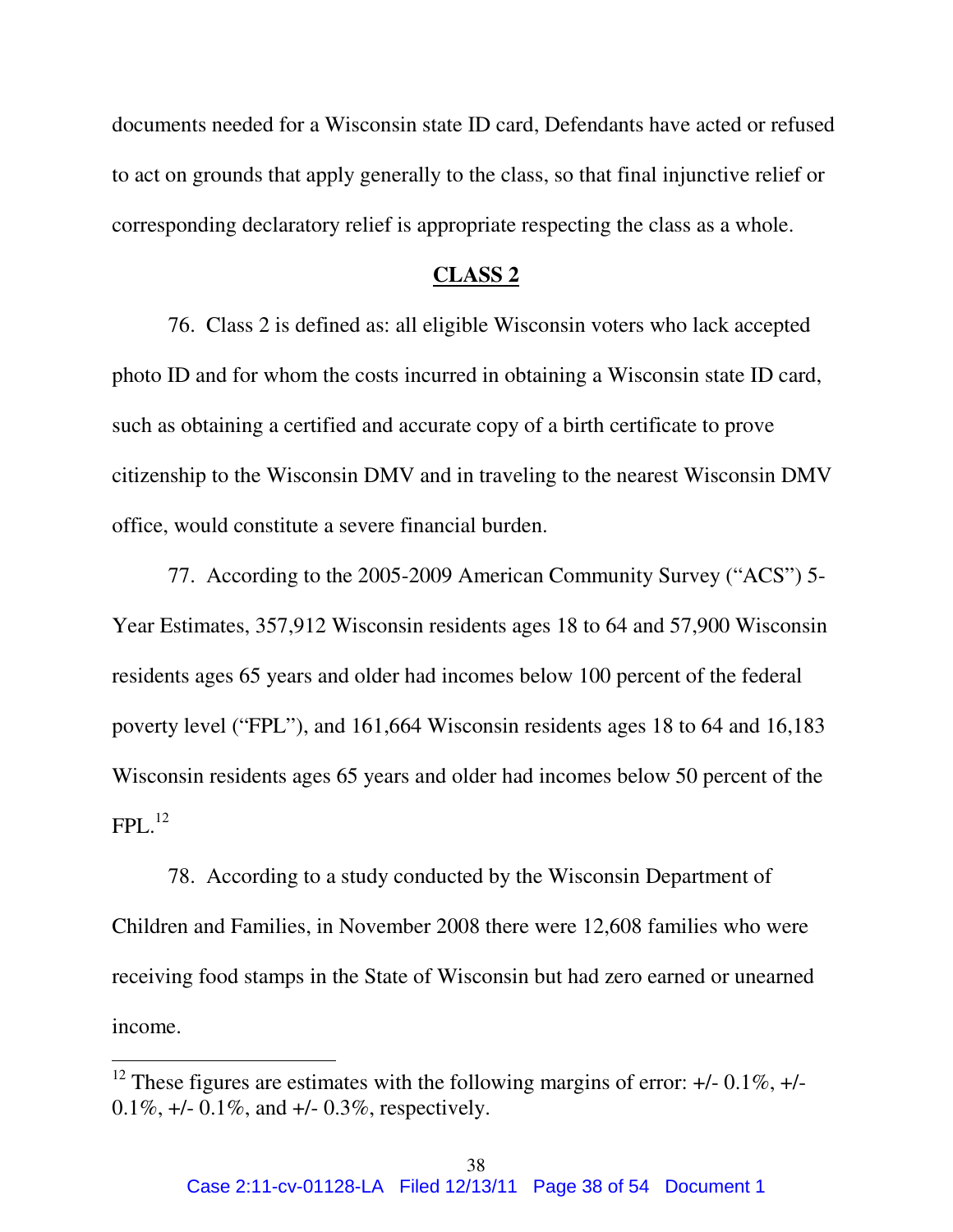79. The photo ID law will force a significant percentage of eligible, poor Wisconsin voters to make a choice between, on the one hand, paying for a birth certificate and/or incurring significant travel costs in order to acquire a state ID card and, on the other hand, paying for necessities. This constitutes an undue and unconstitutional burden under the Equal Protection Clause of the Fourteenth Amendment.

80. This class is sufficiently numerous such that joinder of all members is impracticable. There are questions of law and questions of fact that are common to the class. Class 2 Representatives Carl Ellis, Pamela Dukes, Anthony Sharp, and Anthony Judd's claims are typical of the claims of the class, and the representative parties will fairly and adequately protect the interests of the class.

81. Prosecuting separate actions by individual class members would create a risk of: (a) inconsistent or varying adjudications with respect to individual class members that would establish incompatible standards of conduct for Defendants; or (b) adjudications with respect to individual class members that, as a practical matter, would be dispositive of the interests of the other members not parties to the individual adjudications or would substantially impair or impede their ability to protect their interests. Additionally, given that Defendants are forcing low-income, eligible Wisconsin voters to spend scarce financial resources in order to cast their votes, Defendants have acted or refused to act on grounds that apply generally to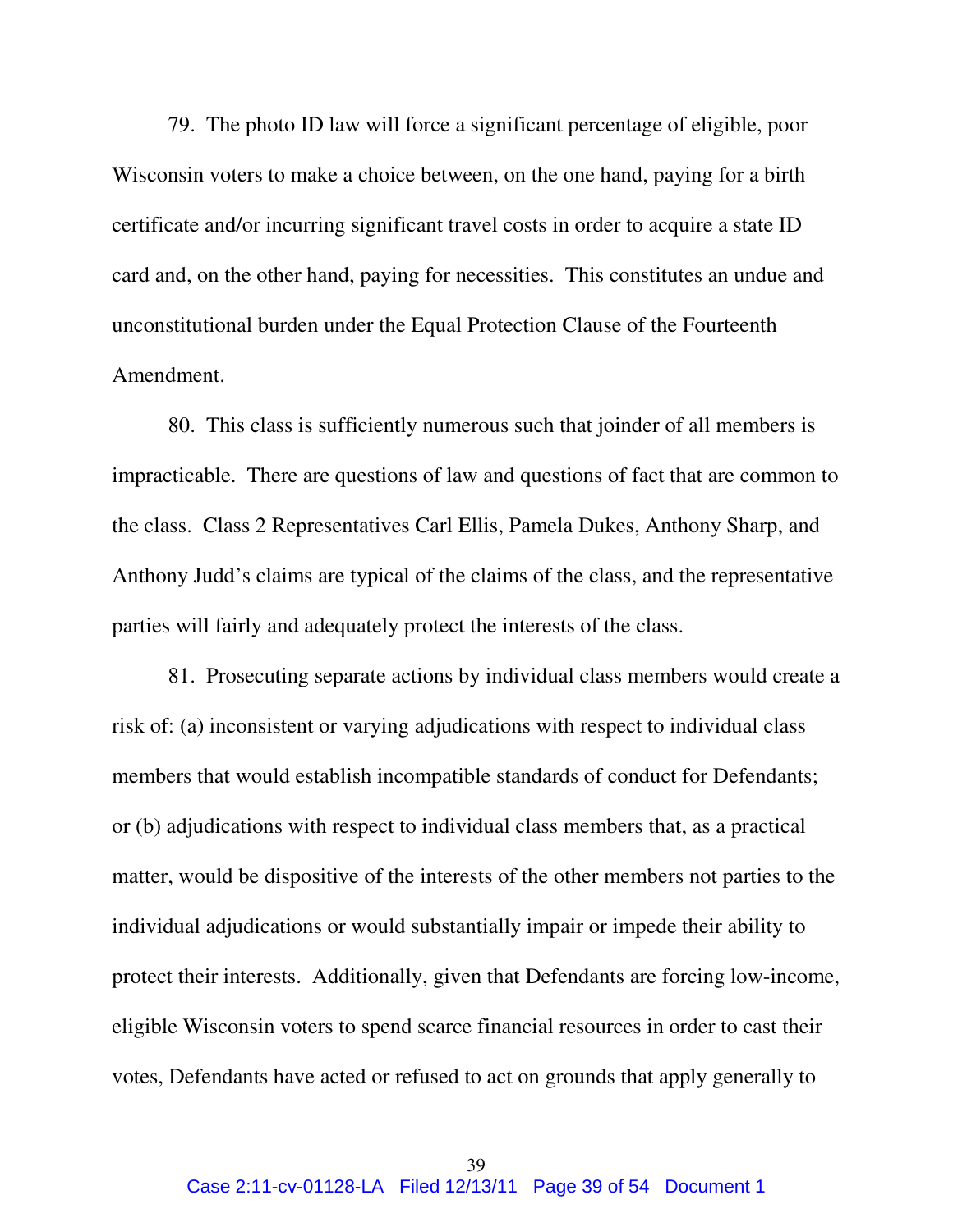the class, so that final injunctive relief or corresponding declaratory relief is appropriate respecting the class as a whole.

#### **CLASS 3**

82. Class 3 is defined as all Wisconsin voters who are residents of Wisconsin for voting purposes, who lack any accepted photo ID, and who would be forced to surrender an out-of-state driver's license in order to obtain a free Wisconsin ID card for voting purposes.

83. This class includes—but is not limited to—currently enrolled students at accredited Wisconsin colleges or universities whose colleges or universities have not issued compliant student ID cards, and who would be forced to surrender outof-state driver's licenses in order to obtain free Wisconsin ID cards that they need in order to vote.

84. This surrender rule imposes a material requirement on voters who wish to obtain a free state ID card for voting purposes by forcing persons who are Wisconsin residents for voting purposes, but who possess out-of-state driver's licenses, to choose between surrendering their driving privileges to obtain a free Wisconsin state ID card, paying a fee for a Wisconsin driver's license, or losing their right to vote.

85. This class is sufficiently numerous such that joinder of all members is impracticable. There are questions of law and questions of fact that are common to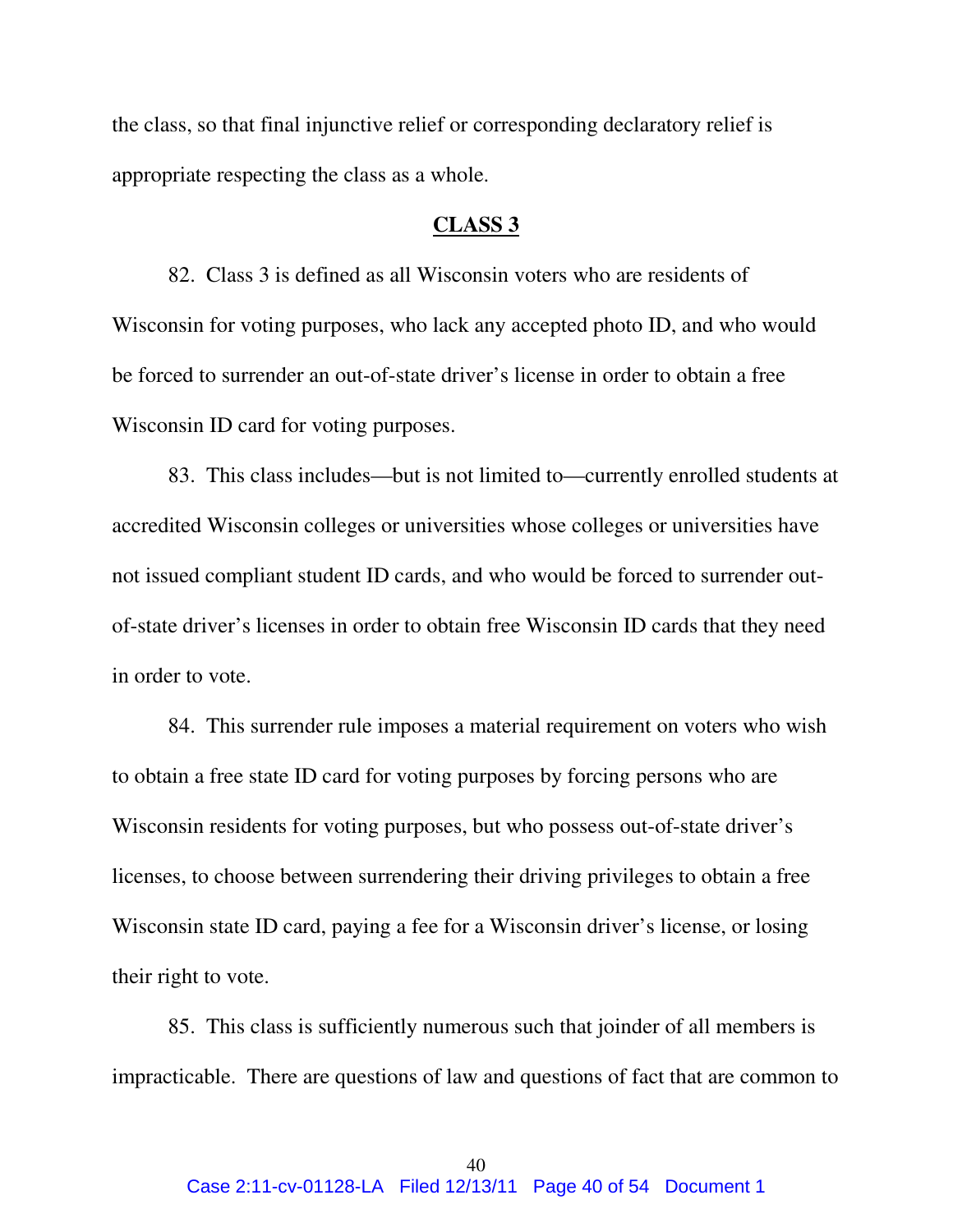the class. Class 3 Representatives Anna Shea, Matthew Dearing, Max Kligman, Samantha Meszaros, Steve Kvasnicka, and Sarah Lahti's claims are typical of the claims of the class, and the representative parties will fairly and adequately protect the interests of the class.

86. Prosecuting separate actions by individual class members would create a risk of: (a) inconsistent or varying adjudications with respect to individual class members that would establish incompatible standards of conduct for Defendants; or (b) adjudications with respect to individual class members that, as a practical matter, would be dispositive of the interests of the other members not parties to the individual adjudications or would substantially impair or impede their ability to protect their interests. Defendants have acted or refused to act on grounds that apply generally to the class, so that final injunctive relief or corresponding declaratory relief is appropriate respecting the class as a whole.

#### **CLASS 4**

87. Class 4 is defined as: all currently enrolled students at accredited Wisconsin technical colleges who intend to vote in Wisconsin in 2012 and who lack accepted photo ID.

88. This class is sufficiently numerous such that joinder of all members is impracticable. There are questions of law and questions of fact that are common to the class. Class 4 Representatives Sarah Lahti, Domonique Whitehurst, and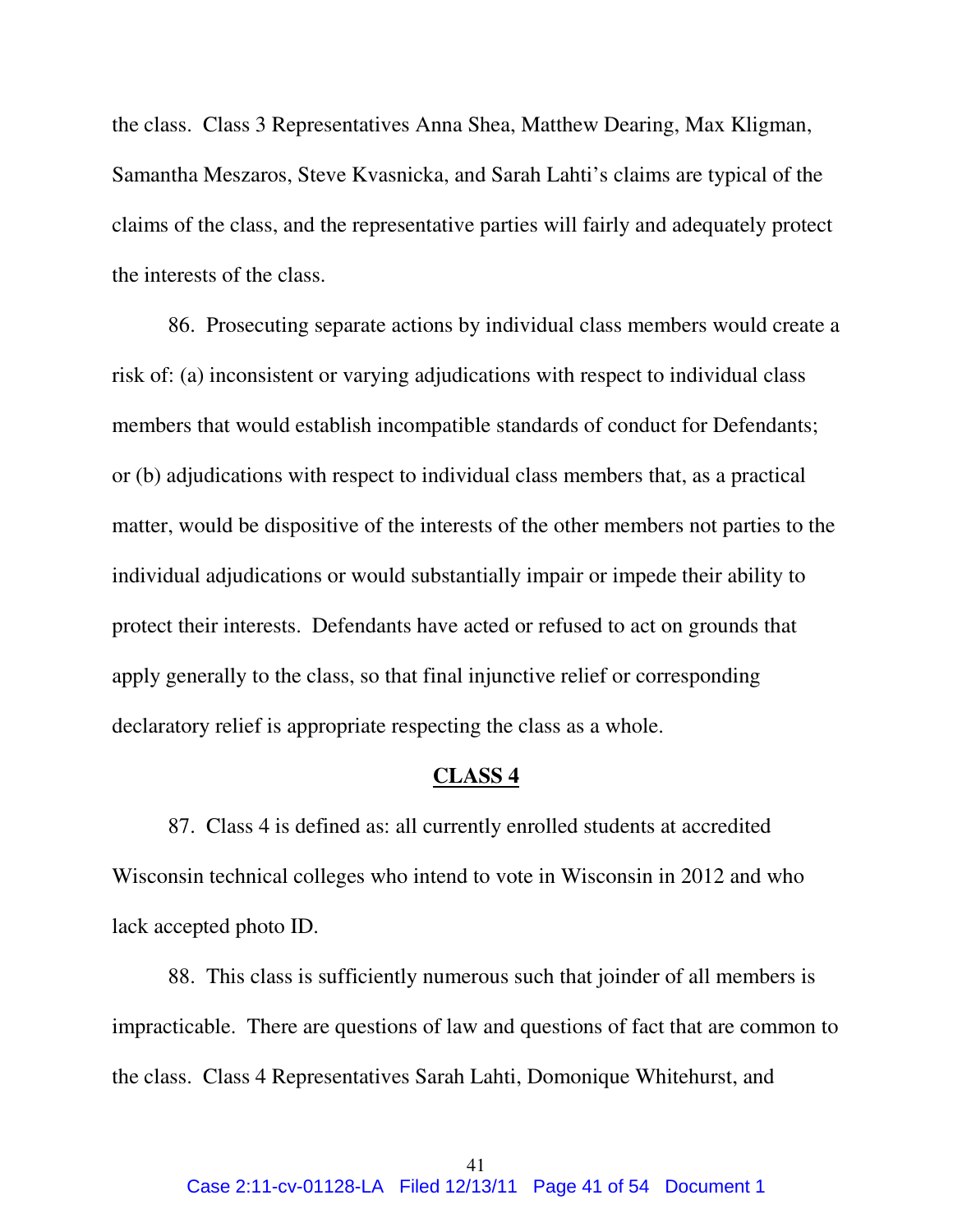Edward Hogan's claims are typical of the claims of the class, and the representative parties will fairly and adequately protect the interests of the class.

89. Prosecuting separate actions by individual class members would create a risk of: (a) inconsistent or varying adjudications with respect to individual class members that would establish incompatible standards of conduct for Defendants; or (b) adjudications with respect to individual class members that, as a practical matter, would be dispositive of the interests of the other members not parties to the individual adjudications or would substantially impair or impede their ability to protect their interests. Additionally, Defendants have acted or refused to act on grounds that apply generally to the class, so that final injunctive relief or corresponding declaratory relief is appropriate respecting the class as a whole.

#### **CLASS 5**

90. Class 5 is defined as: all eligible Wisconsin voters who lack accepted photo ID, must prove citizenship to the DMV office and can only do so with certified and accurate copies of their birth certificates, lack certified and accurate copies of their birth certificates, and will need to pay one or more fees to obtain certified and accurate copies of their birth certificates.

91. This class is sufficiently numerous such that joinder of all members is impracticable. There are questions of law and questions of fact that are common to the class. Class 5 Representatives Ruthelle Frank, Carl Ellis, Pamela Dukes,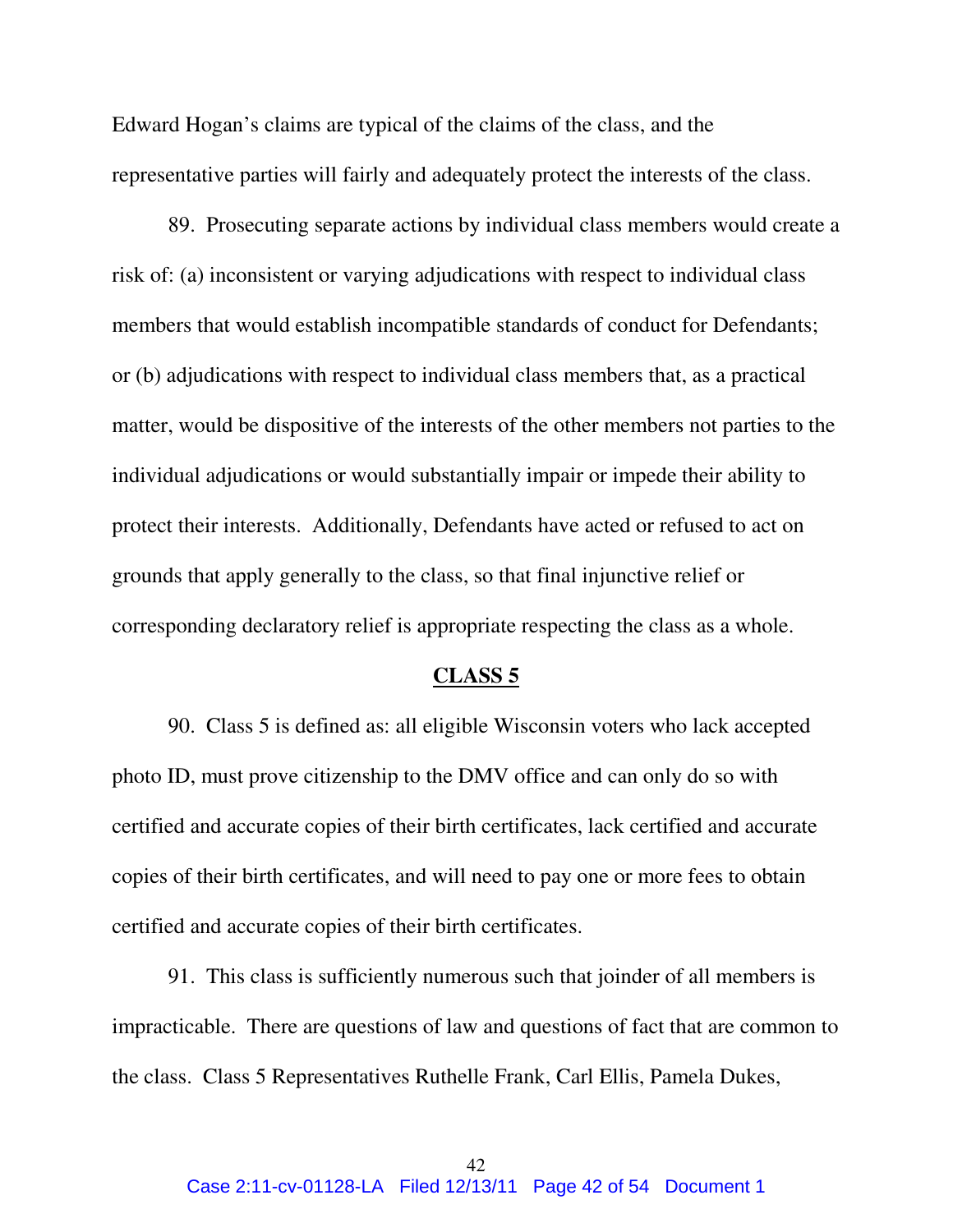Anthony Sharp, and Anthony Judd's claims are typical of the claims of the class, and the representative parties will fairly and adequately protect the interests of the class.

92. Prosecuting separate actions by individual class members would create a risk of: (a) inconsistent or varying adjudications with respect to individual class members that would establish incompatible standards of conduct for Defendants; or (b) adjudications with respect to individual class members that, as a practical matter, would be dispositive of the interests of the other members not parties to the individual adjudications or would substantially impair or impede their ability to protect their interests. Additionally, by forcing eligible Wisconsin voters to pay a fee in order to obtain a required primary document for a state ID card, Defendants have acted or refused to act on grounds that apply generally to the class, so that final injunctive relief or corresponding declaratory relief is appropriate respecting the class as a whole.

#### **CLASS 6**

 93. Class 6 includes all veterans of a uniformed service of the United States who are eligible Wisconsin voters, lack accepted photo ID, and possess a Veterans Identification Card ("VIC") issued by the U.S. Department of Veterans Affairs.

94. This class is sufficiently numerous such that joinder of all members is impracticable. There are questions of law and questions of fact that are common to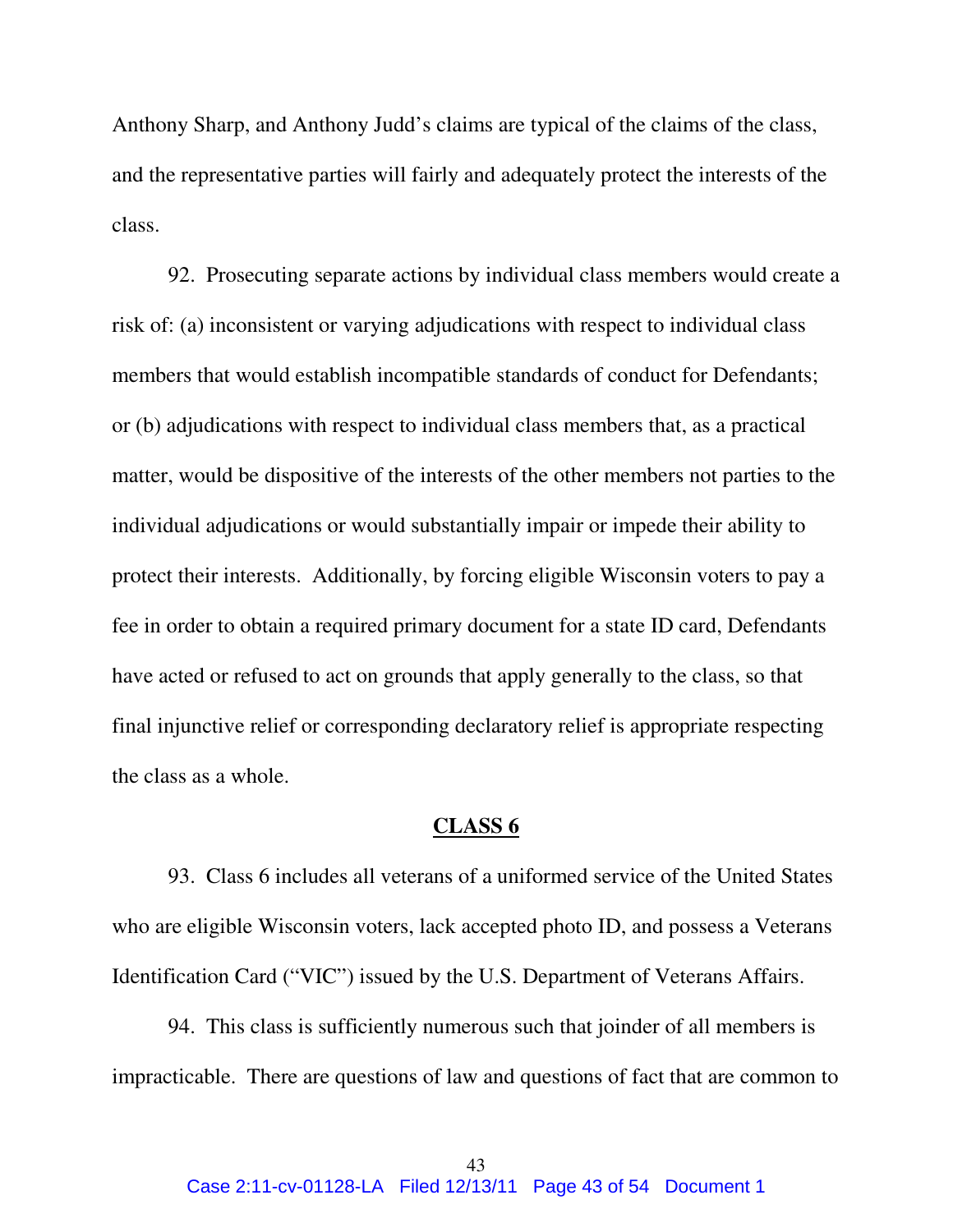the class. Plaintiffs and Class 6 Representative Carl Ellis's claim is typical of the claims of the class, and Mr. Ellis will fairly and adequately protect the interests of the class.

95. Prosecuting separate actions by individual class members would create a risk of: (a) inconsistent or varying adjudications with respect to individual class members that would establish incompatible standards of conduct for Defendants; or (b) adjudications with respect to individual class members that, as a practical matter, would be dispositive of the interests of the other members not parties to the individual adjudications or would substantially impair or impede their ability to protect their interests. Additionally, by refusing to accept U.S. government-issued Veterans Identification Cards, Defendants have acted or refused to act on grounds that apply generally to the class, so that final injunctive relief or corresponding declaratory relief is appropriate respecting the class as a whole.

### **CLAIMS**

# **COUNT ONE: Violation of the Equal Protection Clause of the Fourteenth Amendment [Class 1]**

 96. The allegations contained in Paragraphs \_\_\_ through \_\_\_ are hereby incorporated in Count One of the complaint as if set forth herein.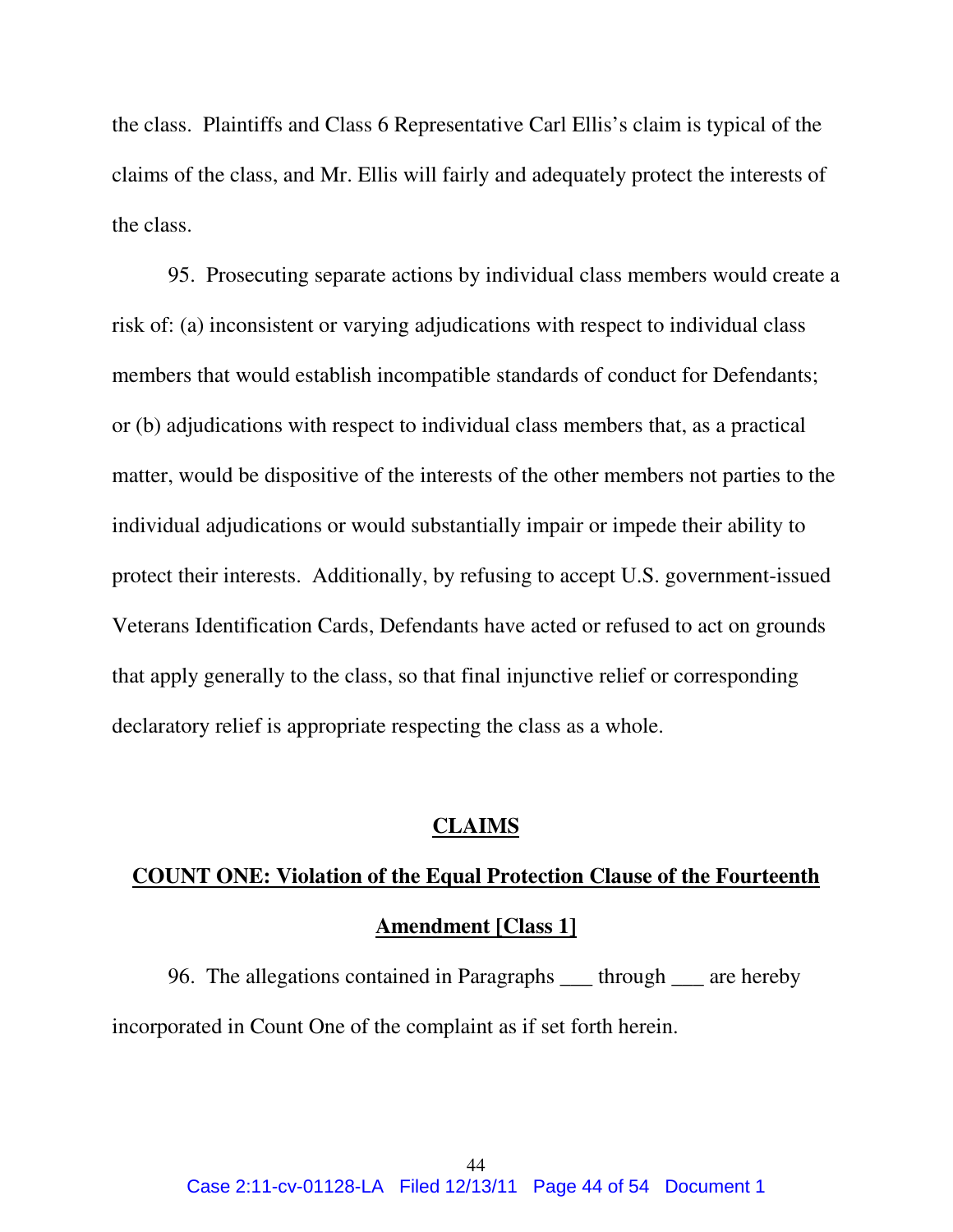97. The Equal Protection Clause prohibits the imposition of severe burdens on the right to vote unless they are narrowly drawn to advance a state interest of compelling importance. *Burdick v. Takushi*, 504 U.S. 428, 434 (1992).

 98. Eligible Wisconsin voters in Class 1 lack one or more primary documents required to obtain a Wisconsin state ID card and are or have been unable to obtain them. Members of Class 1 are subjected to multiple regulatory and practical barriers to obtaining a Wisconsin state ID card.

99. Since voters in this class are unable to obtain one or more of the necessary primary documents, they cannot obtain a photo ID and therefore cannot vote in Wisconsin.

100. The burden imposed on these class members' fundamental right to vote is extremely severe—in many cases, rising to the level of a total deprivation of the right to vote. This burden is not narrowly tailored to any compelling governmental interest.

101. Accordingly, the photo ID law imposes an undue burden as to this class of eligible Wisconsin voters and therefore violates the Equal Protection Clause of the Fourteenth Amendment as applied to them.

# **COUNT TWO: Violation of the Equal Protection Clause of the Fourteenth Amendment [Class 2]**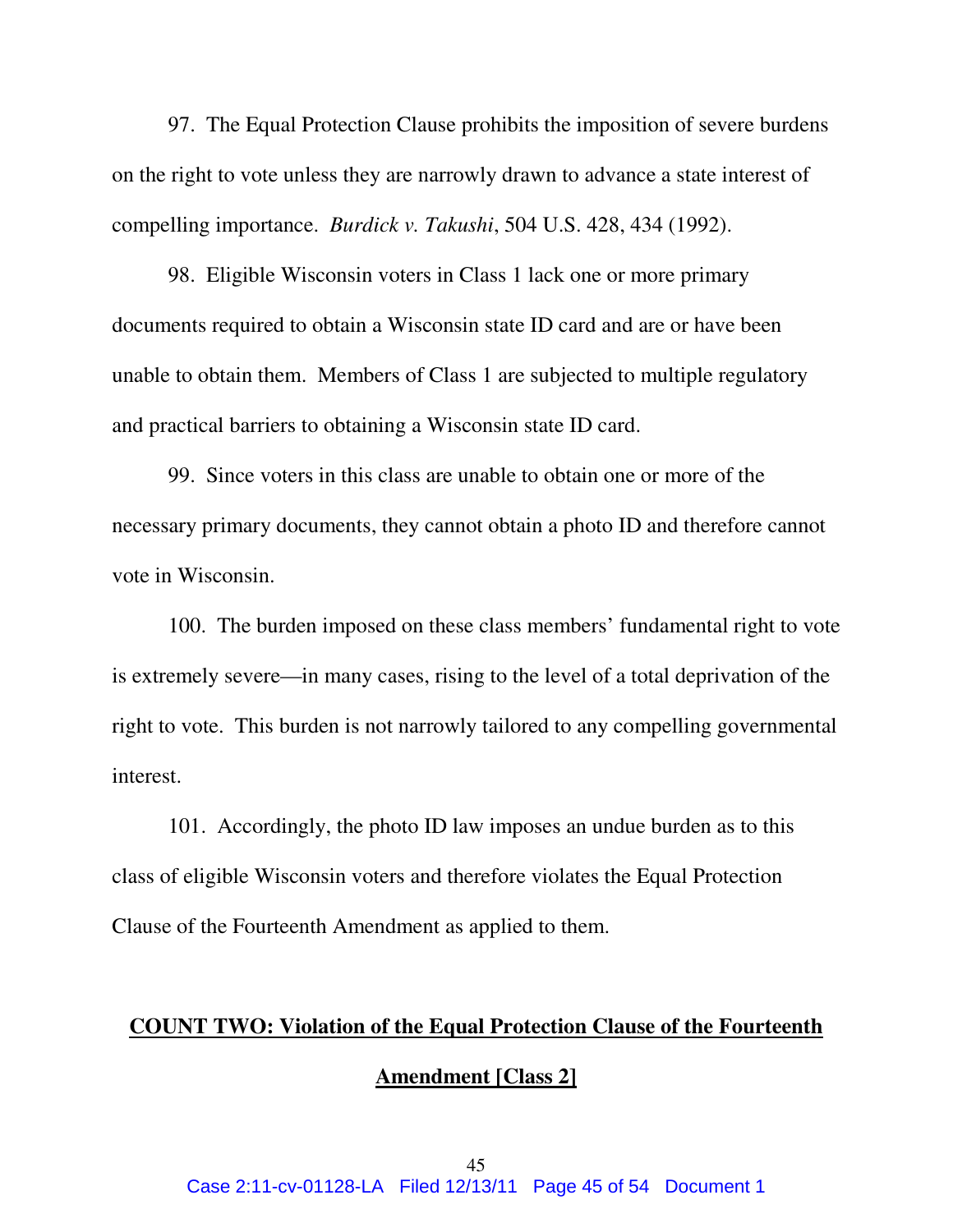102. The allegations contained in Paragraphs \_\_\_ through \_\_\_ are hereby incorporated in Count Three of the complaint as if set forth herein.

103. The Equal Protection Clause prohibits the imposition of severe burdens on the right to vote unless they are narrowly drawn to advance a state interest of compelling importance. *Burdick v. Takushi*, 504 U.S. 428, 434 (1992).

 104. For the hundreds of thousands of eligible low-income and poor Wisconsin voters, paying a fee to obtain a certified and accurate copy of a birth certificate and/or incurring travel costs in order to obtain a Wisconsin ID card constitutes a severe burden on the right to vote.

105. The burden imposed on these voters is severe and not narrowly tailored to advance any compelling governmental interest.

106. Accordingly, the photo ID law imposes an undue burden on members of Class 2 and, therefore, violates the Equal Protection Clause of the Fourteenth Amendment as applied to Class 2.

## **COUNT THREE: Violation of the Twenty-Fourth Amendment and Equal Protection Clause of the Fourteenth Amendment [Class 3]**

107. The allegations contained in Paragraphs \_\_\_ through \_\_\_ are hereby incorporated in Count Four of the complaint as if set forth herein.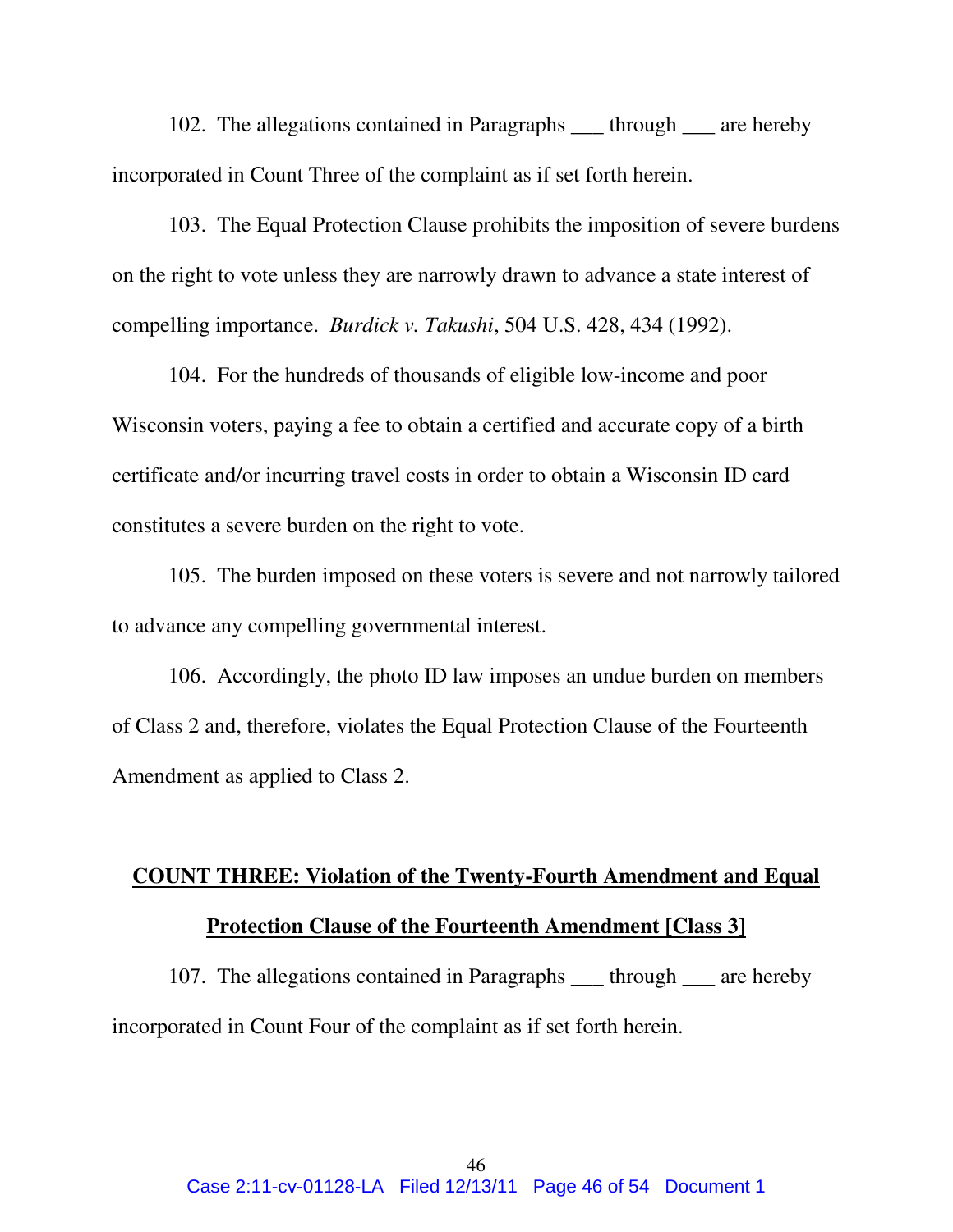108. The Twenty-Fourth Amendment to the United States Constitution provides: "The right of citizens of the United States to vote in any primary or other election for President or Vice President, for electors for President or Vice President, or for Senator or Representative in Congress, shall not be denied or abridged by the United States or any state by reason of failure to pay any poll tax or other tax."

109. The Twenty-Fourth Amendment prohibits states from conditioning the right to vote in federal elections on the payment of a tax or fee, or imposing on federal voters an additional condition—or material requirement—that would not apply if they paid such a tax or fee. *Harman v. Forssenius*, 380 U.S. 528, 538-42 (1965). Poll taxes on the right to vote in state elections are unconstitutional under the Equal Protection Clause of the Fourteenth Amendment. *Harper v. Virginia State Bd. of Elections*, 383 U.S. 663, 666-68 (1966).

110. Wisconsin residents who possess and wish to retain an out-of-state driver's license and who lack all the other accepted forms of photo ID will not be able to obtain free Wisconsin ID cards for voting purposes without surrendering their out-of-state driver's licenses.

111. The compulsory surrender of an out-of-state driver's license constitutes a material requirement imposed on an eligible voter who refuses to forfeit his/her right to vote without paying an unconstitutional poll tax.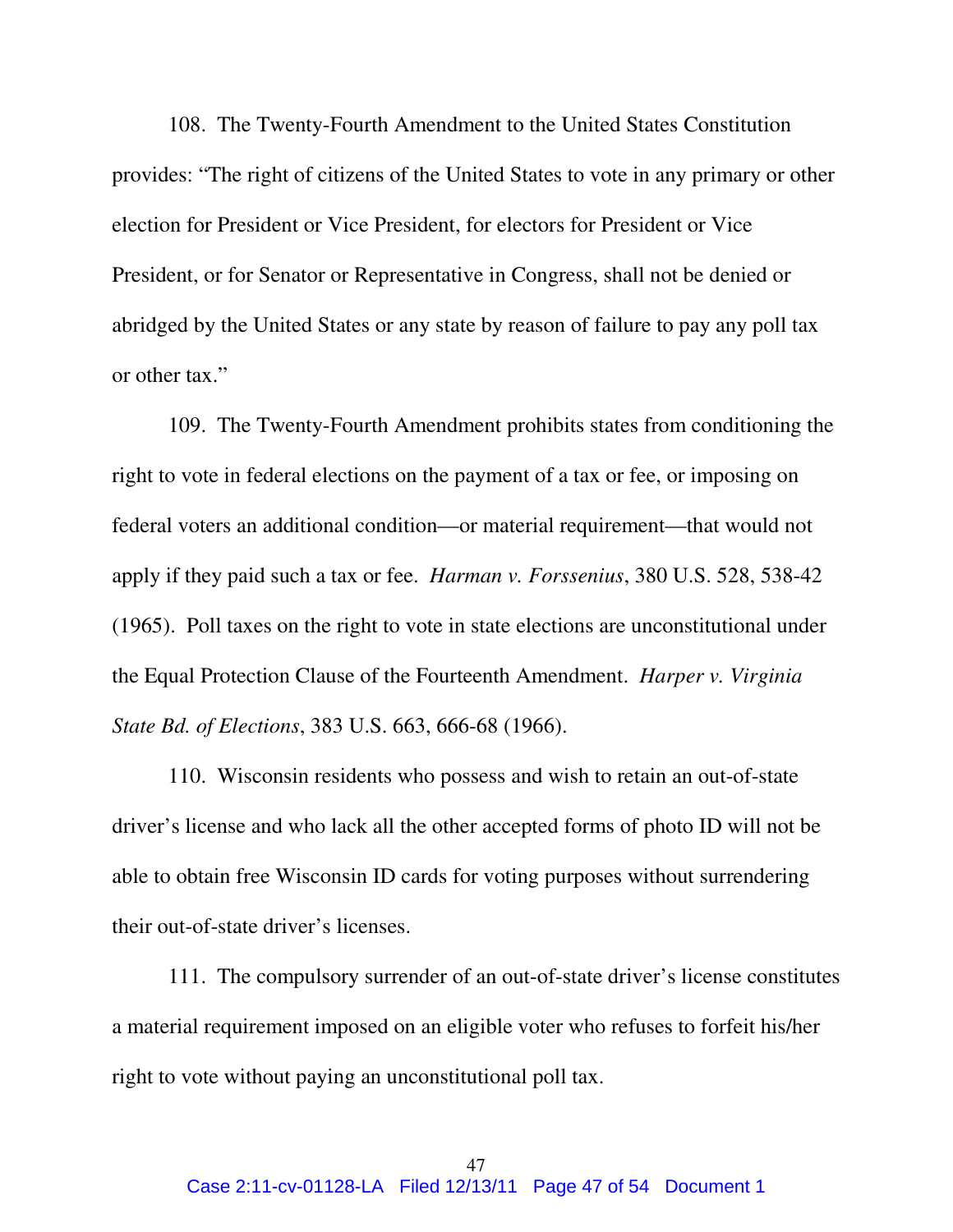112. Therefore, as applied to Class 3, the photo ID law violates the Twenty-Fourth Amendment and the Equal Protection Clause of the Fourteenth Amendment of the United States Constitution.

## **COUNT FOUR: Violation of the Equal Protection Clause of the Fourteenth Amendment [Class 4]**

113. The allegations contained in Paragraphs \_\_\_ through \_\_\_ are hereby incorporated in Count Five of the complaint as if set forth herein.

114. The Equal Protection Clause prohibits the imposition of severe burdens on the right to vote unless they are narrowly drawn to advance a state interest of compelling importance, and requires that any state election law which imposes reasonable, nondiscriminatory restrictions on the right to vote be justified by the state's important regulatory interests. *Burdick v. Takushi*, 504 U.S. 428, 434 (1992).

115. The GAB has construed the photo ID law to authorize the use of accredited technical college ID cards for voting purposes; however, the ultimate disposition of this rule has been thrown into considerable doubt as described herein. Even though student ID cards from all other accredited colleges and universities in Wisconsin will be accepted, certain Wisconsin legislators believe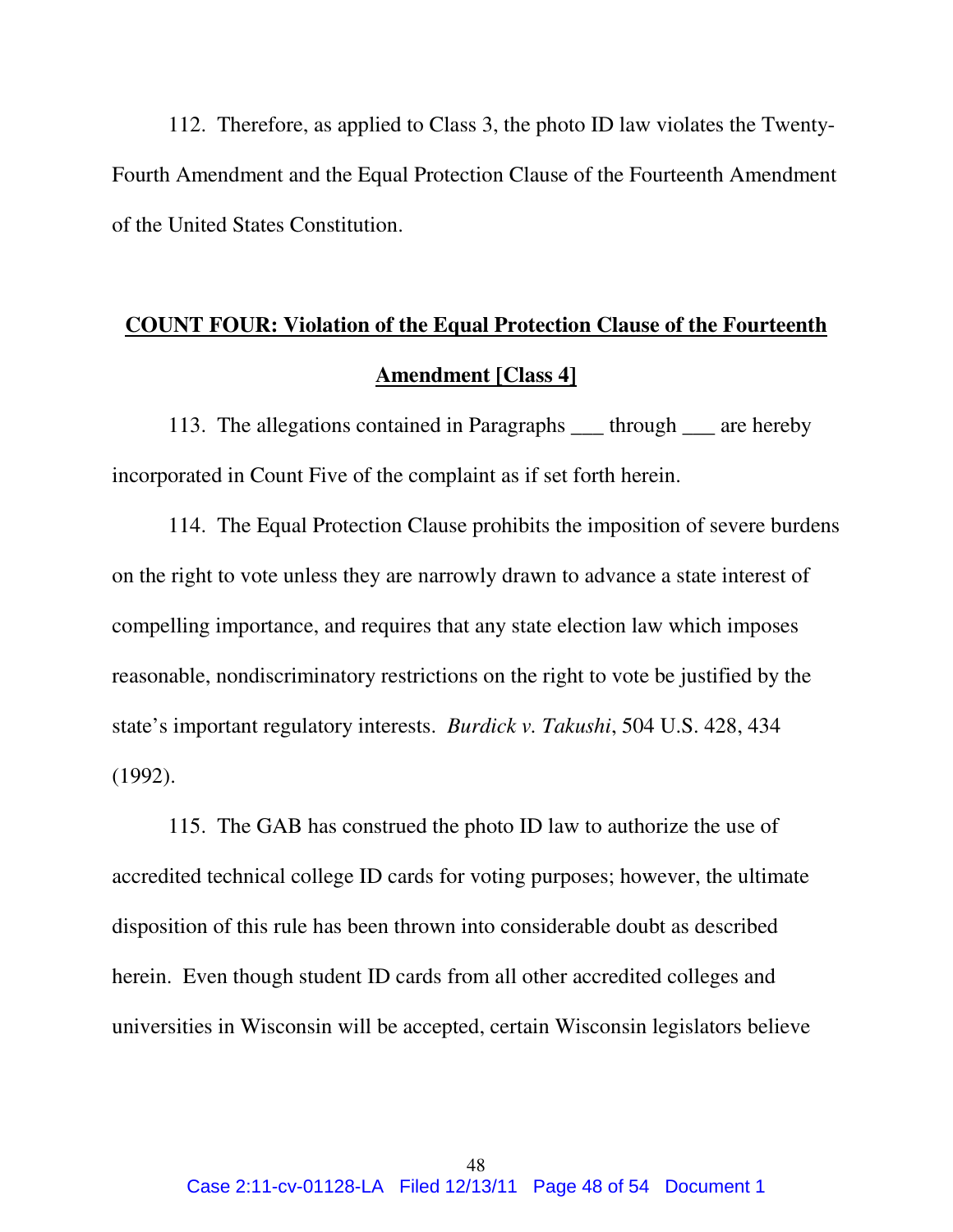technical college ID cards are excluded under the photo ID law and the administrative review process threatens to result in that exclusion.

 116. This differential treatment of student ID cards from accredited 2-year colleges and student ID cards from accredited technical colleges is wholly arbitrary, not narrowly drawn to advance a compelling state interest, and not even justified by a merely important regulatory interest.

 117. Accordingly, since it lacks a rational basis, the exclusion of technical college ID cards is unconstitutional under the Equal Protection Clause of the Fourteenth Amendment.

## **COUNT FIVE: Violation of the Twenty-Fourth Amendment and Equal Protection Clause of the Fourteenth Amendment [Class 5]**

 118. The allegations contained in Paragraphs \_\_\_ through \_\_\_ are hereby incorporated in Count Six of the complaint as if set forth herein.

119. The Twenty-Fourth Amendment to the United States Constitution provides: "The right of citizens of the United States to vote in any primary or other election for President or Vice President, for electors for President or Vice President, or for Senator or Representative in Congress, shall not be denied or abridged by the United States or any state by reason of failure to pay any poll tax or other tax."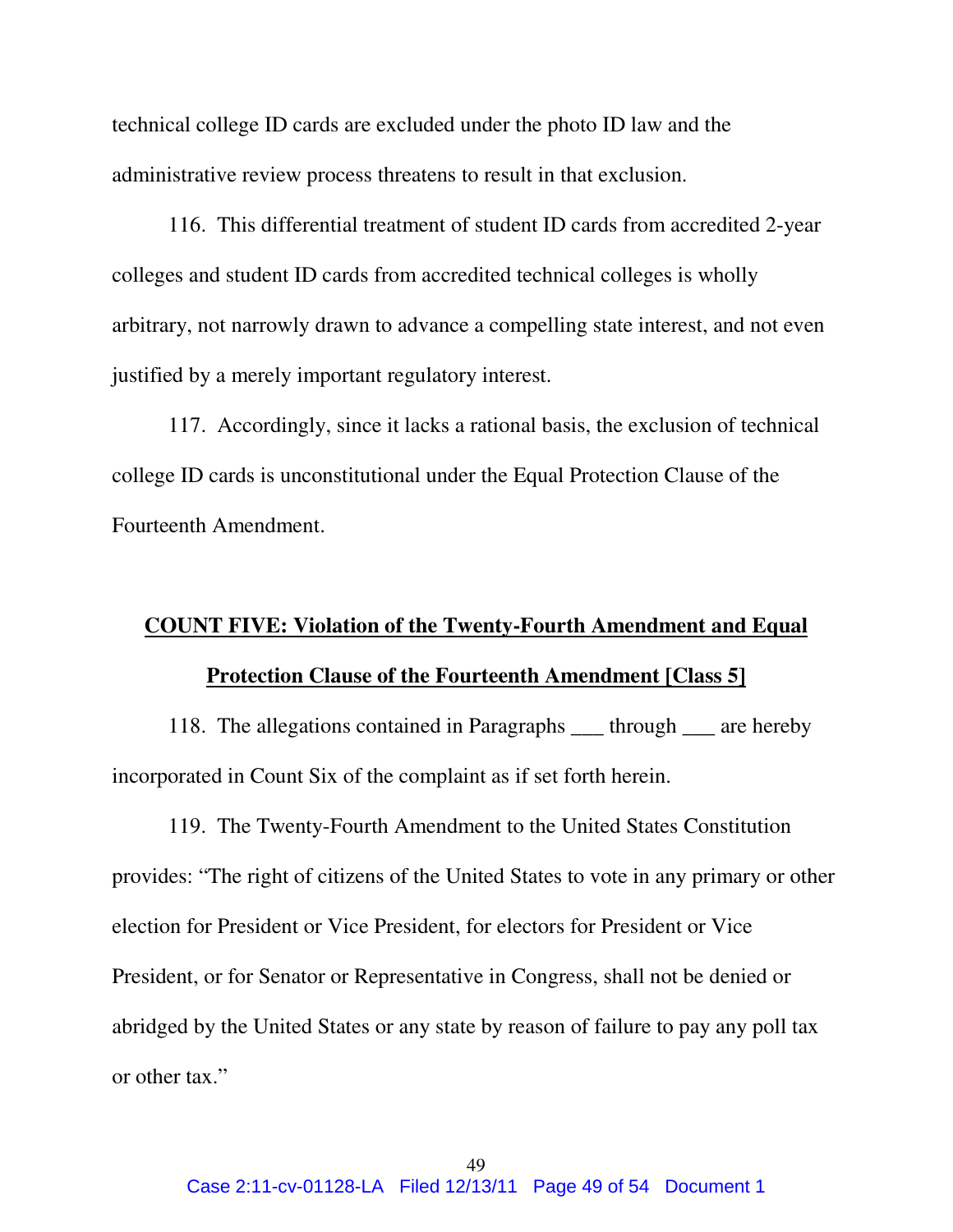120. The Twenty-Fourth Amendment prohibits states from conditioning the right to vote in federal elections on the payment of a tax or fee, or imposing on federal voters an additional condition—or material requirement—that would not apply if they paid such a tax or fee. *Harman v. Forssenius*, 380 U.S. 528, 538-42 (1965). Poll taxes on the right to vote in state elections are unconstitutional under the Equal Protection Clause of the Fourteenth Amendment. *Harper v. Virginia State Bd. of Elections*, 383 U.S. 663, 666-68 (1966).

121. The fee(s) required to obtain a certified and accurate copy of one's birth certificate constitutes an unconstitutional poll tax for eligible Wisconsin voters in this class.

122. Accordingly, the photo ID law is unconstitutional as applied to members of Class 5.

# **COUNT SIX: Violation of** t**he Equal Protection Clause of the Fourteenth Amendment [Class 6]**

123. The allegations contained in Paragraphs \_\_\_ through \_\_\_ are hereby incorporated in Count Eight of the complaint as if set forth herein.

 124. Veterans Identification Cards ("VICs") contain the name and photo of the veteran and are issued by a U.S. government agency.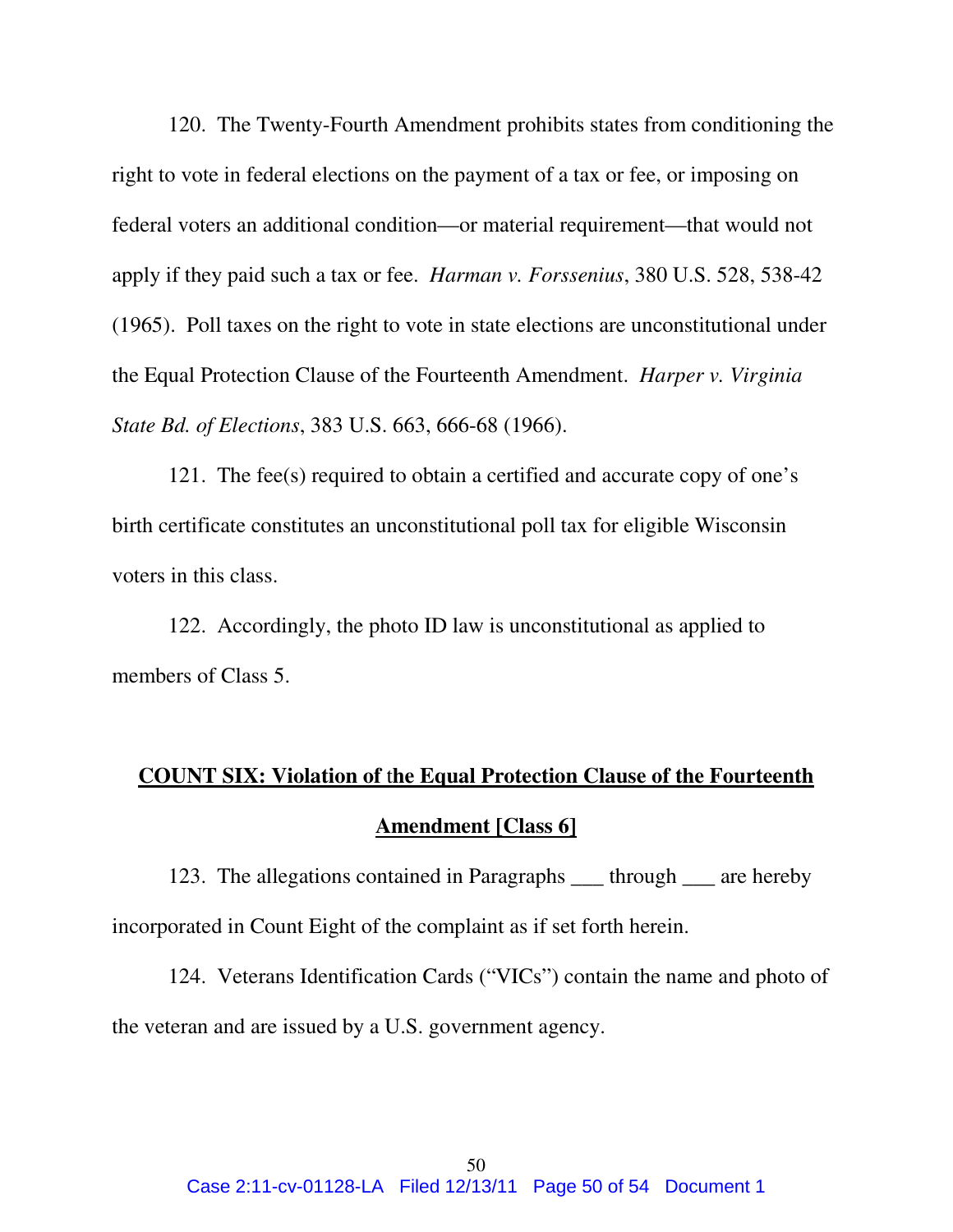125. The photo ID law does not permit the use of Veterans Identification Cards to cast a ballot.

 126. This differential treatment of Veterans Identification Cards issued by the U.S. Department of Veterans Affairs and military ID cards issued by a U.S. uniformed service (including the United States Army, the United States Marine Corps, the United States Navy, the United States Air Force, the United States Coast Guard, the United States Public Health Services Commissioned Corps, and the National Oceanic and Atmospheric Administration Commissioned Corps), which are accepted as photo ID for voting purposes, is wholly arbitrary and lacks a rational basis.

 127. Accordingly, the exclusion of Veterans Identification Cards from the list of accepted photo IDs is unconstitutional under the Equal Protection Clause of the Fourteenth Amendment.

### **PRAYER FOR RELIEF**

WHEREFORE, Plaintiffs respectfully pray that:

(i) The Court declare the photo ID law unconstitutional as applied to Class 1 under the Equal Protection Clause of the Fourteenth Amendment and enjoin the photo ID law as applied to members of Class 1;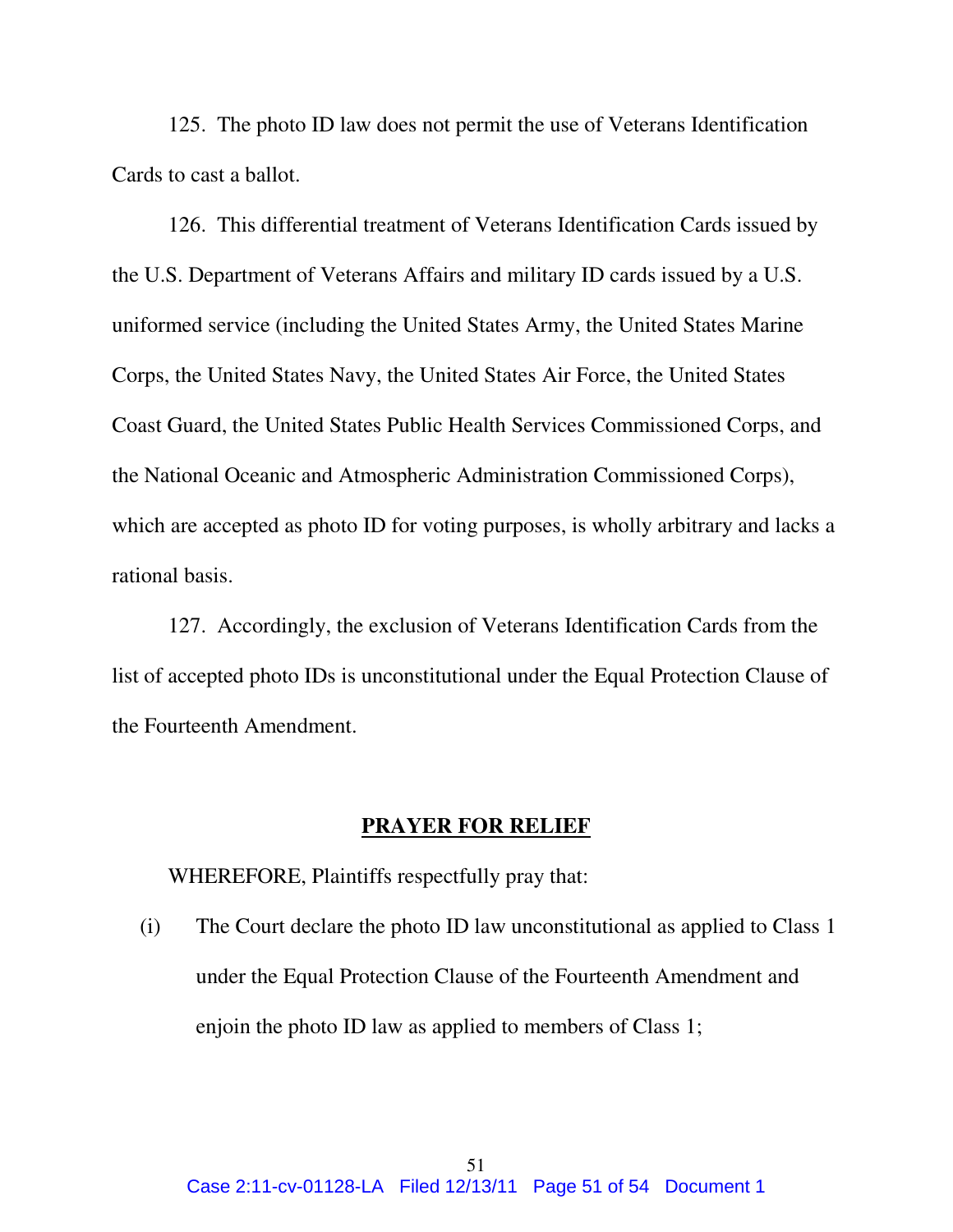- (ii) The Court declare the photo ID law unconstitutional as applied to Class 2 under the Equal Protection Clause of the Fourteenth Amendment and enjoin the photo ID law as applied to members of Class 2;
- (iii) The Court declare the photo ID law unconstitutional as applied to Class 3 under the Twenty-Fourth Amendment and the Equal Protection Clause of the Fourteenth Amendment and enjoin the photo ID law as applied to members of Class 3;
- (iv) The Court declare the photo ID law unconstitutional as applied to Class 4 under the Equal Protection Clause of the Fourteenth Amendment and enjoin the photo ID law as applied to members of Class 4;
- (v) The Court declare the photo ID law unconstitutional as applied to Class 5 under the Twenty-Fourth Amendment and the Equal Protection Clause of the Fourteenth Amendment and enjoin the photo ID law as applied to members of Class 5;
- (vi) The Court declare the photo ID law unconstitutional as applied to Class 6 under the Equal Protection Clause of the Fourteenth Amendment and enjoin the photo ID law as applied to members of Class 6;
- (vii) Award Plaintiffs their reasonable attorneys' fees and costs pursuant to 42 U.S.C. § 1988 and Fed. R. Civ. P. 54(d); and
- (viii) Grant such other and further relief as this Court deems just.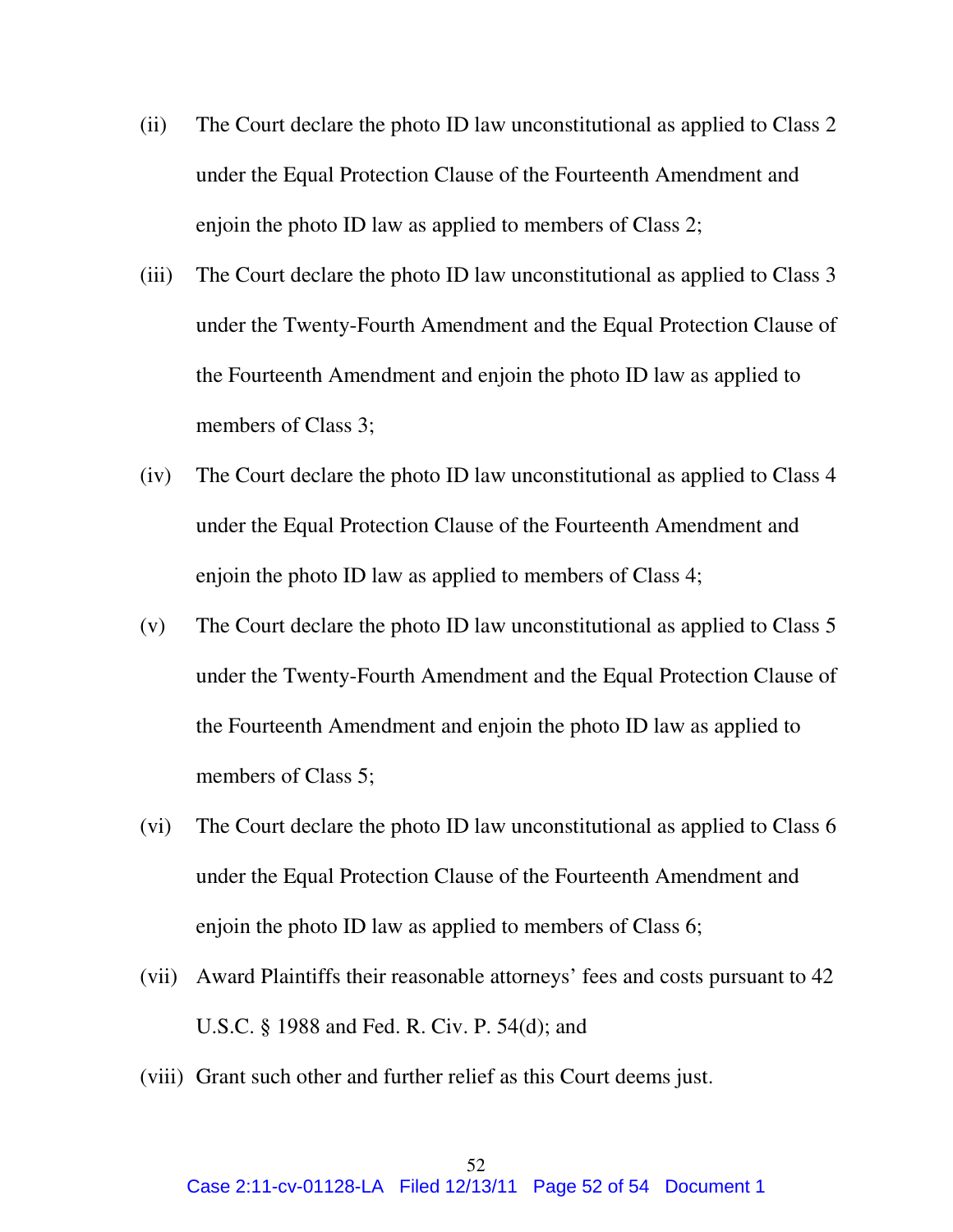Respectfully submitted this 13th day of December, 2011,

/s Laurence J. Dupuis Laurence J. Dupuis Bar No.: 1029261 Karyn Rotker Bar No.: 1007719 American Civil Liberties Union of Wisconsin 207 E. Buffalo Street, Suite 325 Milwaukee, WI 53202-5774 Phone: (414) 272-4032 Fax: (414) 272-0182 ldupuis@aclu-wi.org krotker@aclu-wi.org

M. Laughlin McDonald\* Jon Sherman\* Nancy Abudu\* American Civil Liberties Union Foundation, Inc. 230 Peachtree Street, Suite 1440 Atlanta, GA 30303 Phone: (404) 523-2721 Fax: (404) 653-0331 lmcdonald@aclu.org jsherman@aclu.org nabudu@aclu.org

 Karen E. Cunningham\*\* Heather Maria Johnson\*\* National Law Center for Homelessness & Poverty 1411 K Street NW, Suite 1400 Washington, DC 20005 Phone: (202) 638-2535 Fax: (202) 628-2737 kcunningham@nlchp.org hjohnson@nlchp.org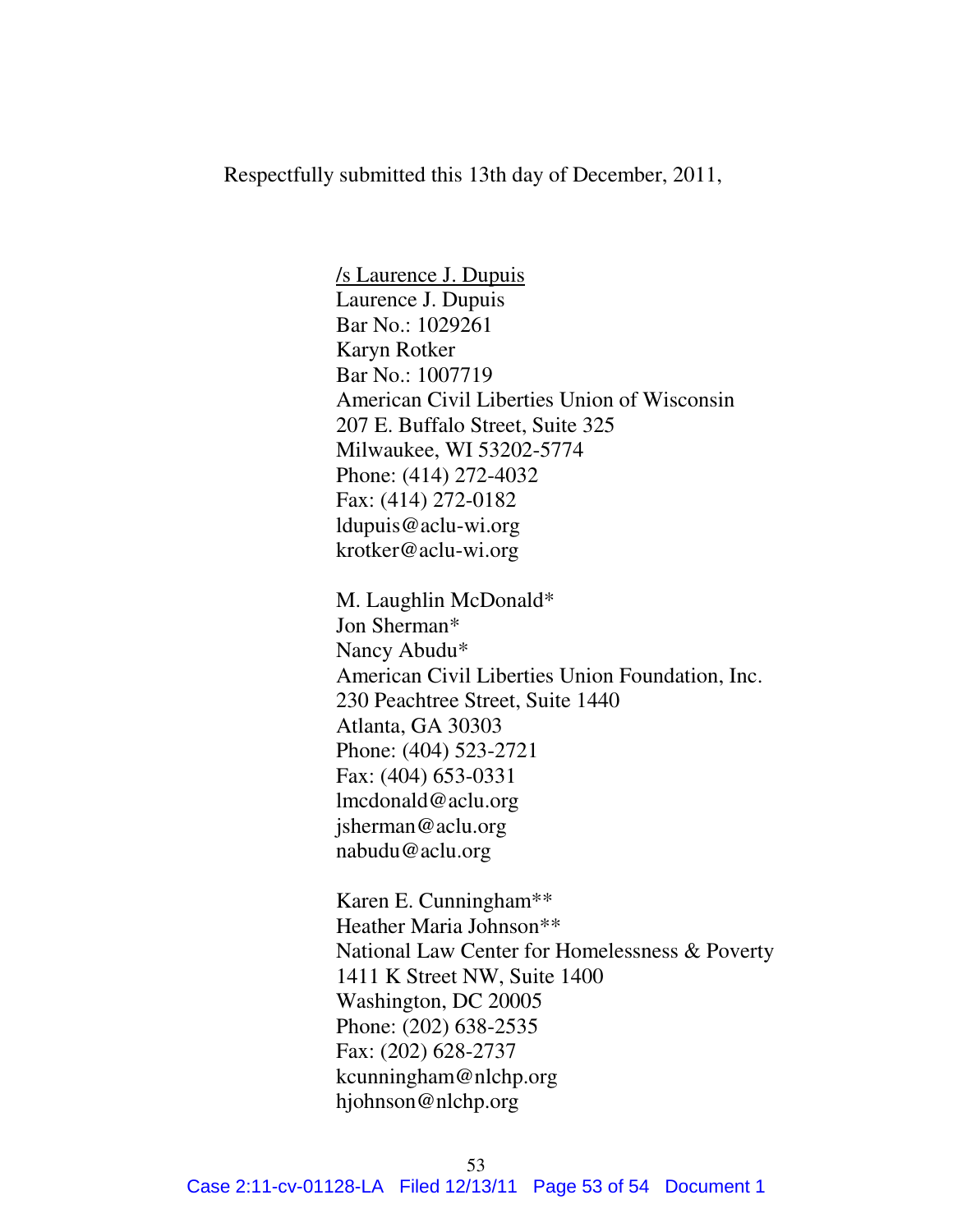*\*Attorney Admission Application Pending \*\*Attorney Admission Application and Motion for Fee Waiver Pending*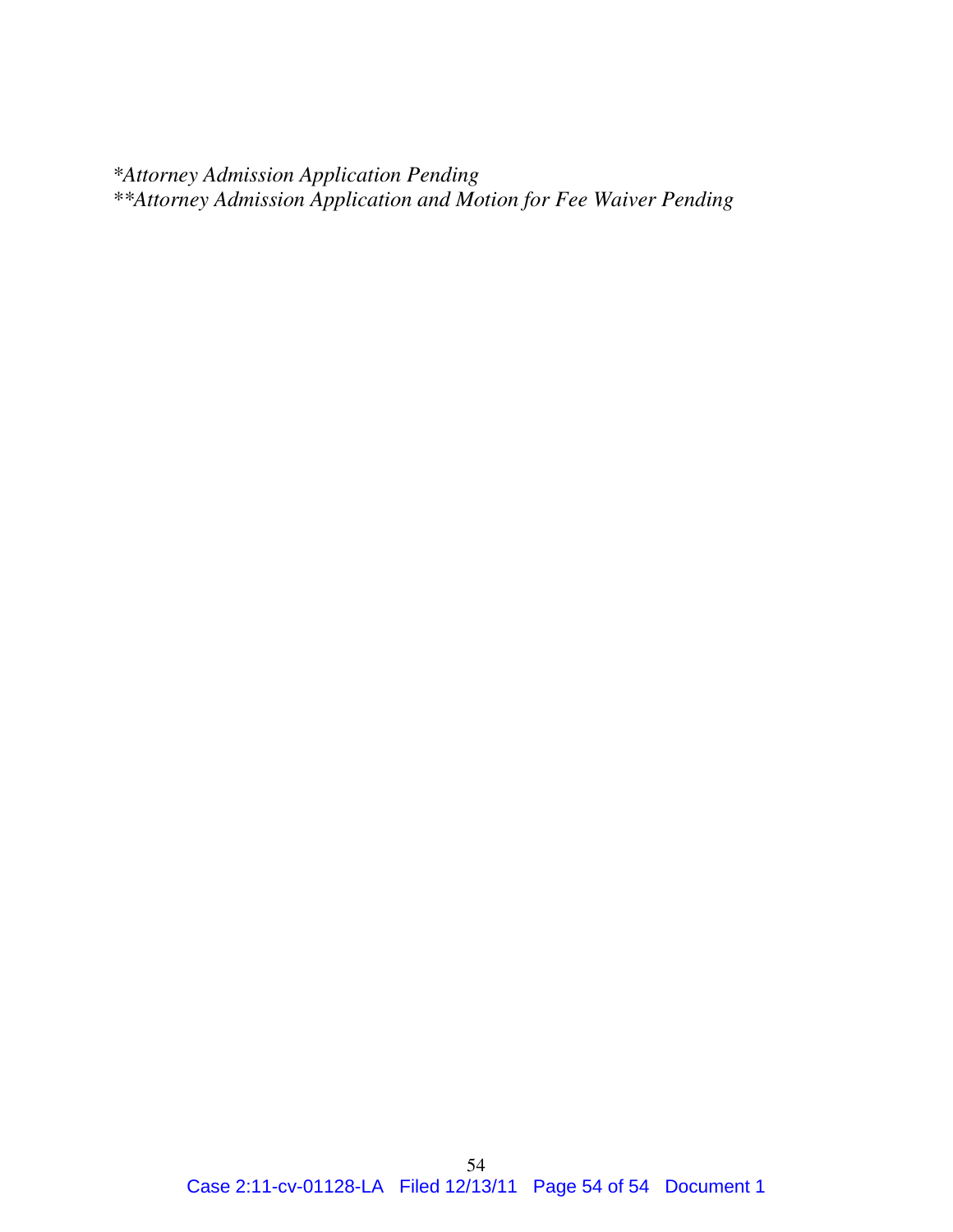## JS 44 (Rev. 09/11) **CIVIL COVER SHEET**

The JS 44 civil cover sheet and the information contained herein neither replace nor supplement the filing and service of pleadings or other papers as required by law, except as provided<br>by local rules of court. This form,

| <b>X</b> Milwaukee Division<br>Place an "X" in the appropriate box:<br><b>D</b> Green Bay Division                                                                                                                                                                                                                                  |                                                                                                                                                                                                                                                                                                                                               |                                                                                                                                                                                         |                   |                                                                                                                                                                                                                                                                                                                                                                                                                         |                                                                                                                                                                           |                                                                                                                                                                                                                                                              |  |
|-------------------------------------------------------------------------------------------------------------------------------------------------------------------------------------------------------------------------------------------------------------------------------------------------------------------------------------|-----------------------------------------------------------------------------------------------------------------------------------------------------------------------------------------------------------------------------------------------------------------------------------------------------------------------------------------------|-----------------------------------------------------------------------------------------------------------------------------------------------------------------------------------------|-------------------|-------------------------------------------------------------------------------------------------------------------------------------------------------------------------------------------------------------------------------------------------------------------------------------------------------------------------------------------------------------------------------------------------------------------------|---------------------------------------------------------------------------------------------------------------------------------------------------------------------------|--------------------------------------------------------------------------------------------------------------------------------------------------------------------------------------------------------------------------------------------------------------|--|
| I. (a) PLAINTIFFS<br>Ruthelle Frank, Carl Ellis, Justin Luft, Dartric Davis, Barbara Oden,<br>Sandra Jashinski, Pamela Dukes, Anthony Sharp, Anthony Judd,<br>Anna Shea, Matthew Dearing, Max Kligman, Samantha Meszaros,<br>(bt) "Comity of Residence of First Listed Planintr Marathon County<br>(EXCEPT IN U.S. PLAINTIFF CASES) |                                                                                                                                                                                                                                                                                                                                               |                                                                                                                                                                                         |                   | <b>DEFENDANTS</b><br>Gov. Scott Walker, Wis. Gov't Accountability Bd. members Hon.<br>Thomas Barland, Hon. Gerald Nichol, Hon. Michael Brennan, Hon.<br>Thomas Cane, Hon. David Deininger, Hon. Timothy Vocke, GAB<br>County of Residence of First Listed Defendant Danie County Nothaniol<br>(IN U.S. PLAINTIFF CASES ONLY)<br>NOTE:<br>IN LAND CONDEMNATION CASES, USE THE LOCATION OF<br>THE TRACT OF LAND INVOLVED. |                                                                                                                                                                           |                                                                                                                                                                                                                                                              |  |
| Caurence Y. Bürp Name Addeffe and Chin Liberties Union of Wisconsin<br>Foundation Inc., 207 E. Buffalo St., #325, Milwaukee, WI 53202,<br>(414) 272-4032                                                                                                                                                                            |                                                                                                                                                                                                                                                                                                                                               |                                                                                                                                                                                         |                   | Attorneys (If Known)<br>WIS. Attorney General J.B. Van Hollen, Wisconsin Dep't of Justice,<br>17 W. Main St., PO Box 7857, Madison, WI 53703                                                                                                                                                                                                                                                                            |                                                                                                                                                                           |                                                                                                                                                                                                                                                              |  |
| <b>II. BASIS OF JURISDICTION</b><br><b>III. CITIZENSHIP OF PRINCIPAL PARTIES</b> (Place an "X" in One Box for Plaintiff)<br>(Place an "X" in One Box Only)                                                                                                                                                                          |                                                                                                                                                                                                                                                                                                                                               |                                                                                                                                                                                         |                   |                                                                                                                                                                                                                                                                                                                                                                                                                         |                                                                                                                                                                           |                                                                                                                                                                                                                                                              |  |
| $\Box$ 1 U.S. Government<br>Plaintiff                                                                                                                                                                                                                                                                                               | 3 Federal Question<br>(U.S. Government Not a Party)                                                                                                                                                                                                                                                                                           |                                                                                                                                                                                         |                   | (For Diversity Cases Only)<br>and One Box for Defendant)<br>DEF<br>DEF<br>PTF<br>PTF<br>$\Box$ 1<br>Citizen of This State<br>$\Box$ 1<br>Incorporated or Principal Place<br>σ.<br>$\overline{4}$<br>$\Box$ 4<br>of Business In This State                                                                                                                                                                               |                                                                                                                                                                           |                                                                                                                                                                                                                                                              |  |
| 1 2 U.S. Government<br>Defendant                                                                                                                                                                                                                                                                                                    | 1 4 Diversity<br>(Indicate Citizenship of Parties in Item III)                                                                                                                                                                                                                                                                                |                                                                                                                                                                                         |                   | Citizen of Another State<br>Incorporated and Principal Place<br>$\Box$ 2<br>$\Box$ 2<br>σ<br>5<br>$\Box$ 5<br>of Business In Another State                                                                                                                                                                                                                                                                              |                                                                                                                                                                           |                                                                                                                                                                                                                                                              |  |
|                                                                                                                                                                                                                                                                                                                                     |                                                                                                                                                                                                                                                                                                                                               |                                                                                                                                                                                         |                   | Citizen or Subject of a<br>$\Box$ 3 Foreign Nation<br>σ.<br>-6<br>$\Box$ 6<br>$\Box$ 3<br>Foreign Country                                                                                                                                                                                                                                                                                                               |                                                                                                                                                                           |                                                                                                                                                                                                                                                              |  |
| <b>IV. NATURE OF SUIT</b><br><b>CONTRACT</b>                                                                                                                                                                                                                                                                                        | (Place an "X" in One Box Only)                                                                                                                                                                                                                                                                                                                |                                                                                                                                                                                         |                   | FORFEITURE/PENALTY                                                                                                                                                                                                                                                                                                                                                                                                      | <b>BANKRUPTCY</b>                                                                                                                                                         | <b>OTHER STATUTES</b>                                                                                                                                                                                                                                        |  |
| $\Box$ 110 Insurance<br>$\Box$ 120 Marine<br>130 Miller Act<br>$\Box$ 140 Negotiable Instrument<br>□ 150 Recovery of Overpayment<br>& Enforcement of Judgment<br>151 Medicare Act<br>152 Recovery of Defaulted                                                                                                                      | <b>TORTS</b><br>PERSONAL INJURY<br>PERSONAL INJURY<br>$\Box$ 310 Airplane<br>$\Box$ 365 Personal Injury -<br>315 Airplane Product<br>Liability<br>$\Box$ 367 Health Care/<br>$\Box$ 320 Assault, Libel &<br>Pharmaceutical<br>Slander<br>Personal Injury<br>330 Federal Employers'<br>Product Liability<br>368 Asbestos Personal<br>Liability |                                                                                                                                                                                         | Product Liability | 5 625 Drug Related Seizure<br>of Property 21 USC 881<br>$\Box$ 690 Other                                                                                                                                                                                                                                                                                                                                                | 158 122 Appeal 28 USC 158<br>$\Box$ 423 Withdrawal<br>28 USC 157<br><b>PROPERTY RIGHTS</b><br>□ 820 Copyrights<br>30 Patent<br>□ 840 Trademark                            | 375 False Claims Act<br>$\Box$ 400 State Reapportionment<br>$\Box$ 410 Antitrust<br>1 430 Banks and Banking<br>1 450 Commerce<br>$\Box$ 460 Deportation<br>1 470 Racketeer Influenced and<br>Corrupt Organizations                                           |  |
| Student Loans<br>(Excl. Veterans)<br>$\Box$ 153 Recovery of Overpayment<br>of Veteran's Benefits<br>160 Stockholders' Suits<br>190 Other Contract<br>195 Contract Product Liability<br>196 Franchise                                                                                                                                | 340 Marine<br>345 Marine Product<br>Liability<br>350 Motor Vehicle<br>□ 355 Motor Vehicle<br><b>Product Liability</b><br>360 Other Personal<br>Injury<br>□ 362 Personal Injury -<br>Med. Malpractice                                                                                                                                          | <b>Injury Product</b><br>Liability<br>PERSONAL PROPERTY<br>370 Other Fraud<br>371 Truth in Lending<br>380 Other Personal<br>Property Damage<br>385 Property Damage<br>Product Liability |                   | <b>LABOR</b><br>710 Fair Labor Standards<br>Act<br>720 Labor/Mgmt. Relations<br>740 Railway Labor Act<br>751 Family and Medical<br>Leave Act<br>790 Other Labor Litigation<br>791 Empl. Ret. Inc.                                                                                                                                                                                                                       | <b>SOCIAL SECURITY</b><br>$\Box$ 861 HIA (1395ff)<br>$\Box$ 862 Black Lung (923)<br>$\Box$ 863 DIWC/DIWW (405(g))<br>$\Box$ 864 SSID Title XVI<br>$\Box$ 865 RSI (405(g)) | 480 Consumer Credit<br>$\Box$ 490 Cable/Sat TV<br>$\Box$ 850 Securities/Commodities/<br>Exchange<br>5 890 Other Statutory Actions<br>$\Box$ 891 Agricultural Acts<br>5 893 Environmental Matters<br>□ 895 Freedom of Information<br>Act<br>□ 896 Arbitration |  |
| <b>REAL PROPERTY</b>                                                                                                                                                                                                                                                                                                                | <b>CIVIL RIGHTS</b>                                                                                                                                                                                                                                                                                                                           | PRISONER PETITIONS                                                                                                                                                                      |                   | Security Act                                                                                                                                                                                                                                                                                                                                                                                                            | FEDERAL TAX SUITS                                                                                                                                                         | □ 899 Administrative Procedure                                                                                                                                                                                                                               |  |
| 210 Land Condemnation<br>220 Foreclosure<br>□ 230 Rent Lease & Ejectment<br>240 Torts to Land<br>245 Tort Product Liability<br>1 290 All Other Real Property                                                                                                                                                                        | $\Box$ 440 Other Civil Rights<br>$\mathbf{\mathsf{X}}$ 441 Voting<br>□ 442 Employment<br>$\Box$ 443 Housing/<br>Accommodations<br>445 Amer. w/Disabilities -                                                                                                                                                                                  | □ 510 Motions to Vacate<br>Sentence<br>Habeas Corpus:<br>530 General<br>535 Death Penalty<br>540 Mandamus & Other<br>п.                                                                 |                   | <b>IMMIGRATION</b><br>1 462 Naturalization Application                                                                                                                                                                                                                                                                                                                                                                  | □ 870 Taxes (U.S. Plaintiff<br>or Defendant)<br>□ 871 IRS-Third Party<br>26 USC 7609                                                                                      | Act/Review or Appeal of<br>Agency Decision<br>□ 950 Constitutionality of<br>State Statutes                                                                                                                                                                   |  |
|                                                                                                                                                                                                                                                                                                                                     | Employment<br>$\Box$ 446 Amer. w/Disabilities -<br>Other<br>448 Education                                                                                                                                                                                                                                                                     | $\Box$ 550 Civil Rights<br>555 Prison Condition<br>560 Civil Detainee -<br>Conditions of<br>Confinement                                                                                 |                   | 1 463 Habeas Corpus -<br>Alien Detainee<br>(Prisoner Petition)<br><b>1</b> 465 Other Immigration<br>Actions                                                                                                                                                                                                                                                                                                             |                                                                                                                                                                           |                                                                                                                                                                                                                                                              |  |
| V. ORIGIN<br>(Place an "X" in One Box Only)<br>Transferred from<br>Original<br>$\Box$ 4 Reinstated or $\Box$<br>$\Box$ 6 Multidistrict<br><b>DE</b> 1<br>$\Box$ 2 Removed from<br>ο.<br>Remanded from<br>-5<br>-3<br>another district<br><b>State Court</b><br>Appellate Court<br>Reopened<br>Litigation<br>Proceeding<br>(specify) |                                                                                                                                                                                                                                                                                                                                               |                                                                                                                                                                                         |                   |                                                                                                                                                                                                                                                                                                                                                                                                                         |                                                                                                                                                                           |                                                                                                                                                                                                                                                              |  |
| Cite the U.S. Civil Statute under which you are filing (Do not cite jurisdictional statutes unless diversity):<br>42 U.S.C. sec. 1983<br>VI. CAUSE OF ACTION<br>Brief description of cause:                                                                                                                                         |                                                                                                                                                                                                                                                                                                                                               |                                                                                                                                                                                         |                   |                                                                                                                                                                                                                                                                                                                                                                                                                         |                                                                                                                                                                           |                                                                                                                                                                                                                                                              |  |
| Action for declaratory and injunctive relief for Defendants' violations of Plaintiffs' 14th and 24th Amendment rights<br>VII. REQUESTED IN<br><b>DEMAND \$</b><br>CHECK YES only if demanded in complaint:<br>CHECK IF THIS IS A CLASS ACTION<br>UNDER F.R.C.P. 23<br>$M_{\text{No}}$<br>$\Box$ Yes<br><b>JURY DEMAND:</b>          |                                                                                                                                                                                                                                                                                                                                               |                                                                                                                                                                                         |                   |                                                                                                                                                                                                                                                                                                                                                                                                                         |                                                                                                                                                                           |                                                                                                                                                                                                                                                              |  |
| <b>COMPLAINT:</b><br>VIII. RELATED CASE(S)<br>IF ANY                                                                                                                                                                                                                                                                                | (See instructions):                                                                                                                                                                                                                                                                                                                           | <b>JUDGE</b>                                                                                                                                                                            | Hon. Lynn Adelman |                                                                                                                                                                                                                                                                                                                                                                                                                         | DOCKET NUMBER 11-CV-510                                                                                                                                                   |                                                                                                                                                                                                                                                              |  |
| SIGNATURE OF ATTORNEY OF RECORD<br>DATE                                                                                                                                                                                                                                                                                             |                                                                                                                                                                                                                                                                                                                                               |                                                                                                                                                                                         |                   |                                                                                                                                                                                                                                                                                                                                                                                                                         |                                                                                                                                                                           |                                                                                                                                                                                                                                                              |  |
| 12/13/2011<br>Laurence J. Dupuis, Wis. Bar No. 1029261                                                                                                                                                                                                                                                                              |                                                                                                                                                                                                                                                                                                                                               |                                                                                                                                                                                         |                   |                                                                                                                                                                                                                                                                                                                                                                                                                         |                                                                                                                                                                           |                                                                                                                                                                                                                                                              |  |
| FOR OFFICE USE ONLY                                                                                                                                                                                                                                                                                                                 |                                                                                                                                                                                                                                                                                                                                               |                                                                                                                                                                                         |                   |                                                                                                                                                                                                                                                                                                                                                                                                                         |                                                                                                                                                                           |                                                                                                                                                                                                                                                              |  |
| AMOase 2:11-CV-01128ALPAYINFiled 12/13/11 Page 4E of 2 Document 4-10GE<br>RECEIPT#                                                                                                                                                                                                                                                  |                                                                                                                                                                                                                                                                                                                                               |                                                                                                                                                                                         |                   |                                                                                                                                                                                                                                                                                                                                                                                                                         |                                                                                                                                                                           |                                                                                                                                                                                                                                                              |  |
| <b>Print</b>                                                                                                                                                                                                                                                                                                                        | <b>Save As</b>                                                                                                                                                                                                                                                                                                                                |                                                                                                                                                                                         |                   |                                                                                                                                                                                                                                                                                                                                                                                                                         |                                                                                                                                                                           | <b>Reset</b>                                                                                                                                                                                                                                                 |  |